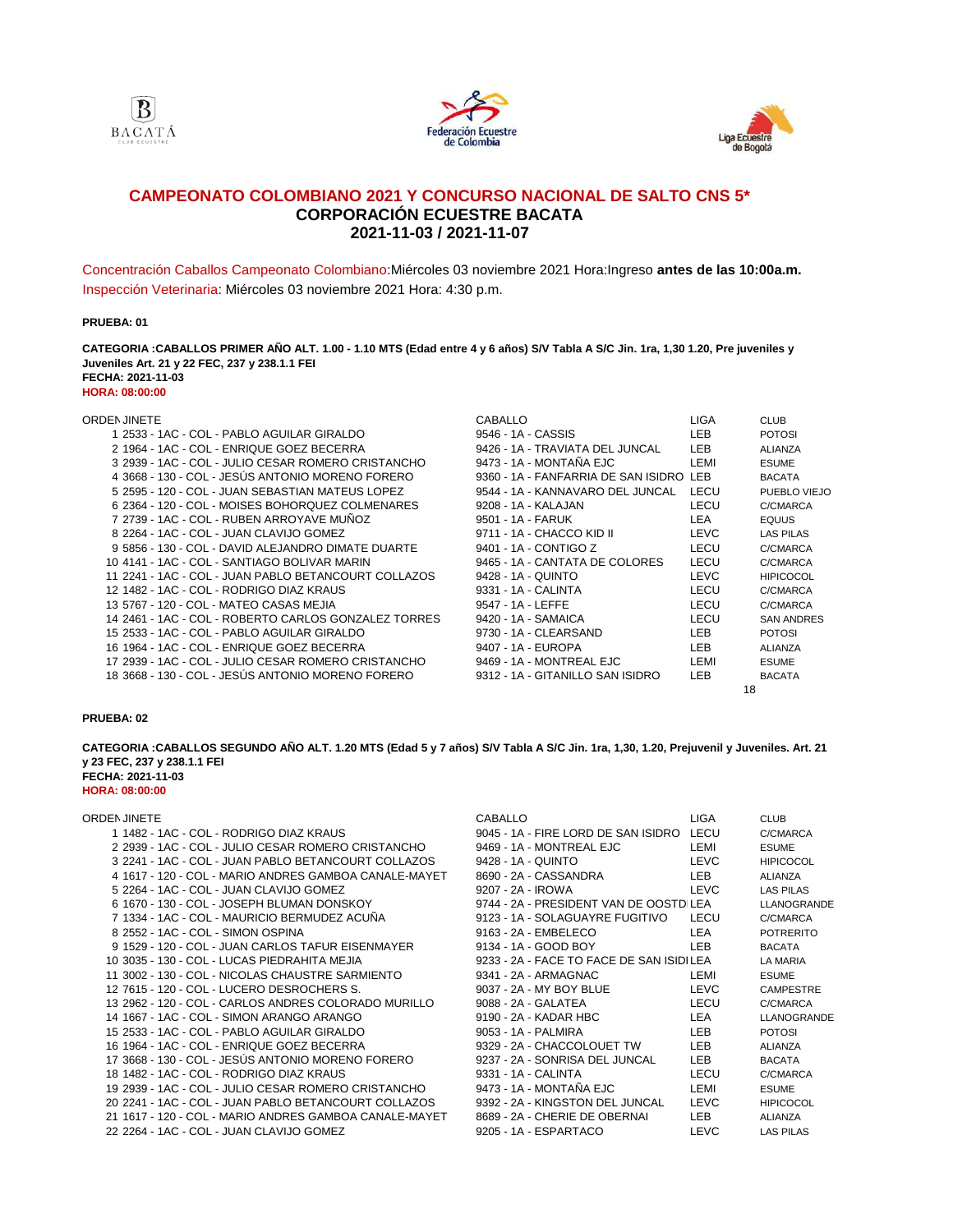**CATEGORIA :CABALLOS TERCER AÑO ALT. 1.30 MTS (Edad 6 y 8 años) S/V Tabla A S/C Jinetes 1ra, 1,30, 1.20, Prejuvenil y Juveniles. Art.24 FEC 238.1.1 FEI**

**FECHA: 2021-11-03 HORA: 09:50:00**

| ORDEN JINETE                                        | CABALLO                        | LIGA        | <b>CLUB</b>       |
|-----------------------------------------------------|--------------------------------|-------------|-------------------|
| 1 2243 - 1AC - COL - CARLOS JOSE TAFUR MONTOYA      | 8767 - 3A - CARIOCA            | LEB         | <b>BACATA</b>     |
| 2 3036 - 130 - COL - DANIELA ESCOBAR GOMEZ          | 9697 - 3A - NANE D'IVE Z       | LEA         | LA MARIA          |
| 3 2337 - 130 - COL - JUAN DIEGO PINZON SARMIENTO    | 8544 - 2A - AINHOA             | LEB         | <b>BACATA</b>     |
| 4 3859 - 130 - COL - BERNARDO AMAYA ACOSTA          | 8268 - 3A - MOROCCO            | LEB         | <b>BACATA</b>     |
| 5 3002 - 130 - COL - NICOLAS CHAUSTRE SARMIENTO     | 9342 - 2A - KAHOS              | I EMI       | <b>ESUME</b>      |
| 6 7615 - 120 - COL - LUCERO DESROCHERS S.           | 8434 - 3A - NIAGARA DEL JUNCAL | <b>LEVC</b> | <b>CAMPESTRE</b>  |
| 7 2461 - 1AC - COL - ROBERTO CARLOS GONZALEZ TORRES | 9374 - 2A - DESIGNED           | LECU        | <b>SAN ANDRES</b> |
| 8 4788 - 130 - COL - ALEJANDRO CASTILLA GALAN       | 8272 - 3A - QUANTICA           | LEB         | <b>BACATA</b>     |
| 9 2243 - 1AC - COL - CARLOS JOSE TAFUR MONTOYA      | 8750 - 3A - ETONNANTE GIRL     | I FB        | <b>BACATA</b>     |
|                                                     |                                |             |                   |

### **PRUEBA: 04 CATEGORIA :CHALLENGE ABIERTA ALT. 1:35 MTS 1ra CALIF Tabla A C/C Art.27 FEC 238.2.1 FEI FECHA: 2021-11-03 HORA: 10:40:00**

ORDENJINETE CABALLO LIGA CLUB

| 1 2241 - 1AC - COL - JUAN PABLO BETANCOURT COLLAZOS   |  |
|-------------------------------------------------------|--|
| 2 1482 - 1AC - COL - RODRIGO DIAZ KRAUS               |  |
| 3 1883 - 1AC - COL - ANDRES MULLER                    |  |
| 4 2776 - 1AC - COL - NICOLAS FLOREZ IZQUIERDO         |  |
| 5 1882 - 1AC - COL - CARLOS HERNANDO RAMIREZ BORRERO  |  |
| 6 4561 - 130 - COL - SEBASTIAN FAJARDO PEÑA           |  |
| 7 6733 - JUV - COL - SANTIAGO OTERO MONTOYA           |  |
| 8 3551 - 130 - COL - ISABELLA ROMERO RIVERA           |  |
| 9 2664 - 1AC - COL - ALEJANDRA VALENCIA               |  |
| 10 1536 - 130 - COL - ANNE CHARLOTTE BRIEKE           |  |
| 11 3002 - 130 - COL - NICOLAS CHAUSTRE SARMIENTO      |  |
| 12 2243 - 1AC - COL - CARLOS JOSE TAFUR MONTOYA       |  |
| 13 1331 - 1AC - COL - JORGE ANDRES BARRERA SUAREZ     |  |
| 14 2241 - 1AC - COL - JUAN PABLO BETANCOURT COLLAZOS  |  |
| 15 2739 - 1AC - COL - RUBEN ARROYAVE MUÑOZ            |  |
| 16 2461 - 1AC - COL - ROBERTO CARLOS GONZALEZ TORRES  |  |
| 17 2098 - 130 - COL - LINA MARCELA ROJAS SERRANO      |  |
| 18 1670 - 130 - COL - JOSEPH BLUMAN DONSKOY           |  |
| 19 2533 - 1AC - COL - PABLO AGUILAR GIRALDO           |  |
| 20 1148 - 1AC - COL - CAPITAN SANTIAGO MEDINA NEGRETE |  |
| 21 2095 - 1AC - COL - NICOLAS MURGAS BARRERA          |  |
| 22 2097 - 130 - COL - MAURICIO RESTREPO PINTO         |  |
| 23 2692 - 130 - COL - ESTEBAN MENDOZA DE LA PAVA      |  |
| 24 1482 - 1AC - COL - RODRIGO DIAZ KRAUS              |  |
| 25 1883 - 1AC - COL - ANDRES MULLER                   |  |
| 26 2776 - 1AC - COL - NICOLAS ELOREZ IZOUJERDO        |  |
| 27 2241 - 1AC - COL - JUAN PABLO BETANCOURT COLLAZOS  |  |

### 1 2246 - CS - TANGO VH EXELHOF Z LEVC HIPICOCOL 2816 - CS - NORDWIND GAJA LECU C/CMARCA 3002 - CS - DONATO Z LECU C/CMARCA 9196 - CS - NORDWIND ZANDOKHAN HELECU C/CMARCA 8346 - CS - DONUA LECU C/CMARCA 8622 - CS - GERONIMO LEB POTOSI 7 6733 - JUV - COL - SANTIAGO OTERO MONTOYA 6068 - CS - ARGUMENTO LEVC HIPICOCOL 6432 - CS - BOLERO DLP LECU SAN ANDRES 9077 - CS - ENRICO BLUE LEA LLANOGRANDE 10 1535 - 130 - 130 - 130 - 130 - 1315 - 1315 - CS - 2011 - CHARLOT ERMI<br>10 - 1315 - 2021 - CS - 2015 - 2015 - 2016 - 2016 - 2016 - 2016 - 2016 - 2016 - 2016 - 2016 - 2016 - 2016 - 20 6327 - CS - JOLLY JUMPER 12 12 224 2244 - 12 2344 - 12 2344 - 12 2345 - 12 2345 - 12 2345 - 12 2345 - 12 2345 - 12 2345 - 12 2345 - 12 23 13795 - CS - FIGHTER D'EF LECU C/CMARCA 14 2241 - 1AC - COL - JUAN PABLO BETANCOURT COLLAZOS 9094 - CS - COMBELLA LEVC HIPICOCOL 15 15 267 - 1259 - 1259 - 1259 - 1259 - 1259 - 1259 - 2367 - CS - ATHENA DE LA LOVE 1250 - 2267 - CS - ATHENA <br>15 269 - 2367 - CS - ATHENA DE LA LOVE 1250 - 1250 - 1250 - 1250 - 1250 - 1250 - 1250 - 1250 - 1250 - 1250 - 1 16 16 23 - 25 - 14 AC - 1AC DE LA LOVE LECU SAN ANDRES 8602 - CS - SOLAGUAYRE BERLINI LECU C/CMARCA 18 1670 - 130 - 130 - 130 - 130 - 130 - 130 - 140 - 140 - 140 - 140 - 140 - 140 - 140 - 140 - 140 - 140 - 140 - 140 - 140 - 140 - 140 - 140 - 140 - 140 - 140 - 140 - 140 - 140 - 140 - 140 - 140 - 140 - 140 - 140 - 140 - 14 19 6360 - CS - COUNT DOWN LEB POTOSI 8275 - CS - MERCEDES - BENZ STARSK LEMI ESUME 21 2095 - 2095 - 1099 - 1099 - 2009 - 2009 - 2014 - 2020 - 2020 - 2020 - 2020 - 2020 - 2020 - 2020 - 2020 - 20 228 - CS - DESPERA D'O LEB BACATA 6601 - CS - CHAMP Z LEB GUAYMARAL 8492 - CS - GLOBAL CHAMP DE VY LECU C/CMARCA 9003 - CS - DOUCHKO DU LYS LECU C/CMARCA 8817 - CS - NORDWIND FLORESTINA LECU C/CMARCA 2019 - CS - DIAMANTINO LEVC HIPICOCOL

27

### **PRUEBA: 05**

### **CATEGORIA :INTERMEDIA 1.30 S/V Tabla A C/C Art. 27 FEC 238.2.1 FEI FECHA: 2021-11-03 HORA: 12:10:00**

| ORDEN JINETE                                          | CABALLO                           | LIGA | <b>CLUB</b>   |
|-------------------------------------------------------|-----------------------------------|------|---------------|
| 1 2739 - 1AC - COL - RUBEN ARROYAVE MUÑOZ             | 5588 - CS - DON CHINCHE           | LEA  | <b>EQUUS</b>  |
| 2 2437 - 130 - COL - YADE PENA                        | 7303 - CS - BREAKTHEL             | LEB  | ARRAYANES     |
| 3 2595 - 120 - COL - JUAN SEBASTIAN MATEUS LOPEZ      | 6804 - CS - ZENTTO D'ILUSIONES    | LECU | PUEBLO VIEJO  |
| 4 1883 - 1AC - COL - ANDRES MULLER                    | 9572 - 3A - LAZULI EB Z           | LECU | C/CMARCA      |
| 5 1617 - 120 - COL - MARIO ANDRES GAMBOA CANALE-MAYET | 5651 - CS - MB UCRANIA            | LEB  | ALIANZA       |
| 6 2098 - 130 - COL - LINA MARCELA ROJAS SERRANO       | 9229 - 3A - TATABRA DAX           | LECU | C/CMARCA      |
| 7 2501 - 130 - COL - JUAN ANTONIO MORENO CAMACHO      | 6307 - CS - ARMANI                | LEB  | <b>POTOSI</b> |
| 8 2092 - 120 - COL - ALEJANDRA MARTINEZ CASTRO        | 6840 - CS - CARDELIA              | LEB  | <b>RANCHO</b> |
| 9 6266 - JUV - COL - HELENA MEDINA RESTREPO           | 8383 - CS - BEYONCE RK            | LEA  | LLANOGRANDE   |
| 10 3385 - 1AC - PRI - JUAN MANUEL BENITEZ OCHOA       | 9627 - 3A - ESMERALDA DE CASTILLE | LEB. | <b>POTOSI</b> |
| 11 1331 - 1AC - COL - JORGE ANDRES BARRERA SUAREZ     | 9660 - CS - HIDALGO               | LECU | C/CMARCA      |
| 12 1334 - 1AC - COL - MAURICIO BERMUDEZ ACUNA         | 8729 - CS - QUINTA REAL           | LECU | C/CMARCA      |
|                                                       |                                   |      |               |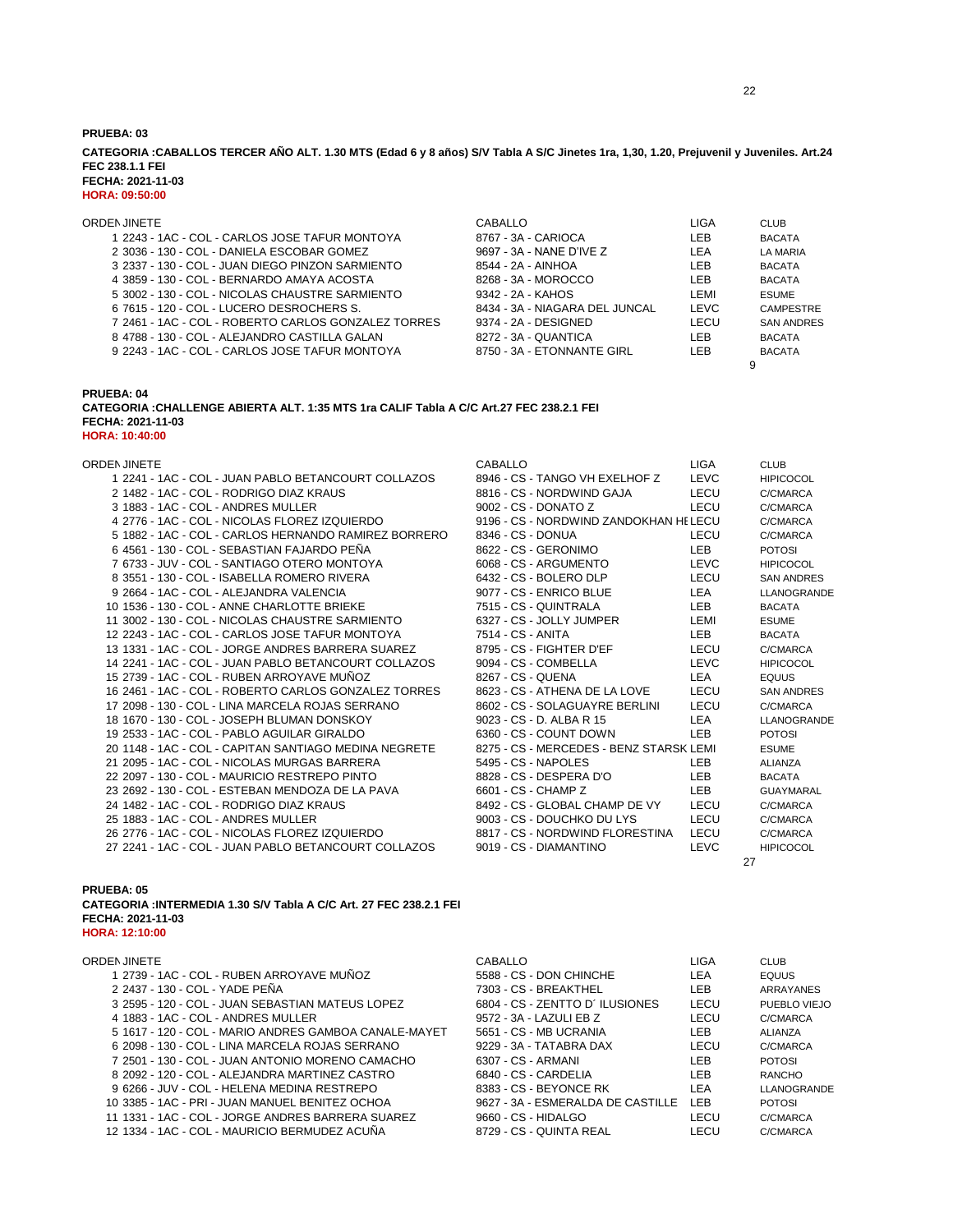| 13 6665 - JUV - COL - MANUELA RAMIREZ TORO<br>14 8020 - JUV - COL - ELENA MORENO | 9010 - CS - CALDO HS Z<br>8961 - CS - KAYA Z | LEA<br>LEA | LLANOGRANDE<br>LLANOGRANDE |
|----------------------------------------------------------------------------------|----------------------------------------------|------------|----------------------------|
| 15 2739 - 1AC - COL - RUBEN ARROYAVE MUNOZ                                       | 9574 - 3A - MENCONVIO PS                     | LEA        | <b>EQUUS</b>               |
| 16 4285 - 120 - COL - NICOLAS AGUIAR                                             | 8453 - 3A - QUITENA                          | <b>LEB</b> | <b>ALIANZA</b>             |
| 17 2502 - 130 - COL - AURA CRISTINA HOYOS                                        | 5583 - CS - BUNGALOW                         | LEVC       | <b>HIPICOCOL</b>           |
| 18 3035 - 130 - COL - LUCAS PIEDRAHITA MEJIA                                     | 7305 - CS - BUENOS AIRES DE SAN ISID LEA     |            | <b>LA MARIA</b>            |
| 19 4141 - 1AC - COL - SANTIAGO BOLIVAR MARIN                                     | 8447 - CS - QUE BELLA Z                      | LECU       | C/CMARCA                   |
| 20 2533 - 1AC - COL - PABLO AGUILAR GIRALDO                                      | 6639 - CS - CINCUENTA                        | <b>LEB</b> | <b>POTOSI</b>              |
| 21 1475 - 130 - COL - LAURA CABRA VELASQUEZ                                      | 8726 - CS - EVEREST DU PACHIS                | <b>LEB</b> | <b>RANCHO</b>              |
| 22 1482 - 1AC - COL - RODRIGO DIAZ KRAUS                                         | 9463 - CS - GS DARK NUIT                     | LECU       | C/CMARCA                   |
| 23 3002 - 130 - COL - NICOLAS CHAUSTRE SARMIENTO                                 | 7672 - CS - QUILINUS                         | LEMI       | <b>ESUME</b>               |
| 24 4817 - 130 - COL - JAIME PEREZ                                                | 9060 - CS - CONTADEL                         | <b>LEB</b> | <b>RANCHO</b>              |
| 25 2902 - 130 - COL - VALENTINA ROCHA TEJEDOR                                    | 8439 - CS - INA DE LAUBRY                    | <b>LEB</b> | <b>ALIANZA</b>             |
| 26 6303 - JUV - COL - GABRIEL ATEHORTUA SPOOR                                    | 8758 - 3A - QUIRILUX                         | LEA        | <b>EQUINOX</b>             |
| 27 1673 - 130 - COL - CAROLINA RAMELLI BARRERA                                   | 8812 - CS - ZORAN DE SAULIEU Z               | LEA        | <b>LA MARIA</b>            |
| 28 2437 - 130 - COL - YADE PENA                                                  | 7736 - CS - BANDERAS                         | <b>LEB</b> | ARRAYANES                  |
| 29 2595 - 120 - COL - JUAN SEBASTIAN MATEUS LOPEZ                                | 8774 - CS - VIDAME DE BREMDY                 | LECU       | PUEBLO VIEJO               |
| 30 2739 - 1AC - COL - RUBEN ARROYAVE MUNOZ                                       | 5961 - CS - COSITA                           | LEA        | <b>EQUUS</b>               |
|                                                                                  |                                              |            |                            |

| 9010 - CS - CALDO HS Z    |                                          | LEA   | LLANOGRANDE      |
|---------------------------|------------------------------------------|-------|------------------|
| 3961 - CS - KAYA Z        |                                          | LEA   | LLANOGRANDE      |
| 9574 - 3A - MENCONVIO PS  |                                          | LEA   | <b>EQUUS</b>     |
| 3453 - 3A - QUITEÑA       |                                          | LEB   | ALIANZA          |
| 5583 - CS - BUNGALOW      |                                          | LEVC. | <b>HIPICOCOL</b> |
|                           | 7305 - CS - BUENOS AIRES DE SAN ISID LEA |       | LA MARIA         |
| 3447 - CS - QUE BELLA Z   |                                          | LECU  | C/CMARCA         |
| 6639 - CS - CINCUENTA     |                                          | LEB   | <b>POTOSI</b>    |
|                           | 3726 - CS - EVEREST DU PACHIS            | LEB   | <b>RANCHO</b>    |
| 9463 - CS - GS DARK NUIT  |                                          | LECU  | C/CMARCA         |
| 7672 - CS - QUILINUS      |                                          | LEMI  | <b>ESUME</b>     |
| 9060 - CS - CONTADEL      |                                          | LEB   | <b>RANCHO</b>    |
| 3439 - CS - INA DE LAUBRY |                                          | LEB   | ALIANZA          |
| 3758 - 3A - QUIRILUX      |                                          | LEA   | <b>EQUINOX</b>   |
|                           | 3812 - CS - ZORAN DE SAULIEU Z           | LEA   | LA MARIA         |
| 7736 - CS - BANDERAS      |                                          | LEB   | ARRAYANES        |
|                           | 3774 - CS - VIDAME DE BREMDY             | LECU  | PUEBLO VIEJO     |
| 5961 - CS - COSITA        |                                          | LEA   | <b>EQUUS</b>     |
|                           |                                          | 30    |                  |

**CATEGORIA :COPA JINETES 1.20 Mts. 1RA CALIF Dos Fases, 2da Fase Tabla A C/C Art. 17 FEC, 274.2.5 FECHA: 2021-11-03 HORA: 13:40:00**

| ORDEN JINETE                                                                         | <b>CABALLO</b>                           | <b>LIGA</b> | <b>CLUB</b>      |
|--------------------------------------------------------------------------------------|------------------------------------------|-------------|------------------|
| 1 2092 - 120 - COL - ALEJANDRA MARTINEZ CASTRO                                       | 5586 - CS - BERLIN DU FAURIEU Z          | <b>LEB</b>  | <b>RANCHO</b>    |
| 2 9087 - 120 - USA - JOAQUINA BARRIOS                                                | 8998 - CS - LE VIO                       | <b>LEB</b>  | <b>ALIANZA</b>   |
| 3 7122 - 120 - COL - MARIANA BUENO LOSADA                                            | 8444 - CS - NERINA                       | <b>LEVC</b> | <b>CAMPESTRE</b> |
| 4 3496 - 120 - COL - DANIELA JARAMILLO GOMEZ                                         | 8541 - CS - VOODOO SEMILLY               | <b>LEVC</b> | <b>CAMPESTRE</b> |
| 5 2309 - 120 - COL - MARIA PAULA RAMIREZ GUTIERREZ                                   | 7631 - CS - SANDALO                      | <b>LEVC</b> | <b>CAMPESTRE</b> |
| 6 8245 - 110 - COL - CAPITAN DANIEL FELIPE VARON RODRIGUEZ 5929 - CS - HANNADIVE EJC |                                          | LEMI        | <b>ESUME</b>     |
| 7 7454 - 110 - COL - FELICIA BURGER AFANADOR                                         | 6367 - CS - BALTAZAR                     | LEMI        | <b>ESUME</b>     |
| 8 1568 - 120 - COL - ANA MARIA MOLANO VILLAMIL                                       | 7002 - CS - CORLEONE DE ROYALTY          | LECU        | C/CMARCA         |
| 9 1502 - 120 - COL - JOSE HERNANDO MORALES GOMEZ                                     | 5940 - CS - EASTWOOD                     | <b>LEB</b>  | <b>RANCHO</b>    |
| 10 1141 - 110 - COL - TENIENTE CORONEL CARLOS FERNANDO RUIZ 6674 - CS - ELBA         |                                          | LEMI        | <b>ESUME</b>     |
| 11 4500 - 120 - COL - CORONEL WILSON CARDOSO ULLOA                                   | 8498 - CS - ABSINTHEC                    | LEMI        | <b>ESUME</b>     |
| 12 6694 - 110 - COL - MAR SANCHEZ LOPEZ                                              | 8533 - 3A - DIAMANTINA DE SAN ISIDRC LEB |             | <b>POTOSI</b>    |
| 13 8230 - 100 - COL - DANIELA CATALINA GARCIA AVELLA                                 | 5667 - CS - SAN LUCAS ARISTOTELES LECU   |             | C/CMARCA         |
| 14 8121 - 100 - COL - CATALINA MESA RAMOS                                            | 2204 - CS - ONIX VALLE                   | <b>LEB</b>  | <b>ALIANZA</b>   |
| 15 1337 - 120 - COL - FELIPE ANDRES CARDENAS PERDOMO                                 | 7613 - CS - MYLO                         | <b>LEB</b>  | <b>ARRAYANES</b> |
| 16 6403 - 120 - COL - MARIA ANTONIA DEL CASTILLO BELTRAN                             | 6834 - CS - CHANTILLY                    | <b>LEB</b>  | <b>POTOSI</b>    |
| 17 3428 - 110 - COL - CRISTINA MELENDEZ AVELLA                                       | 9093 - CS - ABRIL HICARO Z               | LECU        | C/CMARCA         |
| 18 3598 - 110 - COL - ANGELICA JELKH MONTEALEGRE                                     | 8818 - CS - NORDWIND COBA                | LECU        | C/CMARCA         |
| 19 1218 - 120 - COL - MONICA ALEXANDRA CESPEDES SALCEDO                              | 5652 - CS - MAGNUS HUETEL                | LECU        | <b>CMG</b>       |
| 20 2595 - 120 - COL - JUAN SEBASTIAN MATEUS LOPEZ                                    | 8766 - 3A - CARBONERO                    | LECU        | PUEBLO VIEJO     |
| 21 2109 - 110 - COL - JUANITA POSADA MOTTA                                           | 8542 - CS - CINCINNATTI                  | LEB         | <b>GUAYMARAL</b> |
| 22 1617 - 120 - COL - MARIO ANDRES GAMBOA CANALE-MAYET                               | 7517 - CS - MOONSHINE                    | <b>LEB</b>  | <b>ALIANZA</b>   |
| 23 1479 - 110 - COL - MARIANA CARRASQUILLA CASTILLA                                  | 5834 - CS - ARIEL DLP                    | LEB.        | <b>COUNTRY</b>   |
| 24 9157 - 100 - HUN - JOSEPH VAINSTEIN BENTOLILA                                     | 8000 - CS - VIRTUOSA                     | <b>LEB</b>  | <b>BACATA</b>    |
| 25 1289 - 120 - COL - ALEJANDRO JELKH SANDINO                                        | 5317 - CS - CHACCOFINA                   | <b>LEB</b>  | <b>RANCHO</b>    |
| 26 4129 - 100 - COL - PAMELA FERNANDEZ RAMIREZ                                       | 8251 - CS - CUGLAS                       | LEB.        | <b>RANCHO</b>    |
| 27 5886 - 120 - COL - MARIA ADELAIDA OSPINA VELEZ                                    | 6624 - CS - ROSALIA                      | <b>LEA</b>  | <b>POTRERITO</b> |
| 28 1529 - 120 - COL - JUAN CARLOS TAFUR EISENMAYER                                   | 7641 - CS - BLUE MOON                    | LEB.        | <b>BACATA</b>    |
| 29 1509 - 110 - COL - INES ELVIRA PARDO URIBE                                        | 6948 - CS - BRETAÑA                      | LEB         | <b>COUNTRY</b>   |
| 30 4741 - 100 - COL - ANTONIO ORDOÑEZ RESTREPO                                       | 5488 - CS - TAURUS                       | <b>LEB</b>  | <b>BACATA</b>    |
| 31 6300 - 110 - COL - CAPITAN ALEXANDER FUQUENE SUAREZ                               | 4514 - CS - ROTTERDAM EJC                | LEMI        | <b>ESUME</b>     |
| 32 2092 - 120 - COL - ALEJANDRA MARTINEZ CASTRO                                      | 9545 - 3A - OKI DOKI                     | <b>LEB</b>  | <b>RANCHO</b>    |
| 33 9087 - 120 - USA - JOAQUINA BARRIOS                                               | 7518 - CS - MALKA                        | <b>LEB</b>  | <b>ALIANZA</b>   |
| 34 7122 - 120 - COL - MARIANA BUENO LOSADA                                           | 6362 - CS - FG COSTELLO                  | <b>LEVC</b> | <b>CAMPESTRE</b> |
| 35 3496 - 120 - COL - DANIELA JARAMILLO GOMEZ                                        | 9089 - 3A - DIAPASON DE BLOYE            | <b>LEVC</b> | <b>CAMPESTRE</b> |
| 36 2309 - 120 - COL - MARIA PAULA RAMIREZ GUTIERREZ                                  | 6683 - CS - POUSADA                      | <b>LEVC</b> | <b>CAMPESTRE</b> |
| 5856 - 130 - COL - DAVID ALEJANDRO DIMATE DUARTE                                     | 9079 - 3A - OPSAKE Z                     | <b>LECU</b> | C/CMARCA         |
| 6266 - JUV - COL - HELENA MEDINA RESTREPO                                            | 7741 - CS - CELEBRITY DE SAN ISIDRO LEA  |             | LLANOGRANDE      |
| 6746 - PJV - COL - MARÍA JOSÉ ROJAS MOSQUERA                                         | 8832 - CS - HARTENDAME                   | <b>LEA</b>  | <b>LA MARIA</b>  |
|                                                                                      |                                          | 39          |                  |
|                                                                                      |                                          |             |                  |

**PRUEBA: 07 CATEGORIA :COPA JINETES 1.00 Mts. 1RA CALIF S/V Tabla A S/C Art.15 FEC, 238.1.1 FEI FECHA: 2021-11-03 HORA: 15:35:00**

ORDENJINETE CABALLO LIGA CLUB 1925 - 100 - COL - GERMAN PINZON ORDOÑEZ 5497 - CS - DUTCHMAN LEB RANCHO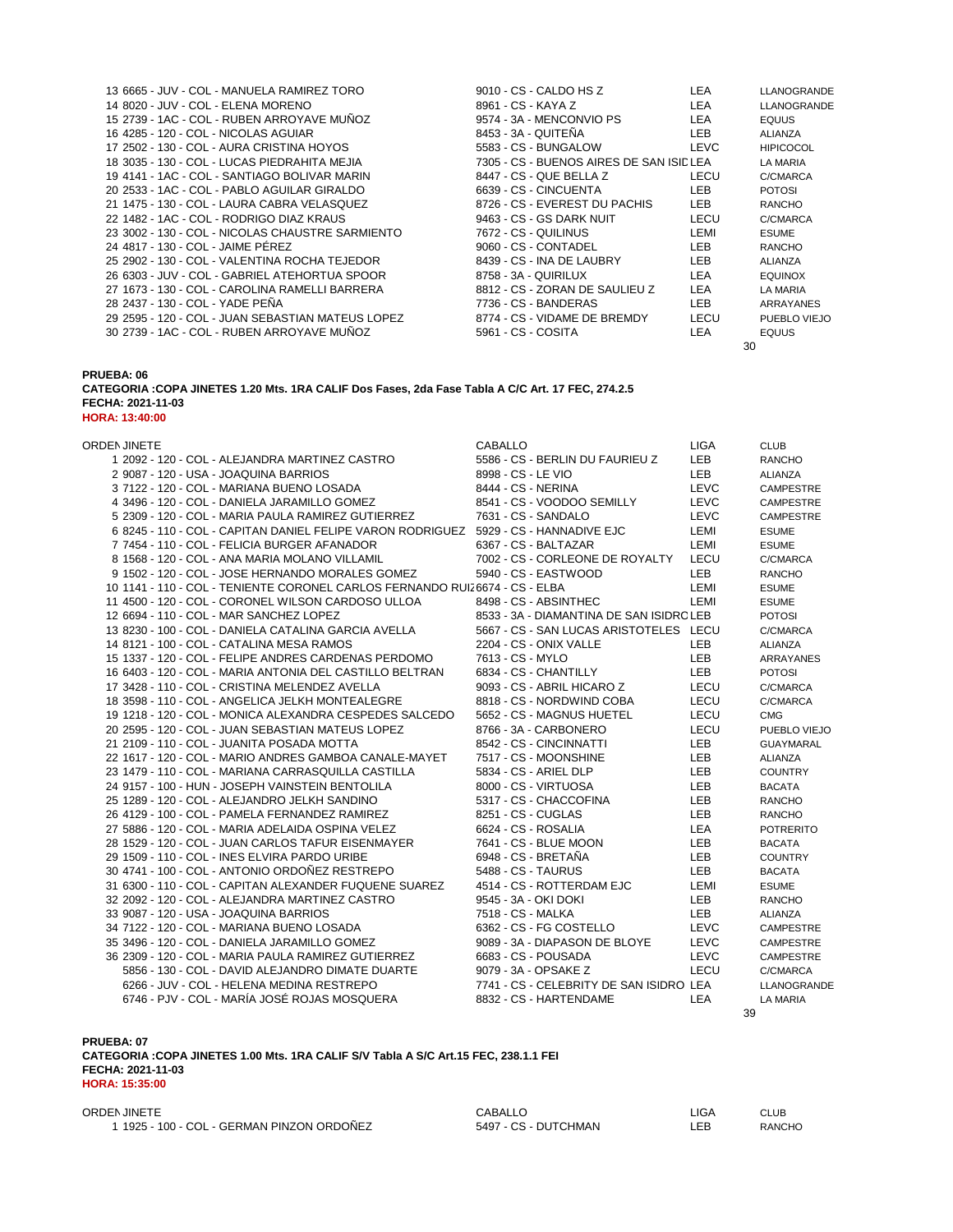| 2 8448 - 080 - USA - ANNAH SOPHIA COCKER BELTRAN                                      |  | 7312 - CS - ACORDE                      | LEB        | <b>GUAYMARAL</b>  |
|---------------------------------------------------------------------------------------|--|-----------------------------------------|------------|-------------------|
| 3 3681 - 100 - COL - DANIELA MUÑOZ VANEGAS                                            |  | 5958 - CS - POKER STAR                  | LECU       | C/CMARCA          |
| 4 8908 - 100 - COL - PHILIPP ANTONIO ULE VON BILA                                     |  | 6908 - CS - TIJUANA                     | LEB        | <b>BACATA</b>     |
| 5 7681 - 080 - COL - MONICA DEL PILAR AMAYA RODRIGUEZ                                 |  | 7290 - CS - KAOLI                       | LECU       | C/CMARCA          |
| 6 7207 - 100 - COL - JULIANA ANDREA LOZANO SANTAMARIA                                 |  | 9220 - 2A - CAYETANA                    | LECU       | C/CMARCA          |
| 7 9248 - 080 - COL - SEBASTIAN GIRALDO ARANGO                                         |  | 8336 - 3A - DING DONG DE SAN ISIDRO LEA |            | LA MARIA          |
| 8 9270 - 080 - COL - LUIS FELIPE PEREZ DAVILA                                         |  | 9273 - CS - ROCKY                       | LEMI       | <b>ESUME</b>      |
| 9 3938 - 100 - COL - CORONEL EDGAR ORLANDO CORREDOR MUN 1626 - CS - TRIUNFANTE        |  |                                         | LEMI       | <b>ESUME</b>      |
| 10 9365 - 100 - COL - MARIANNE CALDERON BELTRAN                                       |  | 9285 - 2A - QUAIRA POP                  | LECU       | PUEBLO VIEJO      |
| 11 7617 - 100 - COL - MONTSERRAT CAMARGO MAYOL                                        |  | 6302 - CS - AMARANTO                    | <b>LEB</b> | <b>ARRAYANES</b>  |
| 12 9206 - 100 - COL - GABRIELA GUTIERREZ GNECCO                                       |  | 9405 - 2A - EPSILON                     | LEB        | <b>POTOSI</b>     |
| 13 9415 - 080 - COL - SARA SOFÍA FLÓREZ GUERRERO                                      |  | 6657 - CS - LEGENDARIO                  | <b>LEB</b> | <b>BACATA</b>     |
| 14 7597 - 080 - COL - MICHELLE ALARCON RAMOS                                          |  | 8538 - 3A - TAIPEI                      | LEB        | <b>BACATA</b>     |
| 15 7832 - 100 - COL - STEPHANIE LUNA RAMIREZ                                          |  | 8766 - 3A - CARBONERO                   | LECU       | PUEBLO VIEJO      |
| 16 8465 - 080 - COL - CABO PRIMERO FREDDY BERTEL LEON                                 |  | 8909 - CS - CRYSTAL EJC                 | LEMI       | <b>ESUME</b>      |
| 17 7778 - 080 - COL - CAROLINA BERNAL OJEDA                                           |  | 4924 - CS - FLORIANA                    | <b>LEB</b> | <b>BACATA</b>     |
| 18 9593 - 080 - COL - HERNANDO PIÑEROS                                                |  | 5942 - CS - MARQUISE DIAMANT            | LECU       | PUEBLO VIEJO      |
| 19 9256 - 080 - COL - JACOBO PEÑA ARREDONDO                                           |  | 8709 - 2A - EURO DE SAN ISIDRO          | LEA        | LA MARIA          |
| 20 7539 - 100 - COL - SOFIA ARTEAGA VILLEGAS                                          |  | 8099 - CS - RIGOLETTA                   | LEB        | <b>BACATA</b>     |
| 21 8657 - 080 - COL - TENIENTE MARIA NATALIA CACUA MORENO                             |  | 5780 - CS - MATEO                       | LEMI       | <b>ESUME</b>      |
| 22 7231 - 080 - COL - MARIA LOPERA FORERO                                             |  | 2927 - CS - USHMALL                     | LECU       | <b>SAN ANDRES</b> |
| 23 7148 - 080 - COL - SUBTENIENTE CARLOS FELIPE MAHECHA MOF 6955 - CS - DINAMARCA EJC |  |                                         | LEMI       | <b>ESUME</b>      |
| 24 8714 - 100 - COL - NIKOL MIRANDA SALCEDO                                           |  | 8186 - 2A - BARAL TANIA                 | <b>LEB</b> | <b>ALIANZA</b>    |
| 25 9029 - 080 - COL - TENIENTE SANTIAGO NIÑO RODRIGUEZ                                |  | 7173 - CS - RELICARIO                   | LEMI       | <b>ESUME</b>      |
| 26 8397 - 080 - COL - MARIANA PARIS ULLOA                                             |  | 7994 - CS - CAPRICHO                    | LEB        | <b>POTOSI</b>     |
| 27 8836 - 080 - COL - EMILIO MARTINEZ DURAN                                           |  | 6967 - CS - MOISES                      | LECU       | C/CMARCA          |
| 28 8679 - 080 - COL - SALOME OROZCO OCAMPO                                            |  | 5881 - CS - NABUCO                      | LEA        | LA MARIA          |
| 29 8566 - 080 - COL - SUBTENIENTE OSCAR IVAN RIAÑO TORRES                             |  | 8394 - 3A - MAJESTUOSO                  | LEMI       | <b>ESUME</b>      |
| 30 6446 - 100 - COL - CATALINA ZAMORA GOMEZ                                           |  | 5124 - CS - SF HARRY POTTER             | LEMI       | <b>ESUME</b>      |
| 1617 - 120 - COL - MARIO ANDRES GAMBOA CANALE-MAYET                                   |  | 4360 - CS - XANTUS                      | LEB        | ALIANZA           |
| 2147 - 130 - COL - VALERIA HERNANDEZ MIRANDA                                          |  | 6823 - CS - QUIDAM'S BEAUTY             | LECU       | C/CMARCA          |
| 2147 - 130 - COL - VALERIA HERNANDEZ MIRANDA                                          |  | 7846 - CS - TATABRA DUBLIN              | LECU       | C/CMARCA          |
| 9617 - INF - COL - NICOLAS RODRIGUEZ POSADA                                           |  | 9557 - CS - AQUILES                     | <b>LEA</b> | <b>EQUINOX</b>    |
|                                                                                       |  |                                         | 34         |                   |

### **PRUEBA: 08 CATEGORIA :TRABAJO 1.00 Mts. S/V Tabla A S/C Art. 30 FEC, 237, 238.1.1 FEI FECHA: 2021-11-04 HORA: 08:00:00**

| <b>ORDEN JINETE</b>                                     | <b>CABALLO</b>                          | <b>LIGA</b> | <b>CLUB</b>      |
|---------------------------------------------------------|-----------------------------------------|-------------|------------------|
| 1 2869 - 1AC - COL - JUAN NICOLAS OTERO CORREA          | 8883 - 3A - CARTHAZUL                   | <b>LEVC</b> | <b>HIPICOCOL</b> |
| 2 2269 - 1AC - COL - PEDRO ANDRES GIL MARTINEZ          | 6843 - CS - EL SOCIO                    | LECU        | PUEBLO VIEJO     |
| 3 2595 - 120 - COL - JUAN SEBASTIAN MATEUS LOPEZ        | 9385 - 1A - FACUNDO DE SAN ISIDRO       | LECU        | PUEBLO VIEJO     |
| 4 1568 - 120 - COL - ANA MARIA MOLANO VILLAMIL          | 5882 - CS - VAN GOGH DE SAN ISIDRO      | LECU        | C/CMARCA         |
| 5 1617 - 120 - COL - MARIO ANDRES GAMBOA CANALE-MAYET   | 6844 - CS - OPERETA DEL JUNCAL          | <b>LEB</b>  | <b>ALIANZA</b>   |
| 6 2533 - 1AC - COL - PABLO AGUILAR GIRALDO              | 6444 - CS - OPORTHO DEL JUNCAL          | LEB         | <b>POTOSI</b>    |
| 7 3482 - 110 - COL - CAPITAN JUAN ESTEBAN ARANGO GARCIA | 9522 - CS - ESTAMBUL DE REVEL SB        | LEMI        | <b>ESUME</b>     |
| 8 4620 - 110 - COL - SILVANA CANALES TRUJILLO           | 7612 - CS - ICE LORD                    | LEB         | <b>RANCHO</b>    |
| 9 2869 - 1AC - COL - JUAN NICOLAS OTERO CORREA          | 6150 - CS - ARION                       | <b>LEVC</b> | <b>HIPICOCOL</b> |
| 10 7615 - 120 - COL - LUCERO DESROCHERS S.              | 8278 - 3A - CARTIER                     | <b>LEVC</b> | <b>CAMPESTRE</b> |
| 11 8212 - 080 - COL - ADRIANA LOZANO OSTOS              | 8223 - 3A - QUIMERA DEL JUNCAL          | LEB.        | <b>BACATA</b>    |
| 12 9248 - 080 - COL - SEBASTIAN GIRALDO ARANGO          | 8336 - 3A - DING DONG DE SAN ISIDRO LEA |             | LA MARIA         |
| 13 2102 - 130 - COL - CARLOS LEONARDO RIVERA OCAMPO     | 9589 - 3A - RAINBOW                     | LEB.        | ALIANZA          |
| 14 4351 - 130 - COL - FELIPE ECHAVARRIA VILLEGAS        | 8365 - 2A - JACK JACK                   | LEB.        | <b>GUAYMARAL</b> |
| 15 6322 - 100 - COL - LAURA DANIELA COLMENARES FORERO   | 6496 - CS - PILATOS (LA MONTAÑA)        | LECU        | C/CMARCA         |
| 16 5856 - 130 - COL - DAVID ALEJANDRO DIMATE DUARTE     | 8692 - 2A - BARAL TASHIRAK              | LECU        | C/CMARCA         |
| 17 2269 - 1AC - COL - PEDRO ANDRES GIL MARTINEZ         | 7576 - CS - CAMERUN                     | LECU        | PUEBLO VIEJO     |
| 18 2869 - 1AC - COL - JUAN NICOLAS OTERO CORREA         | 8581 - 2A - DOLCE DE SAN ISIDRO         | LEVC        | <b>HIPICOCOL</b> |
|                                                         |                                         |             | 18               |

### **PRUEBA: 09 CATEGORIA :TRABAJO 1.10 Mts. ALT. 1:10 MTS S/V Tabla A S/C Art.30 FEC, 237, 238.1.1 FEI FECHA: 2021-11-04 HORA: 08:00:00**

### ORDENJINETE CABALLO LIGA CLUB 1 2595 - 120 - COL - JUAN SEBASTIAN MATEUS LOPEZ 6254 - CS - BREAKANESSA LECU PUEBLO VIEJO 2241 - 1AC - COL - JUAN PABLO BETANCOURT COLLAZOS 9427 - 2A - HENRY JOTA TOLSTOI LEVC HIPICOCOL 6827 - 110 - VEN - LUIS ENRIQUE VEGAS ENRIQUEZ 8184 - CS - CAVELLIC Z LEB ALIANZA 3668 - 130 - COL - JESÚS ANTONIO MORENO FORERO 6945 - CS - ALYESKA LEB BACATA 2102 - 130 - COL - CARLOS LEONARDO RIVERA OCAMPO 9345 - CS - BON BON BUM LEB ALIANZA 6 1964 - 1AC - COL - ENRIQUE GOEZ BECERRA 9644 - 2A - NUTH DE LEAU LEB ALIANZA 5159 - 110 - COL - RAFAEL DIMATE DUARTE 8389 - CS - TATABRA BARBARA LEB ARRAYANES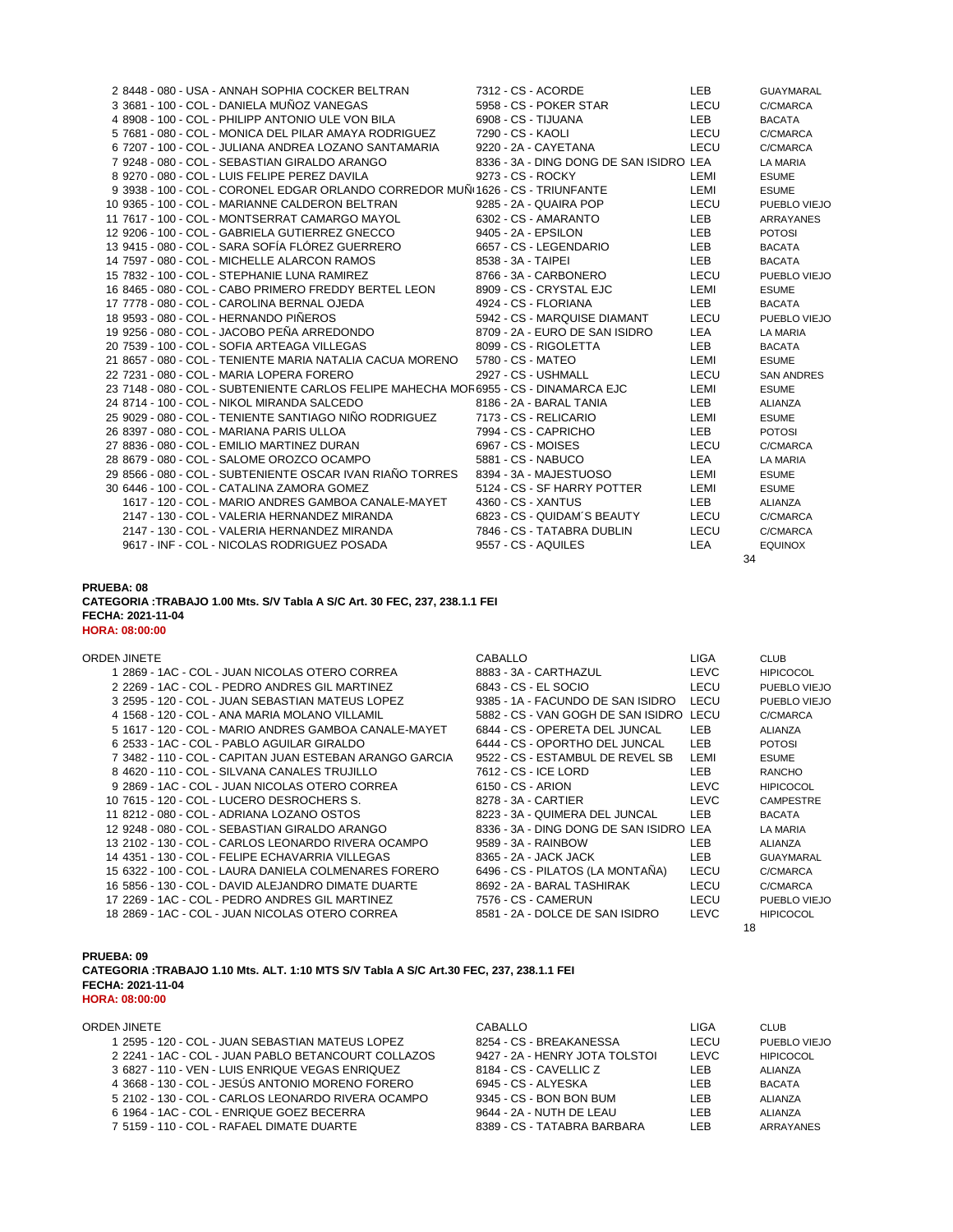| 8 5825 - 120 - COL - CRISTIAN CAMILO SOCADAGUY RIOS      |  | 9404 - 1A - ESCUDERO                     | LECU        | C/CMARCA          |
|----------------------------------------------------------|--|------------------------------------------|-------------|-------------------|
| 9 7377 - PJV - COL - JOSE ALEJANDRO BRAVO RESTREPO       |  | 7175 - CS - GINEBRA (BREAKOLLY)          | LEB         | <b>GUAYMARAL</b>  |
| 10 6891 - PJV - COL - SIENA ALTSCHUL                     |  | 8771 - 3A - CUSPIDE                      | LEB         | <b>BACATA</b>     |
| 11 5767 - 120 - COL - MATEO CASAS MEJIA                  |  | 6798 - CS - GS PINOT                     | LECU        | C/CMARCA          |
| 12 9310 - 110 - COL - JAVIER QUINTERO CRISTANCHO         |  | 5115 - CS - SANTANA ADELANTE             | LEB         | <b>BACATA</b>     |
| 13 2533 - 1AC - COL - PABLO AGUILAR GIRALDO              |  | 6924 - CS - MILONGUERA                   | LEB         | <b>POTOSI</b>     |
| 14 2664 - 1AC - COL - ALEJANDRA VALENCIA                 |  | 9189 - 2A - COLDPLAY                     | LEA         | LLANOGRAN         |
| 15 1617 - 120 - COL - MARIO ANDRES GAMBOA CANALE-MAYET   |  | 4982 - CS - RE MENDOCINO                 | LEB         | <b>ALIANZA</b>    |
| 16 7615 - 120 - COL - LUCERO DESROCHERS S.               |  | 8317 - CS - QUARETINA DEL JUNCAL         | <b>LEVC</b> | <b>CAMPESTRE</b>  |
| 17 4442 - 120 - COL - TATIANA BEDOYA VASCO               |  | 8831 - CS - BUGATTI TM                   | <b>LEA</b>  | LA MARIA          |
| 18 3482 - 110 - COL - CAPITAN JUAN ESTEBAN ARANGO GARCIA |  | 9522 - CS - ESTAMBUL DE REVEL SB         | LEMI        | <b>ESUME</b>      |
| 19 3626 - 130 - COL - CARLOS ARMANDO URREA MARULANDA     |  | 7293 - CS - ISAURA `D`VAN DE PULLEW LEB  |             | <b>INTERNACIO</b> |
| 20 2095 - 1AC - COL - NICOLAS MURGAS BARRERA             |  | 8525 - 2A - MARIA BONITA SU              | <b>LEB</b>  | ALIANZA           |
| 21 1853 - 1AC - COL - EDGAR MARROQUIN                    |  | 8333 - 3A - DULCINEA                     | LEMI        | <b>ESUME</b>      |
| 22 2502 - 130 - COL - AURA CRISTINA HOYOS                |  | 7656 - CS - KENZO                        | LEVC        | <b>HIPICOCOL</b>  |
| 23 3668 - 130 - COL - JESÚS ANTONIO MORENO FORERO        |  | 8176 - 2A - CILANA                       | <b>LEB</b>  | <b>BACATA</b>     |
| 24 2241 - 1AC - COL - JUAN PABLO BETANCOURT COLLAZOS     |  | 9080 - 2A - AIR WHISKY Z                 | LEVC        | <b>HIPICOCOL</b>  |
| 25 2595 - 120 - COL - JUAN SEBASTIAN MATEUS LOPEZ        |  | 9396 - 1A - FIRE HEAT D'ILUSIONES        | LECU        | PUEBLO VIE.       |
| 26 6827 - 110 - VEN - LUIS ENRIQUE VEGAS ENRIQUEZ        |  | 8452 - CS - ANTARTICA Z                  | <b>LEB</b>  | ALIANZA           |
| 27 3719 - 110 - COL - VICTORIA DE LA ESPRIELLA PULIDO    |  | 7563 - 3A - ON SHORE                     | <b>LEB</b>  | <b>ALIANZA</b>    |
| 28 2692 - 130 - COL - ESTEBAN MENDOZA DE LA PAVA         |  | 9614 - CS - VERONES                      | <b>LEB</b>  | <b>GUAYMARAL</b>  |
| 29 4285 - 120 - COL - NICOLAS AGUIAR                     |  | 8712 - 3A - URBANIZADO Z                 | <b>LEB</b>  | <b>ALIANZA</b>    |
| 30 5856 - 130 - COL - DAVID ALEJANDRO DIMATE DUARTE      |  | 8692 - 2A - BARAL TASHIRAK               | LECU        | C/CMARCA          |
| 31 5554 - 120 - COL - MARIAJOSE GRANADOS GONZALEZ        |  | 6980 - CS - MERCEDES - BENZ BALOUC LEMI  |             | <b>ESUME</b>      |
| 32 2108 - 100 - COL - ENRIQUE ALVAREZ                    |  | 7576 - CS - CAMERUN                      | LEB.        | <b>GUAYMARAL</b>  |
| 33 1509 - 110 - COL - INES ELVIRA PARDO URIBE            |  | 6950 - CS - BOLIVAR MAIL                 | <b>LEB</b>  | <b>COUNTRY</b>    |
| 34 2939 - 1AC - COL - JULIO CESAR ROMERO CRISTANCHO      |  | 8673 - 2A - CASSIUS CLAY                 | LEMI        | <b>ESUME</b>      |
| 35 3036 - 130 - COL - DANIELA ESCOBAR GOMEZ              |  | 7271 - CS - CATALUNIA D'IVE Z            | <b>LEA</b>  | LA MARIA          |
| 36 6732 - JUV - COL - SIMON OTERO MONTOYA                |  | 7372 - CS - RAHAMNANNSHOF'S CARU! LEVC   |             | <b>HIPICOCOL</b>  |
| 37 2243 - 1AC - COL - CARLOS JOSE TAFUR MONTOYA          |  | 9445 - CS - CHENOOK                      | LEB.        | <b>BACATA</b>     |
| 38 1568 - 120 - COL - ANA MARIA MOLANO VILLAMIL          |  | 9486 - 2A - TAMARA                       | LECU        | C/CMARCA          |
| 39 2437 - 130 - COL - YADE PEÑA                          |  | 7674 - CS - TISSOT                       | <b>LEB</b>  | ARRAYANES         |
| 40 2102 - 130 - COL - CARLOS LEONARDO RIVERA OCAMPO      |  | 4605 - CS - AVATAR                       | LEB         | ALIANZA           |
| 41 1964 - 1AC - COL - ENRIQUE GOEZ BECERRA               |  | 9129 - 2A - KISMET DEL JUNCAL            | LEB         | ALIANZA           |
| 42 5159 - 110 - COL - RAFAEL DIMATE DUARTE               |  | 6332 - CS - DYLAN                        | <b>LEB</b>  | ARRAYANES         |
| 43 5825 - 120 - COL - CRISTIAN CAMILO SOCADAGUY RIOS     |  | 7607 - CS - RUFINO                       | LECU        | C/CMARCA          |
| 44 7377 - PJV - COL - JOSE ALEJANDRO BRAVO RESTREPO      |  | 8065 - CS - FERNHILL NIGHTSHIFT          | LEB         | GUAYMARAL         |
| 45 6891 - PJV - COL - SIENA ALTSCHUL                     |  | 7115 - CS - KYRA DE MESSITERT            | <b>LEB</b>  | <b>BACATA</b>     |
| 46 2595 - 120 - COL - JUAN SEBASTIAN MATEUS LOPEZ        |  | 9385 - 1A - FACUNDO DE SAN ISIDRO LECU   |             | PUEBLO VIE.       |
| 47 2241 - 1AC - COL - JUAN PABLO BETANCOURT COLLAZOS     |  | 9576 - 2A - PASCHKA VAN'T KIEZELHOF LEVC |             | <b>HIPICOCOL</b>  |
| 48 6827 - 110 - VEN - LUIS ENRIQUE VEGAS ENRIQUEZ        |  | 6658 - CS - CONQUISTADOR                 | <b>LEB</b>  | ALIANZA           |
| 49 3668 - 130 - COL - JESÚS ANTONIO MORENO FORERO        |  | 9360 - 1A - FANFARRIA DE SAN ISIDRO LEB  |             | <b>BACATA</b>     |
|                                                          |  |                                          |             |                   |

| 9404 - 1A - ESCUDERO<br>7175 - CS - GINEBRA (BREAKOLLY)<br>8771 - 3A - CUSPIDE<br>6798 - CS - GS PINOT<br>5115 - CS - SANTANA ADELANTE<br>6924 - CS - MILONGUERA<br>9189 - 2A - COLDPLAY<br>4982 - CS - RE MENDOCINO<br>8317 - CS - QUARETINA DEL JUNCAL<br>8831 - CS - BUGATTI TM<br>9522 - CS - ESTAMBUL DE REVEL SB | LECU<br><b>LEB</b><br><b>LEB</b><br>LECU<br><b>LEB</b><br>LEB.<br><b>LEA</b><br>LEB.<br><b>LEVC</b><br><b>LEA</b><br>LEMI | C/CMARCA<br><b>GUAYMARAL</b><br><b>BACATA</b><br>C/CMARCA<br><b>BACATA</b><br><b>POTOSI</b><br><b>LLANOGRANDE</b><br><b>ALIANZA</b><br><b>CAMPESTRE</b><br>LA MARIA |
|------------------------------------------------------------------------------------------------------------------------------------------------------------------------------------------------------------------------------------------------------------------------------------------------------------------------|---------------------------------------------------------------------------------------------------------------------------|---------------------------------------------------------------------------------------------------------------------------------------------------------------------|
| 7293 - CS - ISAURA `D`VAN DE PULLEW LEB                                                                                                                                                                                                                                                                                |                                                                                                                           | <b>ESUME</b><br><b>INTERNACIONAL</b>                                                                                                                                |
| 8525 - 2A - MARIA BONITA SU                                                                                                                                                                                                                                                                                            | LEB.                                                                                                                      | ALIANZA                                                                                                                                                             |
| 8333 - 3A - DULCINEA                                                                                                                                                                                                                                                                                                   | LEMI                                                                                                                      | <b>ESUME</b>                                                                                                                                                        |
| 7656 - CS - KENZO                                                                                                                                                                                                                                                                                                      | <b>LEVC</b>                                                                                                               | <b>HIPICOCOL</b>                                                                                                                                                    |
| 8176 - 2A - CILANA                                                                                                                                                                                                                                                                                                     | LEB.                                                                                                                      | <b>BACATA</b>                                                                                                                                                       |
| 9080 - 2A - AIR WHISKY Z                                                                                                                                                                                                                                                                                               | <b>LEVC</b>                                                                                                               | <b>HIPICOCOL</b>                                                                                                                                                    |
| 9396 - 1A - FIRE HEAT D'ILUSIONES                                                                                                                                                                                                                                                                                      | LECU                                                                                                                      | PUEBLO VIEJO                                                                                                                                                        |
| 8452 - CS - ANTARTICA Z                                                                                                                                                                                                                                                                                                | LEB.                                                                                                                      | <b>ALIANZA</b>                                                                                                                                                      |
| 7563 - 3A - ON SHORE                                                                                                                                                                                                                                                                                                   | LEB.                                                                                                                      | <b>ALIANZA</b>                                                                                                                                                      |
| 9614 - CS - VERONES                                                                                                                                                                                                                                                                                                    | LEB                                                                                                                       | <b>GUAYMARAL</b>                                                                                                                                                    |
| 8712 - 3A - URBANIZADO Z                                                                                                                                                                                                                                                                                               | <b>LEB</b>                                                                                                                | <b>ALIANZA</b>                                                                                                                                                      |
| 8692 - 2A - BARAL TASHIRAK                                                                                                                                                                                                                                                                                             | LECU                                                                                                                      | C/CMARCA                                                                                                                                                            |
| 6980 - CS - MERCEDES - BENZ BALOUC LEMI                                                                                                                                                                                                                                                                                |                                                                                                                           | <b>ESUME</b>                                                                                                                                                        |
| 7576 - CS - CAMERUN                                                                                                                                                                                                                                                                                                    | LEB.                                                                                                                      | <b>GUAYMARAL</b>                                                                                                                                                    |
| 6950 - CS - BOLIVAR MAIL                                                                                                                                                                                                                                                                                               | LEB.                                                                                                                      | <b>COUNTRY</b>                                                                                                                                                      |
| 8673 - 2A - CASSIUS CLAY                                                                                                                                                                                                                                                                                               | LEMI                                                                                                                      | <b>ESUME</b>                                                                                                                                                        |
| 7271 - CS - CATALUNIA D´IVE Z                                                                                                                                                                                                                                                                                          | I FA                                                                                                                      | <b>LA MARIA</b>                                                                                                                                                     |
| 7372 - CS - RAHAMNANNSHOF´S CARU\LEVC                                                                                                                                                                                                                                                                                  |                                                                                                                           | <b>HIPICOCOL</b>                                                                                                                                                    |
| 9445 - CS - CHENOOK                                                                                                                                                                                                                                                                                                    | LEB.                                                                                                                      | <b>BACATA</b>                                                                                                                                                       |
| 9486 - 2A - TAMARA                                                                                                                                                                                                                                                                                                     | LECU                                                                                                                      | C/CMARCA                                                                                                                                                            |
| 7674 - CS - TISSOT                                                                                                                                                                                                                                                                                                     | LEB.                                                                                                                      | <b>ARRAYANES</b>                                                                                                                                                    |
| 4605 - CS - AVATAR                                                                                                                                                                                                                                                                                                     | LEB.                                                                                                                      | <b>ALIANZA</b>                                                                                                                                                      |
| 9129 - 2A - KISMET DEL JUNCAL                                                                                                                                                                                                                                                                                          | <b>LEB</b>                                                                                                                | <b>ALIANZA</b>                                                                                                                                                      |
| 6332 - CS - DYLAN                                                                                                                                                                                                                                                                                                      | LEB.                                                                                                                      | ARRAYANES                                                                                                                                                           |
| 7607 - CS - RUFINO                                                                                                                                                                                                                                                                                                     | LECU                                                                                                                      | C/CMARCA                                                                                                                                                            |
| 8065 - CS - FERNHILL NIGHTSHIFT                                                                                                                                                                                                                                                                                        | LEB.                                                                                                                      | <b>GUAYMARAL</b>                                                                                                                                                    |
| 7115 - CS - KYRA DE MESSITERT                                                                                                                                                                                                                                                                                          | LEB.                                                                                                                      | <b>BACATA</b>                                                                                                                                                       |
| 9385 - 1A - FACUNDO DE SAN ISIDRO                                                                                                                                                                                                                                                                                      | LECU                                                                                                                      | PUEBLO VIEJO                                                                                                                                                        |
| 9576 - 2A - PASCHKA VAN'T KIEZELHOF LEVC                                                                                                                                                                                                                                                                               |                                                                                                                           | <b>HIPICOCOL</b>                                                                                                                                                    |
| 6658 - CS - CONQUISTADOR                                                                                                                                                                                                                                                                                               | LEB.                                                                                                                      | <b>ALIANZA</b>                                                                                                                                                      |
| 9360 - 1A - FANFARRIA DE SAN ISIDRO LEB                                                                                                                                                                                                                                                                                |                                                                                                                           | <b>BACATA</b>                                                                                                                                                       |
|                                                                                                                                                                                                                                                                                                                        | 49                                                                                                                        |                                                                                                                                                                     |

**CATEGORIA :TRABAJO 1.20 Mts. S/V Tabla A S/C Art. 30 FEC, 237, 238.1.1 FEI FECHA: 2021-11-04 HORA: 10:50:00**

| ORDEN JINETE                                             | <b>CABALLO</b>                           | <b>LIGA</b> | <b>CLUB</b>      |
|----------------------------------------------------------|------------------------------------------|-------------|------------------|
| 1 1964 - 1AC - COL - ENRIQUE GOEZ BECERRA                | 9644 - 2A - NUTH DE LEAU                 | LEB         | <b>ALIANZA</b>   |
| 2 2241 - 1AC - COL - JUAN PABLO BETANCOURT COLLAZOS      | 9427 - 2A - HENRY JOTA TOLSTOI           | LEVC        | <b>HIPICOCOL</b> |
| 3 2595 - 120 - COL - JUAN SEBASTIAN MATEUS LOPEZ         | 5640 - CS - CHILCO                       | LECU        | PUEBLO VIEJO     |
| 4 2102 - 130 - COL - CARLOS LEONARDO RIVERA OCAMPO       | 4297 - CS - SPOCK                        | <b>LEB</b>  | <b>ALIANZA</b>   |
| 5 2437 - 130 - COL - YADE PEÑA                           | 7528 - CS - VIVARO SAINT BENOIT          | LEB         | ARRAYANES        |
| 6 3385 - 1AC - PRI - JUAN MANUEL BENITEZ OCHOA           | 9446 - 2A - TAKE A CHANCE ON ME          | LEB         | <b>POTOSI</b>    |
| 7 1667 - 1AC - COL - SIMON ARANGO ARANGO                 | 9432 - CS - FERRERO                      | LEA         | LLANOGRANDE      |
| 8 2243 - 1AC - COL - CARLOS JOSE TAFUR MONTOYA           | 7848 - CS - WINNER II                    | LEB         | <b>BACATA</b>    |
| 9 6409 - 110 - COL - ANDREA MORENO ANDRADE               | 5101 - CS - JOTA E ARCANGEL              | LECU        | PUEBLO VIEJO     |
| 10 1964 - 1AC - COL - ENRIQUE GOEZ BECERRA               | 9129 - 2A - KISMET DEL JUNCAL            | LEB         | <b>ALIANZA</b>   |
| 11 2502 - 130 - COL - AURA CRISTINA HOYOS                | 7656 - CS - KENZO                        | LEVC        | <b>HIPICOCOL</b> |
| 12 2692 - 130 - COL - ESTEBAN MENDOZA DE LA PAVA         | 6606 - CS - TATABRA VICTORY              | LEB         | <b>GUAYMARAL</b> |
| 13 2939 - 1AC - COL - JULIO CESAR ROMERO CRISTANCHO      | 8673 - 2A - CASSIUS CLAY                 | LEMI        | <b>ESUME</b>     |
| 14 4648 - 120 - COL - CAPITAN HAROLD ANDRES FORERO LOPEZ | 6480 - CS - TOIFER                       | LEMI        | <b>ESUME</b>     |
| 15 5856 - 130 - COL - DAVID ALEJANDRO DIMATE DUARTE      | 9079 - 3A - OPSAKE Z                     | LECU        | C/CMARCA         |
| 16 1334 - 1AC - COL - MAURICIO BERMUDEZ ACUÑA            | 5914 - CS - CORLEONE (MB)                | LECU        | C/CMARCA         |
| 17 2552 - 1AC - COL - SIMON OSPINA                       | 9163 - 2A - EMBELECO                     | LEA         | <b>POTRERITO</b> |
| 18 6062 - PJV - COL - GABRIELA SALAZAR MARTINEZ          | 5884 - CS - GRIET TER LINDEN             | LEA         | LA MARIA         |
| 19 2241 - 1AC - COL - JUAN PABLO BETANCOURT COLLAZOS     | 9097 - 3A - STATO QUO                    | LEVC        | <b>HIPICOCOL</b> |
| 20 1964 - 1AC - COL - ENRIQUE GOEZ BECERRA               | 8701 - 3A - KANTRO GP                    | LEB         | <b>ALIANZA</b>   |
| 21 2595 - 120 - COL - JUAN SEBASTIAN MATEUS LOPEZ        | 9746 - CS - CARAMELLO Z                  | LECU        | PUEBLO VIEJO     |
| 22 2533 - 1AC - COL - PABLO AGUILAR GIRALDO              | 5751 - CS - PHILIPOO 24Z (REY DE COR LEB |             | <b>POTOSI</b>    |
| 23 2534 - 130 - COL - ELISA ARCILA PEREZ                 | 7527 - CS - CROWLY                       | LEA         | LLANOGRANDE      |
| 24 4576 - 130 - VEN - CAROLINA CASTILLO                  | 7650 - CS - CHARITY LOVE MC              | <b>LEB</b>  | <b>BACATA</b>    |
|                                                          |                                          |             |                  |

| <b>BALLO</b>                                 | LIGA             | <b>CLUB</b>      |
|----------------------------------------------|------------------|------------------|
| 4 - 2A - NUTH DE LEAU                        | LEB              | <b>ALIANZA</b>   |
| 7 - 2A - HENRY JOTA TOLSTOI                  | LEVC             | <b>HIPICOCOL</b> |
| 0 - CS - CHILCO                              | <b>LECU</b>      | PUEBLO VIEJO     |
| 7 - CS - SPOCK                               | <b>LEB</b>       | <b>ALIANZA</b>   |
| 8 - CS - VIVARO SAINT BENOIT LEB             |                  | ARRAYANES        |
| 6 - 2A - TAKE A CHANCE ON ME LEB             |                  | <b>POTOSI</b>    |
| 2 - CS - FERRERO                             | LEA              | LLANOGRANDE      |
| 8 - CS - WINNER II                           | <b>LEB</b>       | <b>BACATA</b>    |
| 1 - CS - JOTA E ARCANGEL LECU                |                  | PUEBLO VIEJO     |
| 9 - 2A - KISMET DEL JUNCAL               LEB |                  | <b>ALIANZA</b>   |
| 6 - CS - KENZO                               | LEVC             | <b>HIPICOCOL</b> |
| 6 - CS - TATABRA VICTORY                     | <b>LEB</b>       | <b>GUAYMARAL</b> |
| 3 - 2A - CASSIUS CLAY                        | LEMI             | <b>ESUME</b>     |
| 0 - CS - TOIFER                              | LEMI             | <b>ESUME</b>     |
| 9 - 3A - OPSAKE Z                            | LECU             | C/CMARCA         |
| 4 - CS - CORLEONE (MB)                       | <b>LECU</b>      | C/CMARCA         |
| 3 - 2A - EMBELECO                            | <b>LEA</b>       | <b>POTRERITO</b> |
| 4 - CS - GRIET TER LINDEN                    | LEA              | LA MARIA         |
| 7 - 3A - STATO QUO                           | LEVC             | <b>HIPICOCOL</b> |
| 1 - 3A - KANTRO GP                           | LEB              | <b>ALIANZA</b>   |
| 6 - CS - CARAMELLO Z                         | <b>LECU</b>      | PUEBLO VIEJO     |
| 1 - CS - PHILIPOO 24Z (REY DE COR LEB        |                  | <b>POTOSI</b>    |
| 7 - CS - CROWLY                              | LEA <b>Album</b> | LLANOGRANDE      |
| 0 - CS - CHARITY LOVE MC                     | LEB <sub>2</sub> | <b>BACATA</b>    |
|                                              |                  |                  |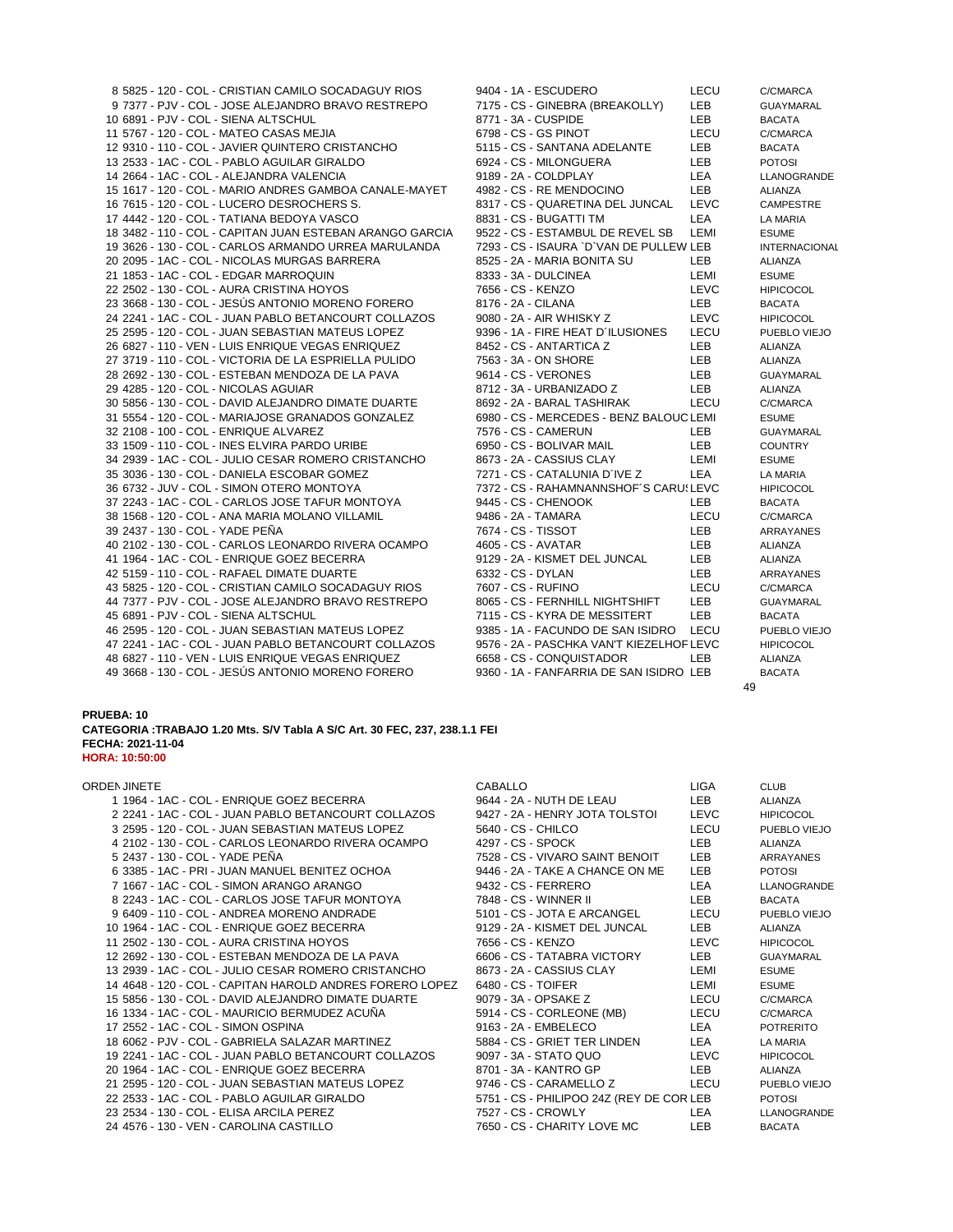| 25 4980 - 130 - COL - ESTEBAN BERMUDEZ BARGUIL                        | 6963 - CS - MEDINA DE LA VIE               | LECU        | C/CMARCA          |
|-----------------------------------------------------------------------|--------------------------------------------|-------------|-------------------|
| 26 6732 - JUV - COL - SIMON OTERO MONTOYA                             | 7372 - CS - RAHAMNANNSHOF'S CARUSLEVC      |             | <b>HIPICOCOL</b>  |
| 27 1509 - 110 - COL - INES ELVIRA PARDO URIBE                         | 6950 - CS - BOLIVAR MAIL                   | LEB         | <b>COUNTRY</b>    |
| 28 4646 - 110 - COL - JULIANA ANDREA GARCIA MEJIA                     | 6900 - CS - CORSARIO (LA SABANA)           | <b>LEB</b>  | <b>RANCHO</b>     |
| 29 1964 - 1AC - COL - ENRIQUE GOEZ BECERRA                            | 9092 - 3A - DUBAI                          | <b>LEB</b>  | ALIANZA           |
| 30 2691 - 120 - COL - SANTIAGO ROJAS MAYA                             | 6843 - CS - EL SOCIO                       | <b>LEB</b>  | <b>GUAYMARAL</b>  |
| 31 4767 - 1AC - COL - ESTEBAN GALLEGO MARTINEZ                        | 7304 - CS - BRASIL DE SAN ISIDRO           | <b>LEA</b>  | <b>LA MARIA</b>   |
| 32 3668 - 130 - COL - JESÚS ANTONIO MORENO FORERO                     | 6945 - CS - ALYESKA                        | <b>LEB</b>  | <b>BACATA</b>     |
|                                                                       |                                            |             | DTR SHOW          |
| 33 5409 - 130 - COL - PEDRO VELEZ RESTREPO                            | 6898 - CS - JUSTINO                        | LEA         | <b>JUMPING</b>    |
| 34 2102 - 130 - COL - CARLOS LEONARDO RIVERA OCAMPO                   | 9345 - CS - BON BON BUM                    | <b>LEB</b>  | ALIANZA           |
| 35 2437 - 130 - COL - YADE PEÑA                                       | 5728 - CS - HAPPY PROBLEM                  | <b>LEB</b>  | ARRAYANES         |
| 36 3385 - 1AC - PRI - JUAN MANUEL BENITEZ OCHOA                       | 8792 - CS - BRUME D' ARMA                  | <b>LEB</b>  | <b>POTOSI</b>     |
| 37 2241 - 1AC - COL - JUAN PABLO BETANCOURT COLLAZOS                  | 8667 - 2A - PLEIN D' ESPOIRS 111           | <b>LEVC</b> | <b>HIPICOCOL</b>  |
| 38 2595 - 120 - COL - JUAN SEBASTIAN MATEUS LOPEZ                     | 7560 - CS - HEART BREAKER III (HACIEI LECU |             | PUEBLO VIEJO      |
| 39 1964 - 1AC - COL - ENRIQUE GOEZ BECERRA                            | 6435 - CS - CELEBRATE                      | LEB.        | <b>ALIANZA</b>    |
|                                                                       |                                            | 39          |                   |
| <b>PRUEBA: 11</b>                                                     |                                            |             |                   |
| CATEGORIA : TRABAJO 1.30 S/V Tabla A S/C Art.30 FEC, 237, 238.1.1 FEI |                                            |             |                   |
| FECHA: 2021-11-04                                                     |                                            |             |                   |
| <b>HORA: 10:50:00</b>                                                 |                                            |             |                   |
|                                                                       |                                            |             |                   |
| ORDEN JINETE                                                          | CABALLO                                    | LIGA        | <b>CLUB</b>       |
| 1 6889 - 130 - COL - JUAN SEBASTIAN LOMBANA SIERRA                    | 9015 - CS - EXPLOSIVE TV                   | LEB         | <b>RANCHO</b>     |
| 2 2595 - 120 - COL - JUAN SEBASTIAN MATEUS LOPEZ                      | 9746 - CS - CARAMELLO Z                    | LECU        | PUEBLO VIEJO      |
| 3 2269 - 1AC - COL - PEDRO ANDRES GIL MARTINEZ                        | 8510 - CS - VIEGO                          | LECU        | PUEBLO VIEJO      |
| 4 2939 - 1AC - COL - JULIO CESAR ROMERO CRISTANCHO                    | 7626 - CS - QUALA                          | LEMI        | <b>ESUME</b>      |
|                                                                       |                                            |             |                   |
| 5 5886 - 120 - COL - MARIA ADELAIDA OSPINA VELEZ                      | 6624 - CS - ROSALIA                        | LEA         | <b>POTRERITO</b>  |
| 6 1964 - 1AC - COL - ENRIQUE GOEZ BECERRA                             | 6435 - CS - CELEBRATE                      | LEB         | <b>ALIANZA</b>    |
| 7 4576 - 130 - VEN - CAROLINA CASTILLO                                | 7650 - CS - CHARITY LOVE MC                | LEB         | <b>BACATA</b>     |
| 8 4008 - 130 - COL - GABRIELA PATIÑO ALHACH                           | 8182 - CS - FLAGRANT VAN DIJKHOF           | LECU        | C/CMARCA          |
| 9 4767 - 1AC - COL - ESTEBAN GALLEGO MARTINEZ                         | 9658 - CS - HAPPY DANCER SM                | LEA         | LA MARIA          |
| 10 2776 - 1AC - COL - NICOLAS FLOREZ IZQUIERDO                        | 5615 - CS - RAHMANNSHOFS CARELO LECU       |             | C/CMARCA          |
| 11 3385 - 1AC - PRI - JUAN MANUEL BENITEZ OCHOA                       | 9566 - 2A - CASCAN                         | <b>LEB</b>  | <b>POTOSI</b>     |
| 12 5856 - 130 - COL - DAVID ALEJANDRO DIMATE DUARTE                   | 9079 - 3A - OPSAKE Z                       | LECU        | C/CMARCA          |
| 13 4646 - 110 - COL - JULIANA ANDREA GARCIA MEJIA                     | 6900 - CS - CORSARIO (LA SABANA)           | <b>LEB</b>  | <b>RANCHO</b>     |
| 14 2533 - 1AC - COL - PABLO AGUILAR GIRALDO                           | 5040 - CS - QUIDARCO MB                    | <b>LEB</b>  | <b>POTOSI</b>     |
| 15 2461 - 1AC - COL - ROBERTO CARLOS GONZALEZ TORRES                  | 7310 - CS - CALCUTA                        | LECU        | <b>SAN ANDRES</b> |
| 16 1334 - 1AC - COL - MAURICIO BERMUDEZ ACUÑA                         | 8729 - CS - QUINTA REAL                    | LECU        | C/CMARCA          |
| 17 2243 - 1AC - COL - CARLOS JOSE TAFUR MONTOYA                       | 8767 - 3A - CARIOCA                        | LEB         | <b>BACATA</b>     |
| 18 6889 - 130 - COL - JUAN SEBASTIAN LOMBANA SIERRA                   | 9210 - CS - XL MISS SCHELLYNA              | LEB         | <b>RANCHO</b>     |
| 19 2595 - 120 - COL - JUAN SEBASTIAN MATEUS LOPEZ                     | 8027 - CS - GAMA RIHANNA                   | LECU        | PUEBLO VIEJO      |
| 20 2269 - 1AC - COL - PEDRO ANDRES GIL MARTINEZ                       | 7735 - CS - CELIA                          | LECU        | PUEBLO VIEJO      |
| 21 2939 - 1AC - COL - JULIO CESAR ROMERO CRISTANCHO                   | 8423 - CS - BEL AIR Z                      | LEMI        | <b>ESUME</b>      |
|                                                                       |                                            |             |                   |

**CATEGORIA :CAMPEONATO COLOMBIANO Alt 1.40 mts PRIMERA CALIFICATIVA Tabla C Art. 239 FEI. Art 37.11 FEC FECHA: 2021-11-04 HORA: 13:40:00**

| 1 2241 - 1AC - COL - JUAN PABLO BETANCOURT COLLAZOS  |   |
|------------------------------------------------------|---|
| 2 1673 - 130 - COL - CAROLINA RAMELLI BARRERA        | Я |
| 3 1482 - 1AC - COL - RODRIGO DIAZ KRAUS              |   |
| 4 1667 - 1AC - COL - SIMON ARANGO ARANGO             |   |
| 5 1148 - 1AC - COL - CAPITAN SANTIAGO MEDINA NEGRETE |   |

|  |                                            | 5 1148 - 1AC - COL - CAPITAN SANTIAGO MEDINA NEGRETE |                   |                          | 7543 - CS - MERCEDES - BENZ CHIVAS LEMI |             | <b>ESUME</b>   |
|--|--------------------------------------------|------------------------------------------------------|-------------------|--------------------------|-----------------------------------------|-------------|----------------|
|  | 6 2533 - 1AC - COL - PABLO AGUILAR GIRALDO |                                                      |                   | 6799 - CS - CHELLO'S BOY |                                         | LEB.        | <b>POTOSI</b>  |
|  |                                            | 7 4767 - 1AC - COL - ESTEBAN GALLEGO MARTINEZ        |                   | 6176 - CS - R.L. DAKAR   |                                         | LEA         | <b>LA MARI</b> |
|  | 8 1964 - 1AC - COL - ENRIQUE GOEZ BECERRA  |                                                      |                   |                          | 8320 - CS - BRIENNE DEL JUNCAL          | LEB.        | <b>ALIANZA</b> |
|  | 9 2103 - 1AC - COL - NUNIL CASTRO MARTINEZ |                                                      |                   | 7652 - CS - ANKARA       |                                         | LECU        | C/CMAR         |
|  |                                            | 10 4144 - 1AC - COL - HERNANDO CARRASCO RODRIGUEZ    |                   | 8311 - CS - DIMANTHO VGZ |                                         | <b>LEVC</b> | <b>CAMPES</b>  |
|  |                                            | 11 5245 - JOV - COL - ANA MARIA VILLEGAS NICHOLS     |                   | 8382 - CS - SCALIOSTRO   |                                         | LEA         | LLANOG         |
|  |                                            | 12 2243 - 1AC - COL - CARLOS JOSE TAFUR MONTOYA      | 8598 - CS - QUINT |                          |                                         | LEB.        | <b>BACATA</b>  |
|  | 13 1359 - 1AC - COL - CAMILO RUEDA GIRALDO |                                                      |                   | 6115 - CS - CAMARO       |                                         | LECU        | C/CMAR         |
|  |                                            | 14 4351 - 130 - COL - FELIPE ECHAVARRIA VILLEGAS     |                   | 4786 - CS - AM CIRENE    |                                         | LEB.        | <b>GUAYMA</b>  |
|  |                                            |                                                      | 5823 - CS - DIRK  |                          |                                         | LECU        | C/CMAR         |
|  |                                            |                                                      |                   |                          | 9114 - CS - KALLANO VAN HET KOETSHLECU  |             | C/CMAR         |
|  |                                            |                                                      |                   |                          |                                         |             |                |

| ORDEN JINETE                                          | CABALLO                                 | <b>LIGA</b> | <b>CLUB</b>      |
|-------------------------------------------------------|-----------------------------------------|-------------|------------------|
| 1 2241 - 1AC - COL - JUAN PABLO BETANCOURT COLLAZOS   | 8945 - CS - DIAMOND HH Z                | LEVC        | <b>HIPICOCOL</b> |
| 2 1673 - 130 - COL - CAROLINA RAMELLI BARRERA         | 8496 - CS - QUIDAMS RUBY SECOND LIILEA  |             | LA MARIA         |
| 3 1482 - 1AC - COL - RODRIGO DIAZ KRAUS               | 8997 - CS - ALONZO D ETE                | LECU        | C/CMARCA         |
| 4 1667 - 1AC - COL - SIMON ARANGO ARANGO              | 7739 - CS - FOREVER BLUE                | <b>LEA</b>  | LLANOGRANDE      |
| 5 1148 - 1AC - COL - CAPITAN SANTIAGO MEDINA NEGRETE  | 7543 - CS - MERCEDES - BENZ CHIVAS LEMI |             | <b>ESUME</b>     |
| 6 2533 - 1AC - COL - PABLO AGUILAR GIRALDO            | 6799 - CS - CHELLO'S BOY                | <b>LEB</b>  | <b>POTOSI</b>    |
| 7 4767 - 1AC - COL - ESTEBAN GALLEGO MARTINEZ         | 6176 - CS - R.L. DAKAR                  | <b>LEA</b>  | LA MARIA         |
| 8 1964 - 1AC - COL - ENRIQUE GOEZ BECERRA             | 8320 - CS - BRIENNE DEL JUNCAL          | <b>LEB</b>  | <b>ALIANZA</b>   |
| 9 2103 - 1AC - COL - NUNIL CASTRO MARTINEZ            | 7652 - CS - ANKARA                      | LECU        | C/CMARCA         |
| 10 4144 - 1AC - COL - HERNANDO CARRASCO RODRIGUEZ     | 8311 - CS - DIMANTHO VGZ                | <b>LEVC</b> | <b>CAMPESTRE</b> |
| 11 5245 - JOV - COL - ANA MARIA VILLEGAS NICHOLS      | 8382 - CS - SCALIOSTRO                  | <b>LEA</b>  | LLANOGRANDE      |
| 12 2243 - 1AC - COL - CARLOS JOSE TAFUR MONTOYA       | 8598 - CS - QUINT                       | <b>LEB</b>  | <b>BACATA</b>    |
| 13 1359 - 1AC - COL - CAMILO RUEDA GIRALDO            | 6115 - CS - CAMARO                      | LECU        | C/CMARCA         |
| 14 4351 - 130 - COL - FELIPE ECHAVARRIA VILLEGAS      | 4786 - CS - AM CIRENE                   | LEB.        | GUAYMARAL        |
| 15 1882 - 1AC - COL - CARLOS HERNANDO RAMIREZ BORRERO | 5823 - CS - DIRK                        | LECU        | C/CMARCA         |
| 16 2087 - 130 - COL - DAVID SOTOMONTE                 | 9114 - CS - KALLANO VAN HET KOETSHLECU  |             | C/CMARCA         |
| 17 3668 - 130 - COL - JESÚS ANTONIO MORENO FORERO     | 6039 - CS - UTRECHT                     | LEB.        | <b>BACATA</b>    |
| 18 2739 - 1AC - COL - RUBEN ARROYAVE MUÑOZ            | 8814 - CS - CENBLUE                     | <b>LEA</b>  | <b>EQUUS</b>     |
| 19 1331 - 1AC - COL - JORGE ANDRES BARRERA SUAREZ     | 8521 - CS - FALIVE T                    | LECU        | C/CMARCA         |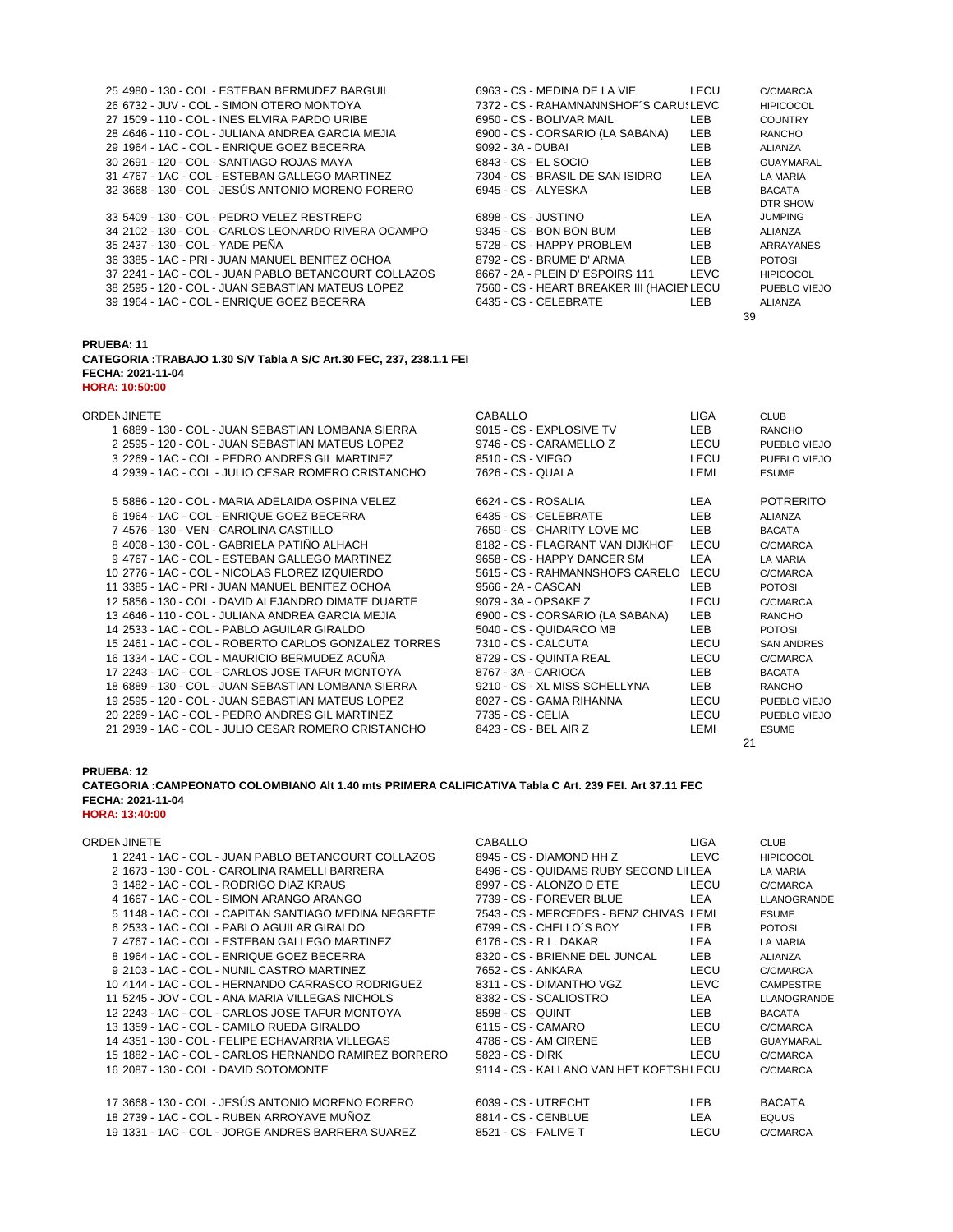| 20 3386 - 130 - COL - ALFONSO JOSE CARREÑO TAMAYO     | 3399 - CS - MONTANDER       | LEB  | GUAYMARAL        |
|-------------------------------------------------------|-----------------------------|------|------------------|
| 21 2241 - 1AC - COL - JUAN PABLO BETANCOURT COLLAZOS  | 9101 - CS - CARESSILOUBETA  | LEVC | <b>HIPICOCOL</b> |
| 22 1673 - 130 - COL - CAROLINA RAMELLI BARRERA        | 9294 - CS - BROOK MOESHOF   | I FA | LA MARIA         |
| 23 1482 - 1AC - COL - RODRIGO DIAZ KRAUS              | 7536 - CS - CORAMO Z        | LECU | C/CMARCA         |
| 24 1667 - 1AC - COL - SIMON ARANGO ARANGO             | 8384 - CS - HITMAN TCS      | LEA  | LLANOGRANDE      |
| 25 1148 - 1AC - COL - CAPITAN SANTIAGO MEDINA NEGRETE | 6451 - CS - ZIOVAN PEDROVAL | LEMI | <b>ESUME</b>     |
|                                                       |                             |      | 25               |

**CATEGORIA :CHALLENGE ABIERTA ALT. 1:40 MTS 2DA CALIFIC. S/V Tabla A C/C Desempate Posterior Tabla A C/C Art.27 FEC 238.2.2 FEI FECHA: 2021-11-04 HORA: 15:10:00**

| ORDEN JINETE                                          | CABALLO                                 | <b>LIGA</b> | <b>CLUB</b>       |
|-------------------------------------------------------|-----------------------------------------|-------------|-------------------|
| 1 1883 - 1AC - COL - ANDRES MULLER                    | 9003 - CS - DOUCHKO DU LYS              | LECU        | C/CMARCA          |
| 2 2776 - 1AC - COL - NICOLAS FLOREZ IZQUIERDO         | 8817 - CS - NORDWIND FLORESTINA         | LECU        | C/CMARCA          |
| 3 2241 - 1AC - COL - JUAN PABLO BETANCOURT COLLAZOS   | 8946 - CS - TANGO VH EXELHOF Z          | LEVC        | <b>HIPICOCOL</b>  |
|                                                       |                                         |             |                   |
| 4 1482 - 1AC - COL - RODRIGO DIAZ KRAUS               | 8492 - CS - GLOBAL CHAMP DE VY          | LECU        | C/CMARCA          |
| 5 2095 - 1AC - COL - NICOLAS MURGAS BARRERA           | 5495 - CS - NAPOLES                     | <b>LEB</b>  | <b>ALIANZA</b>    |
| 6 1536 - 130 - COL - ANNE CHARLOTTE BRIEKE            | 7515 - CS - QUINTRALA                   | <b>LEB</b>  | <b>BACATA</b>     |
| 7 1148 - 1AC - COL - CAPITAN SANTIAGO MEDINA NEGRETE  | 8275 - CS - MERCEDES - BENZ STARSK LEMI |             | <b>ESUME</b>      |
| 8 3002 - 130 - COL - NICOLAS CHAUSTRE SARMIENTO       | 6327 - CS - JOLLY JUMPER                | LEMI        | <b>ESUME</b>      |
| 9 1670 - 130 - COL - JOSEPH BLUMAN DONSKOY            | 9023 - CS - D. ALBA R 15                | LEA         | LLANOGRANDE       |
| 10 2692 - 130 - COL - ESTEBAN MENDOZA DE LA PAVA      | 6601 - CS - CHAMP Z                     | LEB         | <b>GUAYMARAL</b>  |
|                                                       | 8623 - CS - ATHENA DE LA LOVE           | LECU        | <b>SAN ANDRES</b> |
| 12 2243 - 1AC - COL - CARLOS JOSE TAFUR MONTOYA       | 7514 - CS - ANITA                       | LEB         | <b>BACATA</b>     |
| 13 1331 - 1AC - COL - JORGE ANDRES BARRERA SUAREZ     | 8795 - CS - FIGHTER D'EF                | LECU        | C/CMARCA          |
| 14 3551 - 130 - COL - ISABELLA ROMERO RIVERA          | 6432 - CS - BOLERO DLP                  | LECU        | <b>SAN ANDRES</b> |
| 15 2739 - 1AC - COL - RUBEN ARROYAVE MUÑOZ            | 8267 - CS - QUENA                       | LEA         | <b>EQUUS</b>      |
| 16 2664 - 1AC - COL - ALEJANDRA VALENCIA              | 9077 - CS - ENRICO BLUE                 | LEA         | LLANOGRANDE       |
| 17 1882 - 1AC - COL - CARLOS HERNANDO RAMIREZ BORRERO | 8346 - CS - DONUA                       | LECU        | C/CMARCA          |
| 18 2533 - 1AC - COL - PABLO AGUILAR GIRALDO           | 6360 - CS - COUNT DOWN                  | LEB         | <b>POTOSI</b>     |
| 19 6733 - JUV - COL - SANTIAGO OTERO MONTOYA          | 6068 - CS - ARGUMENTO                   | LEVC        | <b>HIPICOCOL</b>  |
| 20 2097 - 130 - COL - MAURICIO RESTREPO PINTO         | 8828 - CS - DESPERA D'O                 | <b>LEB</b>  | <b>BACATA</b>     |
| 21 4561 - 130 - COL - SEBASTIAN FAJARDO PENA          | 8622 - CS - GERONIMO                    | LEB         | <b>POTOSI</b>     |
| 22 2098 - 130 - COL - LINA MARCELA ROJAS SERRANO      | 8602 - CS - SOLAGUAYRE BERLINI          | LECU        | C/CMARCA          |
| 23 1883 - 1AC - COL - ANDRES MULLER                   | 9002 - CS - DONATO Z                    | LECU        | C/CMARCA          |
| 24 2776 - 1AC - COL - NICOLAS FLOREZ IZQUIERDO        | 9196 - CS - NORDWIND ZANDOKHAN HELECU   |             | C/CMARCA          |
| 25 2241 - 1AC - COL - JUAN PABLO BETANCOURT COLLAZOS  | 9094 - CS - COMBELLA                    | <b>LEVC</b> |                   |
|                                                       |                                         |             | <b>HIPICOCOL</b>  |

## **PRUEBA: 14 CATEGORIA :COPA PREJUVENIL 1.25 1RA CALIF Tabla A C/C Art. 12A FEC Art. 238.2.1 FEI FECHA: 2021-11-04**

| <b>HORA: 17:00:00</b> |  |  |
|-----------------------|--|--|
|-----------------------|--|--|

| ORDEN JINETE                                         | CABALLO                          | LIGA | <b>CLUB</b>   |
|------------------------------------------------------|----------------------------------|------|---------------|
| 1 7377 - PJV - COL - JOSE ALEJANDRO BRAVO RESTREPO   | 8065 - CS - FERNHILL NIGHTSHIFT  | LEB  | GUAYMARAL     |
| 2 6746 - PJV - COL - MARÍA JOSÉ ROJAS MOSQUERA       | 8832 - CS - HARTENDAME           | LEA  | LA MARIA      |
| 3 6891 - PJV - COL - SIENA ALTSCHUL                  | 7115 - CS - KYRA DE MESSITERT    | LEB  | <b>BACATA</b> |
| 4 8021 - PJV - COL - PAULINA MORENO GOMEZ            | 6020 - CS - CHACCO BROWN         | LEA  | LLANOGRANDE   |
| 5 7865 - PJV - COL - CARLOS FELIPE GUTIERREZ ALCOCER | 9489 - CS - EASY DU FRIOU (R.O.) | LEB  | <b>BACATA</b> |
| 6 7377 - PJV - COL - JOSE ALEJANDRO BRAVO RESTREPO   | 7175 - CS - GINEBRA (BREAKOLLY)  | LEB. | GUAYMARAL     |
|                                                      |                                  |      |               |

# **PRUEBA: 15**

**CATEGORIA :COPA JUVENILES 1.30 MTS 1RA CALIF Tabla A C/C Art. 12 FEC Art. 238.2.1 FEI FECHA: 2021-11-04 HORA: 17:00:00**

| <b>ORDEN JINETE</b>                                  | CABALLO                                 | LIGA        | <b>CLUB</b>      |
|------------------------------------------------------|-----------------------------------------|-------------|------------------|
| 1 6266 - JUV - COL - HELENA MEDINA RESTREPO          | 7741 - CS - CELEBRITY DE SAN ISIDRO LEA |             | LLANOGRANDE      |
| 2 6303 - JUV - COL - GABRIEL ATEHORTUA SPOOR         | 5037 - CS - PALIN                       | <b>LEA</b>  | <b>EQUINOX</b>   |
| 3 6567 - JUV - COL - NICOLAS CERON GONZALEZ          | 8434 - 3A - NIAGARA DEL JUNCAL          | LEVC        | <b>CAMPESTRE</b> |
| 4 6665 - JUV - COL - MANUELA RAMIREZ TORO            | 9010 - CS - CALDO HS Z                  | LEA         | LLANOGRANDE      |
| 5 7865 - PJV - COL - CARLOS FELIPE GUTIERREZ ALCOCER | 9489 - CS - EASY DU FRIOU (R.O.)        | <b>LEB</b>  | <b>BACATA</b>    |
| 6 7378 - JUV - COL - MARTIN CAVANZO LEBBOS           | 8570 - CS - ELMY                        | LEB.        | <b>BACATA</b>    |
| 7 5946 - JUV - COL - ANA HOLGUIN ESPINOSA            | 6905 - CS - DAYRO Z                     | <b>LEB</b>  | ALIANZA          |
| 8 8020 - JUV - COL - ELENA MORENO                    | 8961 - CS - KAYA Z                      | LEA         | LLANOGRANDE      |
| 9 6266 - JUV - COL - HELENA MEDINA RESTREPO          | 8383 - CS - BEYONCE RK                  | <b>LEA</b>  | LLANOGRANDE      |
| 10 6303 - JUV - COL - GABRIEL ATEHORTUA SPOOR        | 8208 - CS - WARABEL KZ                  | LEA         | <b>EQUINOX</b>   |
| 11 6567 - JUV - COL - NICOLAS CERON GONZALEZ         | 6730 - CS - MERCURIO                    | <b>LEVC</b> | <b>CAMPESTRE</b> |
|                                                      |                                         |             |                  |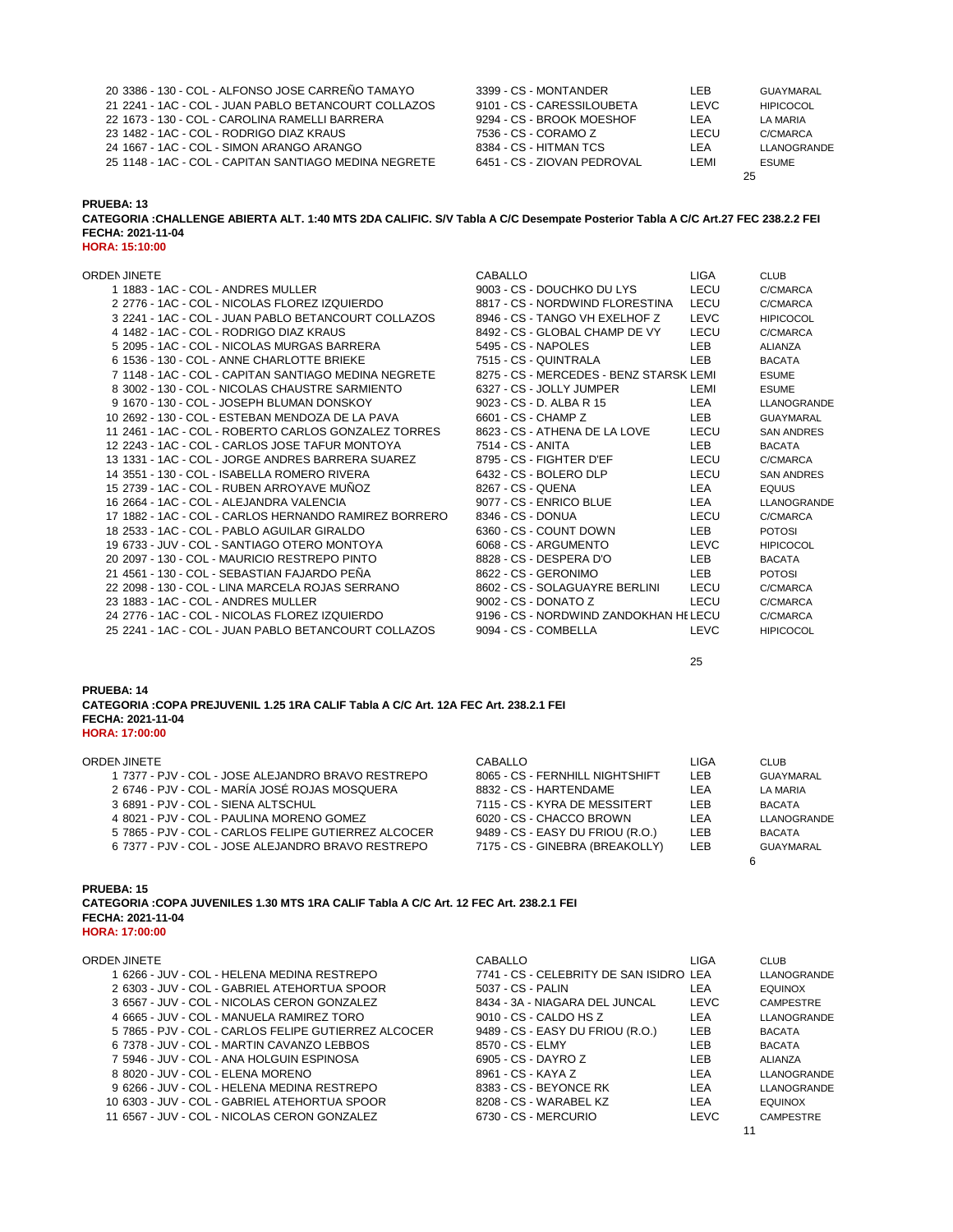### **PRUEBA: 16 CATEGORIA :COPA JINETES 1.30 MTS 1RA CALIF Tabla A C/C Art. 18 FEC Art. 238.2.1 FEI FECHA: 2021-11-04 HORA: 17:00:00**

| ORDEN JINETE                                        | <b>CABALLO</b>                             | <b>LIGA</b> | <b>CLUB</b>      |
|-----------------------------------------------------|--------------------------------------------|-------------|------------------|
| 1 2534 - 130 - COL - ELISA ARCILA PEREZ             | 7527 - CS - CROWLY                         | LEA         | LLANOGRANDE      |
| 2 1563 - 120 - COL - JUAN CARLOS SALAZAR TORRENTE   | 6875 - CS - MANHATTAN                      | <b>LEB</b>  | ALIANZA          |
| 3 1543 - 130 - COL - CARLOS ANGULO                  | 8066 - CS - TATABRA THUNDER                | <b>LEB</b>  | <b>COUNTRY</b>   |
| 4 4351 - 130 - COL - FELIPE ECHAVARRIA VILLEGAS     | 8751 - 3A - MAGNETO                        | <b>LEB</b>  | <b>GUAYMARAL</b> |
| 5 3036 - 130 - COL - DANIELA ESCOBAR GOMEZ          | 7271 - CS - CATALUNIA D´IVE Z              | LEA         | LA MARIA         |
| 6 4980 - 130 - COL - ESTEBAN BERMUDEZ BARGUIL       | 6612 - CS - AMY D'                         | LECU        | C/CMARCA         |
| 7 5023 - 120 - COL - ALEJANDRO BARRAGAN PEDRAZA     | 6804 - CS - ZENTTO D'ILUSIONES             | LEB         | ARRAYANES        |
| 8 6828 - 120 - COL - LAURA MARIA HERRERA GARCIA     | 8357 - CS - DA VINCI                       | LEB         | <b>BACATA</b>    |
| 9 2502 - 130 - COL - AURA CRISTINA HOYOS            | 5583 - CS - BUNGALOW                       | LEVC        | <b>HIPICOCOL</b> |
| 10 6772 - 110 - COL - HERNANDO FORERO LUGO          | 7545 - CS - EL 22                          | LEB         | <b>COUNTRY</b>   |
| 11 2097 - 130 - COL - MAURICIO RESTREPO PINTO       | 8683 - 3A - NEW EDITION                    | LEB         | <b>BACATA</b>    |
| 12 2337 - 130 - COL - JUAN DIEGO PINZON SARMIENTO   | 6831 - CS - MERLIN                         | LEB         | <b>BACATA</b>    |
| 13 2102 - 130 - COL - CARLOS LEONARDO RIVERA OCAMPO | 5312 - CS - SHAITAN DU HAUT                | LEB         | <b>ALIANZA</b>   |
| 14 5767 - 120 - COL - MATEO CASAS MEJIA             | 4142 - CS - CAPANO Z                       | LECU        | C/CMARCA         |
| 15 2537 - 130 - COL - JUANITA MEJIA OROZCO          | 9432 - CS - FERRERO                        | LEA         | LLANOGRANDE      |
| 16 6206 - 110 - COL - MARIA CAMILA RINCON AGUDELO   | 6897 - CS - MIMOSA                         | LEMI        | <b>ESUME</b>     |
| 17 6075 - 120 - COL - ANA SOFIA CASTILLO MUÑOZ      | 8741 - 3A - GAMA CHIEF                     | <b>LEB</b>  | ARRAYANES        |
| 18 1902 - 130 - COL - PAOLA SANABRIA VALDEZ         | 6365 - CS - CALETTA                        | LEB         | <b>RANCHO</b>    |
| 19 1332 - 120 - COL - ALEJANDRO BARRERO GARCIA      | 5039 - CS - IT'S AMAZING PEDROVAL          | <b>LEB</b>  | <b>ALIANZA</b>   |
| 20 2528 - 130 - COL - SAMUEL CUARTAS JARAMILLO      | 4765 - CS - R.L. MR. CAPITOL               | LEA         | <b>LA MARIA</b>  |
|                                                     |                                            |             | DTR SHOW         |
| 21 5409 - 130 - COL - PEDRO VELEZ RESTREPO          | 6898 - CS - JUSTINO                        | LEA         | <b>JUMPING</b>   |
| 22 2595 - 120 - COL - JUAN SEBASTIAN MATEUS LOPEZ   | 7560 - CS - HEART BREAKER III (HACIEI LECU |             | PUEBLO VIEJO     |
| 23 6710 - 120 - COL - MARIA JOSE RAMOS BRAVO        | 7549 - 3A - AKAMAI                         | <b>LEB</b>  | <b>BACATA</b>    |
| 24 4788 - 130 - COL - ALEJANDRO CASTILLA GALAN      | 6104 - CS - CALGARY                        | <b>LEB</b>  | <b>BACATA</b>    |
| 25 4561 - 130 - COL - SEBASTIAN FAJARDO PEÑA        | 3696 - CS - RECO A VIDA                    | LEB         | <b>POTOSI</b>    |
| 26 2087 - 130 - COL - DAVID SOTOMONTE               | 9660 - CS - HIDALGO                        | <b>LECU</b> | C/CMARCA         |
|                                                     |                                            | 26          |                  |

### **PRUEBA: 17**

**FECHA: 2021-11-05 HORA: 08:00:00 CATEGORIA :CABALLOS PRIMER AÑO ALT. 1.10 MTS (Edad entre 4 y 6 años) S/V Tabla A S/C Jin. 1ra, 1,30 1.20, Pre juveniles y Juveniles Art. 21 y 22 FEC, 237 y 238.1.1 FEI**

| ORDEN JINETE                                        | CABALLO                          | <b>LIGA</b> | <b>CLUB</b>       |
|-----------------------------------------------------|----------------------------------|-------------|-------------------|
| 1 2103 - 1AC - COL - NUNIL CASTRO MARTINEZ          | 9263 - 1A - KORPORAL VHS         | LECU        | C/CMARCA          |
| 2 2533 - 1AC - COL - PABLO AGUILAR GIRALDO          | 9546 - 1A - CASSIS               | LEB         | <b>POTOSI</b>     |
| 3 1929 - 1AC - COL - OMAR GOMEZ RIVERA              | 9083 - 1A - ARKANO               | LECU        | C/CMARCA          |
| 4 5856 - 130 - COL - DAVID ALEJANDRO DIMATE DUARTE  | 9401 - 1A - CONTIGO Z            | LECU        | C/CMARCA          |
| 5 2135 - 1AC - COL - ALVARO POSADA CARVAJAL         | 9412 - 1A - MANDALA              | <b>LEB</b>  | <b>COUNTRY</b>    |
| 6 2461 - 1AC - COL - ROBERTO CARLOS GONZALEZ TORRES | 9420 - 1A - SAMAICA              | LECU        | <b>SAN ANDRES</b> |
| 7 2692 - 130 - COL - ESTEBAN MENDOZA DE LA PAVA     | 9615 - 1A - BRUNELLA             | <b>LEB</b>  | <b>GUAYMARAL</b>  |
| 8 2264 - 1AC - COL - JUAN CLAVIJO GOMEZ             | 9711 - 1A - CHACCO KID II        | <b>LEVC</b> | <b>LAS PILAS</b>  |
| 9 1964 - 1AC - COL - ENRIQUE GOEZ BECERRA           | 9426 - 1A - TRAVIATA DEL JUNCAL  | <b>LEB</b>  | <b>ALIANZA</b>    |
| 10 2103 - 1AC - COL - NUNIL CASTRO MARTINEZ         | 9403 - 1A - ECUADOR              | LECU        | C/CMARCA          |
| 11 3668 - 130 - COL - JESUS ANTONIO MORENO FORERO   | 9312 - 1A - GITANILLO SAN ISIDRO | <b>LEB</b>  | <b>BACATA</b>     |
| 12 3385 - 1AC - PRI - JUAN MANUEL BENITEZ OCHOA     | 9628 - 1A - CARLINSKY Z          | LEB.        | <b>POTOSI</b>     |
| 13 2739 - 1AC - COL - RUBEN ARROYAVE MUNOZ          | 9265 - 1A - UZIEL                | LEA         | <b>EQUUS</b>      |
| 14 2364 - 120 - COL - MOISES BOHORQUEZ COLMENARES   | 9208 - 1A - KALAJAN              | LECU        | C/CMARCA          |
|                                                     | 9544 - 1A - KANNAVARO DEL JUNCAL | LECU        | PUEBLO VIEJO      |
| 16 5767 - 120 - COL - MATEO CASAS MEJIA             | 9547 - 1A - LEFFE                | LECU        | C/CMARCA          |
| 17 2533 - 1AC - COL - PABLO AGUILAR GIRALDO         | 9730 - 1A - CLEARSAND            | <b>LEB</b>  | <b>POTOSI</b>     |
| 18 1929 - 1AC - COL - OMAR GOMEZ RIVERA             | 9380 - 1A - PENELOPE             | LECU        | C/CMARCA          |
|                                                     | 9595 - 1A - KODA                 | LECU        | C/CMARCA          |

### **PRUEBA: 18**

**FECHA: 2021-11-05 CATEGORIA :CABALLOS SEGUNDO AÑO ALT. 1.25 MTS (Edad entre 5 y 7 años) Dos Fases 2da Fase A C/C Jin. 1ra, 1,30, 1.20, Prejuvenil y Juveniles. Art. 21 y 23 FEC, 237 y 274.2.5 FEI**

**HORA: 09:05:00**

| ORDEN JINETE                               | CABALLO             | _IGA | CLUB          |
|--------------------------------------------|---------------------|------|---------------|
| 1964 - 1AC - COL - ENRIQUE GOEZ BECERRA    | 9407 - 1A - EUROPA  | LEB  | ALIANZA       |
| 2 2533 - 1AC - COL - PABLO AGUILAR GIRALDO | 9053 - 1A - PALMIRA | _EB  | <b>POTOSI</b> |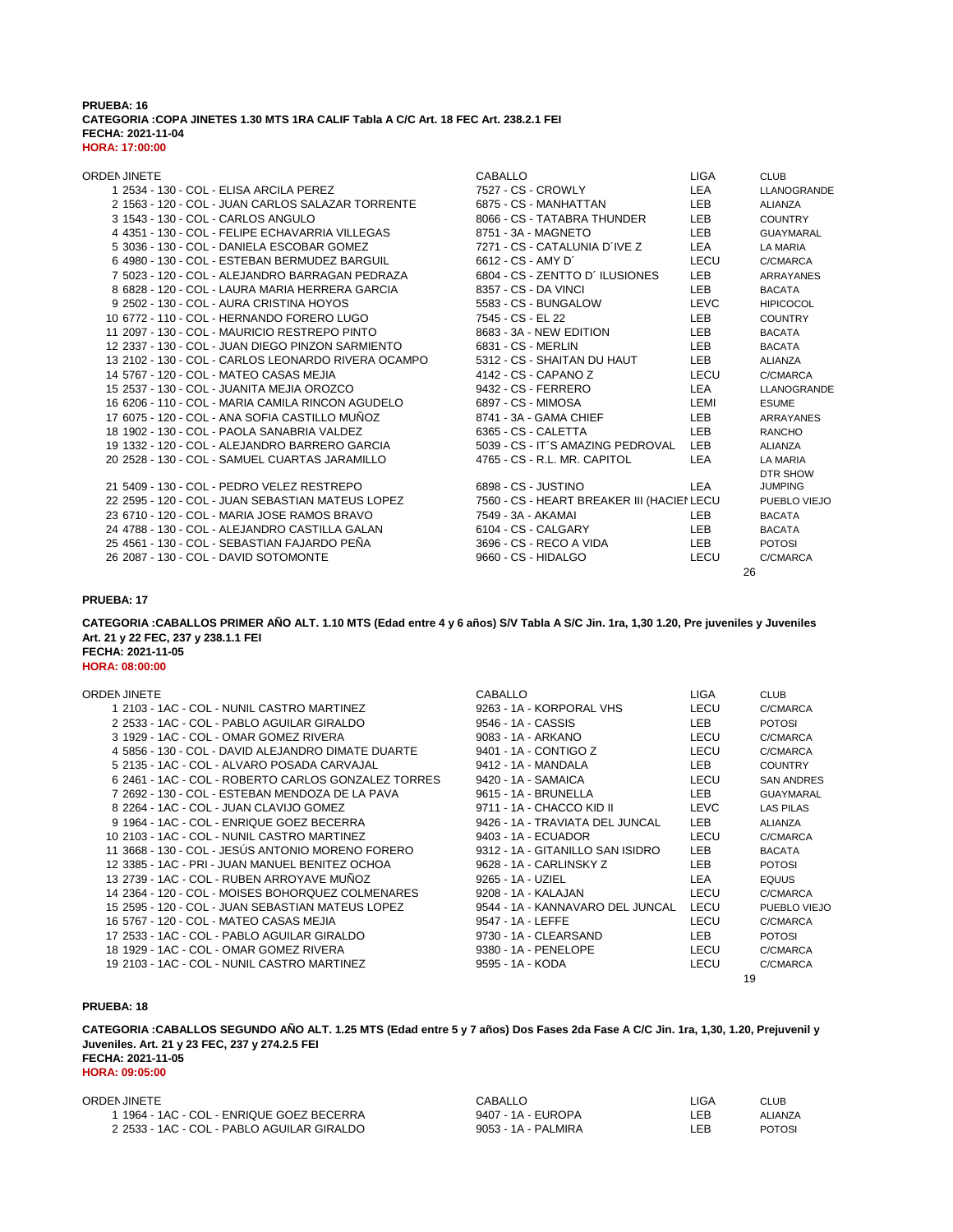|  |  |                                    | 3 5825 - 120 - COL - CRISTIAN CAMILO SOCADAGUY RIOS  |  | 9404 - 1A - ESCUDERO       |                                          | LECU        |    | C/CMARCA           |
|--|--|------------------------------------|------------------------------------------------------|--|----------------------------|------------------------------------------|-------------|----|--------------------|
|  |  |                                    | 4 2825 - 1AC - COL - JUAN MANUEL GIRALDO ROA         |  |                            | 8543 - 1A - NEW CAPITOL D'ENFER HC LEVC  |             |    | <b>LAS PILAS</b>   |
|  |  |                                    | 5 2962 - 120 - COL - CARLOS ANDRES COLORADO MURILLO  |  | 9088 - 2A - GALATEA        |                                          | LECU        |    | C/CMARCA           |
|  |  |                                    | 6 1667 - 1AC - COL - SIMON ARANGO ARANGO             |  | 9190 - 2A - KADAR HBC      |                                          | LEA         |    | <b>LLANOGRANDE</b> |
|  |  |                                    | 7 3668 - 130 - COL - JESÚS ANTONIO MORENO FORERO     |  |                            | 9237 - 2A - SONRISA DEL JUNCAL           | LEB         |    | <b>BACATA</b>      |
|  |  |                                    | 8 3385 - 1AC - PRI - JUAN MANUEL BENITEZ OCHOA       |  |                            | 9446 - 2A - TAKE A CHANCE ON ME          | <b>LEB</b>  |    | <b>POTOSI</b>      |
|  |  |                                    | 9 4767 - 1AC - COL - ESTEBAN GALLEGO MARTINEZ        |  |                            | 9656 - 2A - GALILEO SAN ISIDRO           | LEA         |    | LA MARIA           |
|  |  |                                    | 10 2739 - 1AC - COL - RUBEN ARROYAVE MUÑOZ           |  | 8740 - 2A - KIM DE KANNAN  |                                          | LEA         |    | <b>EQUUS</b>       |
|  |  |                                    | 11 1529 - 120 - COL - JUAN CARLOS TAFUR EISENMAYER   |  | 9134 - 1A - GOOD BOY       |                                          | LEB.        |    | <b>BACATA</b>      |
|  |  |                                    | 12 7615 - 120 - COL - LUCERO DESROCHERS S.           |  | 9037 - 2A - MY BOY BLUE    |                                          | <b>LEVC</b> |    | <b>CAMPESTRE</b>   |
|  |  | 13 2552 - 1AC - COL - SIMON OSPINA |                                                      |  | 9163 - 2A - EMBELECO       |                                          | LEA         |    | <b>POTRERITO</b>   |
|  |  |                                    | 14 2241 - 1AC - COL - JUAN PABLO BETANCOURT COLLAZOS |  | 9080 - 2A - AIR WHISKY Z   |                                          | <b>LEVC</b> |    | <b>HIPICOCOL</b>   |
|  |  |                                    | 15 1670 - 130 - COL - JOSEPH BLUMAN DONSKOY          |  |                            | 9744 - 2A - PRESIDENT VAN DE OOSTDILEA   |             |    | LLANOGRANDE        |
|  |  |                                    | 16 3035 - 130 - COL - LUCAS PIEDRAHITA MEJIA         |  |                            | 9233 - 2A - FACE TO FACE DE SAN ISIDILEA |             |    | LA MARIA           |
|  |  |                                    | 17 1482 - 1AC - COL - RODRIGO DIAZ KRAUS             |  |                            | 9045 - 1A - FIRE LORD DE SAN ISIDRO      | LECU        |    | C/CMARCA           |
|  |  |                                    | 18 1334 - 1AC - COL - MAURICIO BERMUDEZ ACUNA        |  |                            | 9123 - 1A - SOLAGUAYRE FUGITIVO          | LECU        |    | C/CMARCA           |
|  |  |                                    | 19 1964 - 1AC - COL - ENRIQUE GOEZ BECERRA           |  | 9329 - 2A - CHACCOLOUET TW |                                          | LEB.        |    | ALIANZA            |
|  |  |                                    |                                                      |  |                            |                                          |             | 19 |                    |

**FECHA: 2021-11-05 HORA: 09:05:00 CATEGORIA :CABALLOS TERCER AÑO ALT. 1.30 MTS (Edad entre 6 y 8 años) Dos Fases 2da Fase A C/C Jin. 1ra, 1,30, 1.20, Prejuvenil y Juveniles. Art. 21 y 24 FEC, 237 y 274.2.5 FEI**

| ORDEN JINETE                                        | CABALLO                        | <b>LIGA</b> | <b>CLUB</b>       |
|-----------------------------------------------------|--------------------------------|-------------|-------------------|
| 1 2243 - 1AC - COL - CARLOS JOSE TAFUR MONTOYA      | 8750 - 3A - ETONNANTE GIRL     | LEB.        | <b>BACATA</b>     |
| 2 3385 - 1AC - PRI - JUAN MANUEL BENITEZ OCHOA      | 9450 - 2A - DOMINGO G          | LEB         | <b>POTOSI</b>     |
| 3 6303 - JUV - COL - GABRIEL ATEHORTUA SPOOR        | 8758 - 3A - QUIRILUX           | LEA         | <b>EQUINOX</b>    |
| 4 2461 - 1AC - COL - ROBERTO CARLOS GONZALEZ TORRES | 9374 - 2A - DESIGNED           | LECU        | <b>SAN ANDRES</b> |
| 5 2337 - 130 - COL - JUAN DIEGO PINZON SARMIENTO    | 8544 - 2A - AINHOA             | LEB.        | <b>BACATA</b>     |
| 6 1964 - 1AC - COL - ENRIQUE GOEZ BECERRA           | 9099 - 3A - DERET              | LEB.        | ALIANZA           |
| 7 3859 - 130 - COL - BERNARDO AMAYA ACOSTA          | 8268 - 3A - MOROCCO            | LEB.        | <b>BACATA</b>     |
| 8 2135 - 1AC - COL - ALVARO POSADA CARVAJAL         | 8433 - 3A - CAMPARI DEL JUNCAL | LEB         | <b>COUNTRY</b>    |
| 9 2241 - 1AC - COL - JUAN PABLO BETANCOURT COLLAZOS | 9097 - 3A - STATO QUO          | <b>LEVC</b> | <b>HIPICOCOL</b>  |
| 10 4788 - 130 - COL - ALEJANDRO CASTILLA GALAN      | 8272 - 3A - QUANTICA           | <b>LEB</b>  | <b>BACATA</b>     |
| 11 3036 - 130 - COL - DANIELA ESCOBAR GOMEZ         | 9697 - 3A - NANE D'IVE Z       | LEA         | <b>LA MARIA</b>   |
| 12 2825 - 1AC - COL - JUAN MANUEL GIRALDO ROA       | 8513 - 2A - MAYOMA D'IVE HC    | <b>LEVC</b> | <b>LAS PILAS</b>  |
| 13 2243 - 1AC - COL - CARLOS JOSE TAFUR MONTOYA     | 8524 - 3A - BARILOCHE          | LEB.        | <b>BACATA</b>     |
| 14 3385 - 1AC - PRI - JUAN MANUEL BENITEZ OCHOA     | 9566 - 2A - CASCAN             | LEB.        | <b>POTOSI</b>     |
|                                                     |                                |             | 14                |
|                                                     |                                |             |                   |

### **PRUEBA: 20**

**CATEGORIA :INTERMEDIA 1.35 Dos Fases 2da Fase C/C Art. 27 FEC 274.2.5 FEI FECHA: 2021-11-05 HORA: 10:55:00**

| ORDEN JINETE                                        | <b>CABALLO</b>                           | <b>LIGA</b> | <b>CLUB</b>      |
|-----------------------------------------------------|------------------------------------------|-------------|------------------|
| 1 2739 - 1AC - COL - RUBEN ARROYAVE MUÑOZ           | 5588 - CS - DON CHINCHE                  | LEA         | <b>EQUUS</b>     |
| 2 2269 - 1AC - COL - PEDRO ANDRES GIL MARTINEZ      | 8510 - CS - VIEGO                        | LECU        | PUEBLO VIEJO     |
| 3 1482 - 1AC - COL - RODRIGO DIAZ KRAUS             | 8816 - CS - NORDWIND GAJA                | LECU        | C/CMARCA         |
| 4 2437 - 130 - COL - YADE PEÑA                      | 7736 - CS - BANDERAS                     | LEB.        | ARRAYANES        |
| 5 2501 - 130 - COL - JUAN ANTONIO MORENO CAMACHO    | 6834 - CS - CHANTILLY                    | LEB.        | <b>POTOSI</b>    |
| 6 6889 - 130 - COL - JUAN SEBASTIAN LOMBANA SIERRA  | 9210 - CS - XL MISS SCHELLYNA            | LEB         | <b>RANCHO</b>    |
| 7 2502 - 130 - COL - AURA CRISTINA HOYOS            | 5583 - CS - BUNGALOW                     | LEVC        | <b>HIPICOCOL</b> |
| 8 2902 - 130 - COL - VALENTINA ROCHA TEJEDOR        | 8439 - CS - INA DE LAUBRY                | <b>LEB</b>  | <b>ALIANZA</b>   |
| 9 2092 - 120 - COL - ALEJANDRA MARTINEZ CASTRO      | 6840 - CS - CARDELIA                     | <b>LEB</b>  | <b>RANCHO</b>    |
| 10 4285 - 120 - COL - NICOLAS AGUIAR                | 8453 - 3A - QUITENA                      | LEB.        | <b>ALIANZA</b>   |
| 11 3385 - 1AC - PRI - JUAN MANUEL BENITEZ OCHOA     | 9627 - 3A - ESMERALDA DE CASTILLE LEB    |             | <b>POTOSI</b>    |
| 12 2739 - 1AC - COL - RUBEN ARROYAVE MUÑOZ          | 5961 - CS - COSITA                       | LEA         | <b>EQUUS</b>     |
| 13 3035 - 130 - COL - LUCAS PIEDRAHITA MEJIA        | 7305 - CS - BUENOS AIRES DE SAN ISID LEA |             | LA MARIA         |
| 14 1475 - 130 - COL - LAURA CABRA VELASQUEZ         | 8726 - CS - EVEREST DU PACHIS            | <b>LEB</b>  | <b>RANCHO</b>    |
| 15 1673 - 130 - COL - CAROLINA RAMELLI BARRERA      | 8812 - CS - ZORAN DE SAULIEU Z           | LEA         | LA MARIA         |
| 16 4817 - 130 - COL - JAIME PEREZ                   | 9060 - CS - CONTADEL                     | LEB         | RANCHO           |
| 17 2098 - 130 - COL - LINA MARCELA ROJAS SERRANO    | 9229 - 3A - TATABRA DAX                  | LECU        | C/CMARCA         |
| 18 2595 - 120 - COL - JUAN SEBASTIAN MATEUS LOPEZ   | 8774 - CS - VIDAME DE BREMDY             | LECU        | PUEBLO VIEJO     |
| 19 2269 - 1AC - COL - PEDRO ANDRES GIL MARTINEZ     | 7735 - CS - CELIA                        | LECU        | PUEBLO VIEJO     |
| 20 1482 - 1AC - COL - RODRIGO DIAZ KRAUS            | 9463 - CS - GS DARK NUIT                 | LECU        | C/CMARCA         |
| 21 2437 - 130 - COL - YADE PEÑA                     | 7303 - CS - BREAKTHEL                    | LEB.        | ARRAYANES        |
| 22 2501 - 130 - COL - JUAN ANTONIO MORENO CAMACHO   | 7994 - CS - CAPRICHO                     | LEB.        | <b>POTOSI</b>    |
| 23 6889 - 130 - COL - JUAN SEBASTIAN LOMBANA SIERRA | 9015 - CS - EXPLOSIVE TV                 | LEB.        | <b>RANCHO</b>    |
| 24 2739 - 1AC - COL - RUBEN ARROYAVE MUÑOZ          | 9574 - 3A - MENCONVIO PS                 | <b>LEA</b>  | <b>EQUUS</b>     |
|                                                     |                                          | 24          |                  |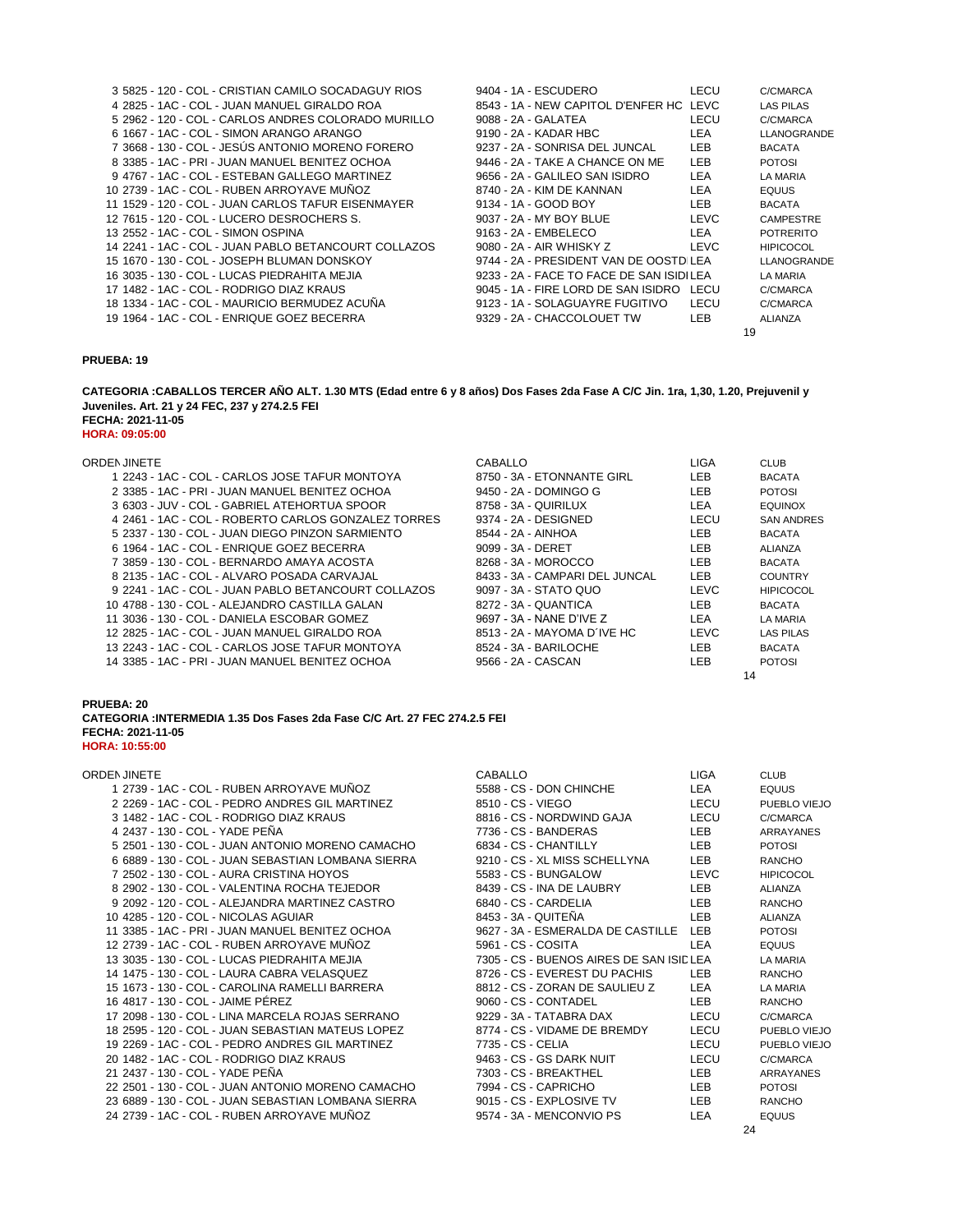### **PRUEBA: 21 CATEGORIA :COPA JINETES 1.10 MTS 1RA CALIFICATIVA Dos Fases, 2da Fase Tabla A C/C Art. 16 FEC, 274.2.5 FEI FECHA: 2021-11-05 HORA: 12:25:00**

| ORDEN JINETE                                                                                      | CABALLO                                 | LIGA        | <b>CLUB</b>      |
|---------------------------------------------------------------------------------------------------|-----------------------------------------|-------------|------------------|
| 1 6827 - 110 - VEN - LUIS ENRIQUE VEGAS ENRIQUEZ                                                  | 8184 - CS - CAVELLIC Z                  | LEB         | ALIANZA          |
| 2 6384 - 100 - COL - ALICIA VICTORIA MANJARRES BEJARANO                                           | 5919 - CS - MB NOBLE INCA               | LEB         | <b>BACATA</b>    |
| 3 8355 - 110 - COL - LAURA SOFIA CAJAMARCA PARRA                                                  | 9207 - 2A - IROWA                       | LECU        | C/CMARCA         |
| 4 6212 - 100 - COL - CAPITAN PEDRO FABIAN COLMENARES LEON 5078 - CS - HADULFO                     |                                         | LEMI        | <b>ESUME</b>     |
| 5 8981 - 100 - COL - ANDRES CAMARGO ARDILA                                                        | 7528 - CS - VIVARO SAINT BENOIT         | LEB         | <b>ARRAYANES</b> |
| 6 8978 - 080 - COL - TENIENTE IVAN DAVID VILLAR SUAREZ                                            | 9680 - CS - QUETA DE VERDUN             | LEMI        | <b>ESUME</b>     |
| 7 1479 - 110 - COL - MARIANA CARRASQUILLA CASTILLA                                                | 5310 - CS - QUOVADIA DE KERANDEN LEB    |             | <b>COUNTRY</b>   |
| 8 5026 - 110 - COL - LAURA OSPINA                                                                 | 6307 - CS - ARMANI                      | LEB.        | <b>POTOSI</b>    |
| 9 8908 - 100 - COL - PHILIPP ANTONIO ULE VON BILA                                                 | 6908 - CS - TIJUANA                     | LEB.        | <b>BACATA</b>    |
| 10 6375 - 110 - COL - NICOLE SABOGAL B                                                            | 9222 - 3A - BLACK PANTHER               | LECU        | C/CMARCA         |
| 11 8369 - 100 - COL - ALEJANDRO MONTES GOMEZ                                                      | 6353 - CS - GUADALAJARA                 | LECU        | C/CMARCA         |
| 12 1524 - 100 - COL - SOFIA SANZ DE SANTAMARIA RUEDA                                              | 8221 - 3A - MIMOSA                      | <b>LEB</b>  | <b>COUNTRY</b>   |
| 13 3762 - 080 - COL - LUIS FERNANDO GARCIA CERON                                                  | 5003 - CS - ZIGO                        | LEB.        | <b>BACATA</b>    |
| 14 3719 - 110 - COL - VICTORIA DE LA ESPRIELLA PULIDO                                             | 7563 - 3A - ON SHORE                    | LEB.        | ALIANZA          |
| 15 5320 - 100 - COL - ANDRES MARULANDA                                                            | 5916 - CS - JUMPER                      | LEB         | <b>POTOSI</b>    |
| 16 9689 - 100 - COL - MARIA CAMILA CASTRO ARIAS                                                   | 9676 - CS - CASTILLE DU HAUT BOIS       | LECU        | C/CMARCA         |
|                                                                                                   |                                         |             | C/CMARCA         |
| 17 6476 - 110 - COL - MARCO RIVADENEIRA MORESCHINI                                                | 7262 - CS - GINGER                      | <b>LECU</b> |                  |
| 18 6699 - 110 - COL - CAROLINA BAÑOS MEDRANO                                                      | 6520 - CS - MB WINDSOR                  | <b>LEB</b>  | <b>RANCHO</b>    |
| 19 7796 - 110 - COL - JUANITA MONTAÑO SANCHEZ                                                     | 5651 - CS - MB UCRANIA                  | LEB.        | <b>ALIANZA</b>   |
| 20 8755 - 110 - COL - ANA MARIA NIÑO PRADA                                                        | 8395 - 3A - GODIVA                      | <b>LEB</b>  | <b>ALIANZA</b>   |
| 21 6390 - 100 - COL - CAMILA MENENDEZ BESADA LOMBANA                                              | 7566 - CS - CANDELARIA                  | LEB.        | <b>BACATA</b>    |
| 22 6827 - 110 - VEN - LUIS ENRIQUE VEGAS ENRIQUEZ                                                 | 8452 - CS - ANTARTICA Z                 | LEB.        | ALIANZA          |
| 23 7153 - 100 - COL - PABLO QUIJANO FERNANDEZ                                                     | 8928 - CS - LUCA                        | LEB.        | <b>COUNTRY</b>   |
| 24 3850 - 110 - COL - JORGE ANDRES SUAREZ SARMIENTO                                               | 8678 - CS - ROMANCERA EJC               | LEMI        | <b>ESUME</b>     |
| 25 4288 - 110 - COL - DANIELA CARRILLO FLOREZ                                                     | 4982 - CS - RE MENDOCINO                | LEB         | <b>ALIANZA</b>   |
| 26 6782 - 080 - COL - MARIA GABRIELA DE LEON                                                      | 7687 - CS - CANDELARIA                  | <b>LECU</b> | PUEBLO VIEJO     |
| 27 8059 - 100 - COL - CATALINA PELAEZ SALDARRIAGA                                                 | 9295 - 2A - O' VIVE DB                  | LEA         | LA MARIA         |
| 28 4279 - 110 - COL - ERNESTO FAJARDO                                                             | 6309 - CS - GENTINA DE LAUBRY           | LEB         | <b>POTOSI</b>    |
| 29 7395 - 080 - COL - NATALIA CANO MORA                                                           | 7653 - CS - CAPELA                      | LECU        | PUEBLO VIEJO     |
| 30 7207 - 100 - COL - JULIANA ANDREA LOZANO SANTAMARIA                                            | 8432 - 3A - BALTAZAR                    | LECU        | C/CMARCA         |
| 31 8933 - 080 - COL - JUAN JOSE RAMIREZ PEÑARANDA                                                 | 6434 - CS - KINGSTON D'IVE Z            | LECU        | C/CMARCA         |
| 32 6142 - 100 - COL - LAURA NIETO HURTADO                                                         | 4372 - CS - R.L. CAMELOT                | LEA         | LA MARIA         |
| 33 7832 - 100 - COL - STEPHANIE LUNA RAMIREZ                                                      | 8766 - 3A - CARBONERO                   | LECU        | PUEBLO VIEJO     |
| 34 2266 - 100 - COL - SERGIO ALBERTO MOJICA NAVAS                                                 | 8386 - 3A - CASSADOR                    | LECU        | C/CMARCA         |
| 35 4558 - 110 - COL - GABRIELA MONCADA SIGUENZA                                                   | 3955 - CS - GM-SOHO                     | <b>LEB</b>  | <b>BACATA</b>    |
| 36 7647 - 110 - COL - MARIA GABRIELA TAMAYO QUITIAN                                               | 8649 - CS - HENRIETTA                   | LEB         | <b>ALIANZA</b>   |
| 37 6384 - 100 - COL - ALICIA VICTORIA MANJARRES BEJARANO                                          | 8768 - 3A - CONSTELLATION               | <b>LEB</b>  | <b>BACATA</b>    |
| 38 8355 - 110 - COL - LAURA SOFIA CAJAMARCA PARRA                                                 | 8778 - CS - LANDIN                      | <b>LECU</b> | C/CMARCA         |
| 39 6212 - 100 - COL - CAPITAN PEDRO FABIAN COLMENARES LEON 9209 - CS - BARAL NAPOLEON BARTOP LEMI |                                         |             | <b>ESUME</b>     |
| 40 8981 - 100 - COL - ANDRES CAMARGO ARDILA                                                       | 5728 - CS - HAPPY PROBLEM               | <b>LEB</b>  | ARRAYANES        |
| 41 8978 - 080 - COL - TENIENTE IVAN DAVID VILLAR SUAREZ                                           | 9681 - CS - MANCILLA QHAPAG             | LEMI        | <b>ESUME</b>     |
| 42 1479 - 110 - COL - MARIANA CARRASQUILLA CASTILLA                                               | 6866 - CS - CARDELIA DLP                | <b>LEB</b>  | <b>COUNTRY</b>   |
| 43 6827 - 110 - VEN - LUIS ENRIQUE VEGAS ENRIQUEZ                                                 | 6658 - CS - CONQUISTADOR                | <b>LEB</b>  | <b>ALIANZA</b>   |
| 6784 - PJV - COL - MANUELA ROSERO                                                                 | 5640 - CS - CHILCO                      | <b>LEB</b>  | ARRAYANES        |
| 2147 - 130 - COL - VALERIA HERNANDEZ MIRANDA                                                      | 7605 - CS - CANCUN                      | LECU        | C/CMARCA         |
| 2147 - 130 - COL - VALERIA HERNANDEZ MIRANDA                                                      | 8411 - 3A - CORDELA                     | <b>LECU</b> | C/CMARCA         |
| 6732 - JUV - COL - SIMON OTERO MONTOYA                                                            | 7372 - CS - RAHAMNANNSHOF'S CARUSLEVC   |             | <b>HIPICOCOL</b> |
| 2502 - 130 - COL - AURA CRISTINA HOYOS                                                            | 7656 - CS - KENZO                       | <b>LEVC</b> | <b>HIPICOCOL</b> |
| 5554 - 120 - COL - MARIAJOSE GRANADOS GONZALEZ                                                    | 6980 - CS - MERCEDES - BENZ BALOUC LEMI |             |                  |
|                                                                                                   |                                         |             | <b>ESUME</b>     |
| 8416 - PJV - COL - JERONIMO LOPEZ SAENZ                                                           | 5008 - CS - DINEA VDL PEDROVAL          | LEMI        | <b>ESUME</b>     |
| 4442 - 120 - COL - TATIANA BEDOYA VASCO                                                           | 8831 - CS - BUGATTI TM                  | LEA         | LA MARIA         |
| 6062 - PJV - COL - GABRIELA SALAZAR MARTINEZ                                                      | 5884 - CS - GRIET TER LINDEN            | LEA         | LA MARIA         |
|                                                                                                   |                                         | 52          |                  |

**PRUEBA: 22**

**CATEGORIA :CAMPEONATO COLOMBIANO Alt 1.50 mts 2da CALIFICATIVA Dos Rondas Iguales Art. 273.3.3.2 FEI. Art. 37.11 FEC FECHA: 2021-11-05**

**HORA: 15:15:00**

| ORDEN JINETE                                         | CABALLO                        | LIGA  | <b>CLUB</b>      |
|------------------------------------------------------|--------------------------------|-------|------------------|
| 1 1148 - 1AC - COL - CAPITAN SANTIAGO MEDINA NEGRETE | 6451 - CS - ZIOVAN PEDROVAL    | LEMI  | <b>FSUMF</b>     |
| 2 1667 - 1AC - COL - SIMON ARANGO ARANGO             | 8384 - CS - HITMAN TCS         | LEA.  | LLANOGRANDE      |
| 3 1482 - 1AC - COL - RODRIGO DIAZ KRAUS              | 7536 - CS - CORAMO Z           | LECU  | C/CMARCA         |
| 4 2241 - 1AC - COL - JUAN PABLO BETANCOURT COLLAZOS  | 9101 - CS - CARESSILOUBETA     | LEVC. | <b>HIPICOCOL</b> |
| 5 1673 - 130 - COL - CAROLINA RAMELLI BARRERA        | 9294 - CS - BROOK MOESHOF      | LEA.  | I A MARIA        |
| 6 1882 - 1AC - COL - CARLOS HERNANDO RAMIREZ BORRERO | 5823 - CS - DIRK               | LECU  | C/CMARCA         |
| 7 1964 - 1AC - COL - ENRIQUE GOEZ BECERRA            | 8320 - CS - BRIENNE DEL JUNCAL | I FB  |                  |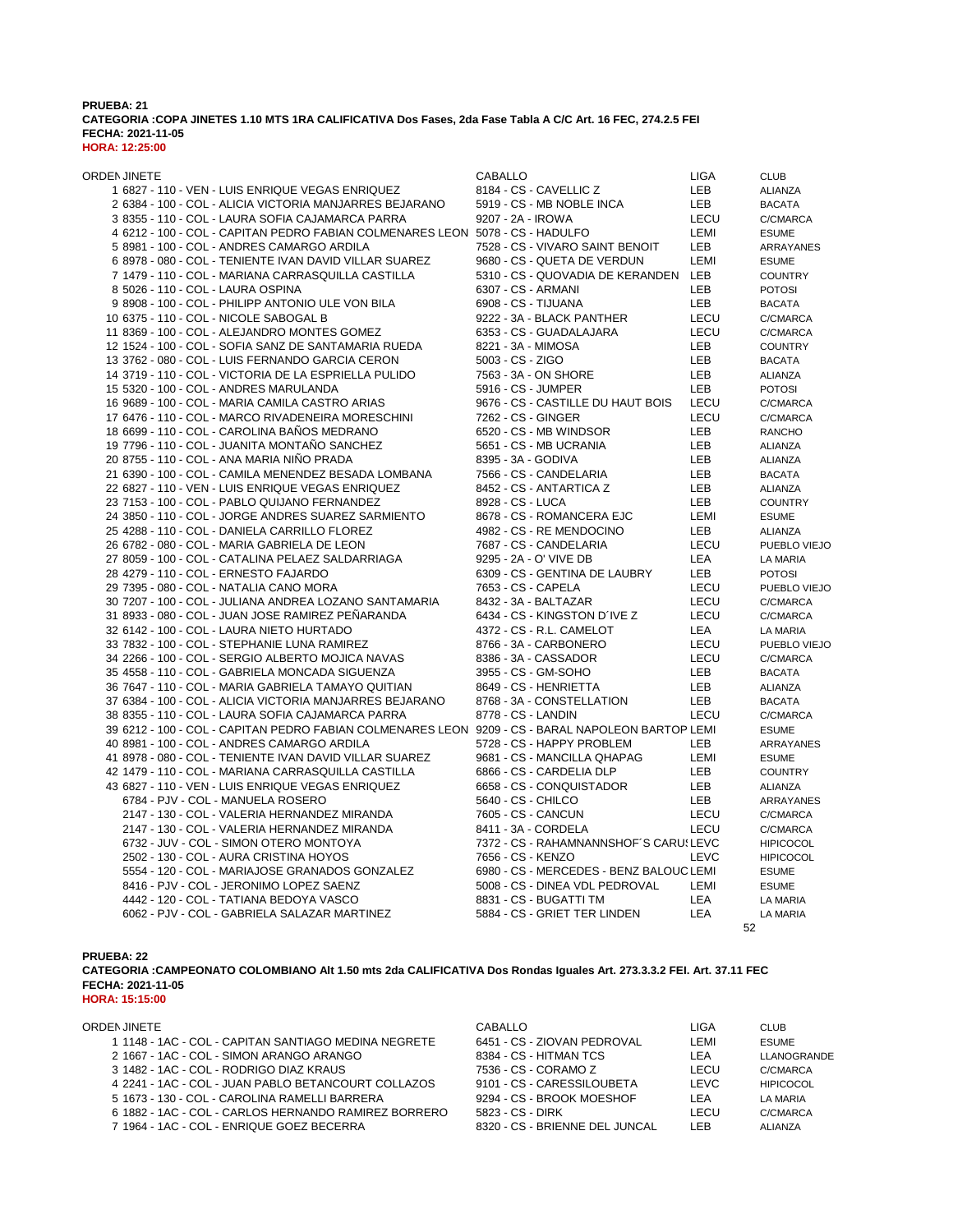| 8 2243 - 1AC - COL - CARLOS JOSE TAFUR MONTOYA        | 8598 - CS - QUINT                       | LEB. | <b>BACATA</b>    |
|-------------------------------------------------------|-----------------------------------------|------|------------------|
| 9 1359 - 1AC - COL - CAMILO RUEDA GIRALDO             | 6115 - CS - CAMARO                      | LECU | C/CMARCA         |
| 10 3386 - 130 - COL - ALFONSO JOSE CARREÑO TAMAYO     | 3399 - CS - MONTANDER                   | LEB  | <b>GUAYMARAL</b> |
| 11 2087 - 130 - COL - DAVID SOTOMONTE                 | 9114 - CS - KALLANO VAN HET KOETSH LECU |      | C/CMARCA         |
| 12 4351 - 130 - COL - FELIPE ECHAVARRIA VILLEGAS      | 4786 - CS - AM CIRENE                   | LEB  | <b>GUAYMARAL</b> |
| 13 2103 - 1AC - COL - NUNIL CASTRO MARTINEZ           | 7652 - CS - ANKARA                      | LECU | C/CMARCA         |
| 14 2533 - 1AC - COL - PABLO AGUILAR GIRALDO           | $6799 - CS - CHELLO'S BOY$              | LEB  | <b>POTOSI</b>    |
| 15 4144 - 1AC - COL - HERNANDO CARRASCO RODRIGUEZ     | 8311 - CS - DIMANTHO VGZ                | LEVC | <b>CAMPESTRE</b> |
| 16 4767 - 1AC - COL - ESTEBAN GALLEGO MARTINEZ        | 6176 - CS - R.L. DAKAR                  | LEA  | LA MARIA         |
| 17 5245 - JOV - COL - ANA MARIA VILLEGAS NICHOLS      | 8382 - CS - SCALIOSTRO                  | LEA  | LLANOGRANDE      |
| 18 2739 - 1AC - COL - RUBEN ARROYAVE MUÑOZ            | 8814 - CS - CENBLUE                     | LEA  | <b>EQUUS</b>     |
| 19 3668 - 130 - COL - JESUS ANTONIO MORENO FORERO     | 6039 - CS - UTRECHT                     | LEB. | <b>BACATA</b>    |
| 20 1331 - 1AC - COL - JORGE ANDRES BARRERA SUAREZ     | 8521 - CS - FALIVE T                    | LECU | C/CMARCA         |
| 21 1148 - 1AC - COL - CAPITAN SANTIAGO MEDINA NEGRETE | 7543 - CS - MERCEDES - BENZ CHIVAS LEMI |      | <b>ESUME</b>     |
| 22 1667 - 1AC - COL - SIMON ARANGO ARANGO             | 7739 - CS - FOREVER BLUE                | LEA  | LLANOGRANDE      |
| 23 1482 - 1AC - COL - RODRIGO DIAZ KRAUS              | 8997 - CS - ALONZO D ETE                | LECU | C/CMARCA         |
| 24 2241 - 1AC - COL - JUAN PABLO BETANCOURT COLLAZOS  | 8945 - CS - DIAMOND HH Z                | LEVC | <b>HIPICOCOL</b> |
| 25 1673 - 130 - COL - CAROLINA RAMELLI BARRERA        | 8496 - CS - QUIDAMS RUBY SECOND LIILEA  |      | LA MARIA         |

| :598 - CS - QUINT                       | LEB.        | BA <sub>C</sub> |
|-----------------------------------------|-------------|-----------------|
| i115 - CS - CAMARO                      | LECU        | C/C             |
| 399 - CS - MONTANDER                    | LEB.        | GU.             |
| 1114 - CS - KALLANO VAN HET KOETSH LECU |             | C/C             |
| 786 - CS - AM CIRENE                    | LEB         | GU.             |
| '652 - CS - ANKARA                      | LECU        | C/C             |
| 799 - CS - CHELLO´S BOY                 | <b>LEB</b>  | PO <sup>-</sup> |
| 311 - CS - DIMANTHO VGZ                 | LEVC        | CAI             |
| 176 - CS - R.L. DAKAR                   | <b>LEA</b>  | LA I            |
| 382 - CS - SCALIOSTRO                   | <b>LEA</b>  | <b>LLA</b>      |
| 814 - CS - CENBLUE                      | I FA        | EQI             |
| 039 - CS - UTRECHT                      | LEB.        | BA <sub>C</sub> |
| 521 - CS - FALIVE T                     | LECU        | C/C             |
| '543 - CS - MERCEDES - BENZ CHIVAS LEMI |             | ESI             |
| 739 - CS - FOREVER BLUE                 | LEA         | <b>LLA</b>      |
| :997 - CS - ALONZO D ETE                | LECU        | C/C             |
| 945 - CS - DIAMOND HH Z                 | <b>LEVC</b> | <b>HIP</b>      |
| :496 - CS - QUIDAMS RUBY SECOND LIILEA  |             | LA I            |
|                                         |             | 25              |

**PRUEBA: 23**

**CATEGORIA :COPA JINETES 0.80 - 0.90 Mts 1RA CALIF S/V Tabla A S/C Art. 14,33 FEC Art.238.1.1 FEI FECHA: 2021-11-06**

**HORA: 08:00:00**

| ORDEN JINETE                                                                      | <b>CABALLO</b>                   | <b>LIGA</b> | <b>CLUB</b>      |
|-----------------------------------------------------------------------------------|----------------------------------|-------------|------------------|
| 1 4117 - 080 - COL - GABY PETERS RAUTE                                            | 6022 - CS - SORPRENDIDA          | <b>LEB</b>  | <b>COUNTRY</b>   |
| 2 1460 - 080 - COL - FRANCISCO JOSE POSADA GOMEZ                                  | 5970 - CS - HJ BENITIN           | <b>LEB</b>  | GUAYMARAL        |
| 3 9731 - 080 - COL - CAMILA GAITAN DE BRIGARD                                     | 4660 - CS - HEIDESCHNUCKE        | LEB         | <b>COUNTRY</b>   |
| 4 7793 - 080 - COL - EMILIO RODRIGUEZ CASTRO                                      | 6844 - CS - OPERETA DEL JUNCAL   | LEB         | ALIANZA          |
| 5 9745 - 080 - COL - JOSE EDUARDO MORENO                                          | 7654 - CS - CELTA                | LECU        | C/CMARCA         |
| 6 8116 - 080 - COL - ANA SOFIA SANTANDER PRIETO                                   | 9088 - 2A - GALATEA              | <b>LEB</b>  | ALIANZA          |
| 7 7904 - 080 - COL - MARIANA SIERRA CHICA                                         | 8690 - 2A - CASSANDRA            | <b>LEB</b>  | <b>ALIANZA</b>   |
| 8 9756 - 080 - COL - AMELIA MORALES BAYONA                                        | 6196 - CS - MORO                 | LEA         | LLANOGRANDE      |
| 9 9755 - 080 - COL - DANIELA ARENAS URREA                                         | 8686 - CS - EMBRUJO              | LEMI        | <b>ESUME</b>     |
| 10 2987 - 080 - COL - DIANA SIGUENZA JARAMILLO                                    | 4250 - CS - FROLIC TIMES         | <b>LEB</b>  | <b>BACATA</b>    |
| 11 9539 - 080 - COL - ANTONIA GARCIA VALENCIA                                     | 8650 - 2A - RITUAL DEL JUNCAL    | LEA         | LLANOGRANDE      |
| 12 9742 - 080 - COL - VALENTINA BUSTOS RAMIREZ                                    | 9693 - CS - BALDUR               | LEMI        | <b>ESUME</b>     |
| 13 7911 - 080 - COL - MARIA CAMILA GUERRERO PEÑUELA                               | 9663 - CS - PANDORA 2015         | LECU        | C/CMARCA         |
| 14 9670 - 080 - COL - HANNAH GABRIELA NIÑO HERNANDEZ                              | 6596 - CS - SAN JOSE CARTAGENA   | LEMI        | <b>ESCEQ</b>     |
| 15 9256 - 080 - COL - JACOBO PEÑA ARREDONDO                                       | 8709 - 2A - EURO DE SAN ISIDRO   | LEA         | <b>LA MARIA</b>  |
| 16 8490 - 080 - COL - SILVANA VELASQUEZ GONZALEZ                                  | 8342 - CS - LAUREL               | <b>LEB</b>  | ALIANZA          |
| 17 7387 - 080 - COL - MARIANA GUTIERREZ VILLAMIL                                  | 6687 - CS - MURANO               | LECU        | PUEBLO VIEJO     |
| 18 9751 - 080 - FRA - AVA TENENBAUM                                               | 3450 - CS - CAQUEL BERMEJO       | LEA         | LA MARIA         |
| 19 9008 - 080 - COL - SARGENTO VICEPRIMERO DAGOBERTO PAIBA 9655 - CS - ROMANA EJC |                                  | LEMI        | <b>ESUME</b>     |
| 20 3596 - 080 - COL - GONZALO GARCIA CERON                                        | 3272 - CS - VENDETA              | <b>LEB</b>  | <b>GUAYMARAL</b> |
| 21 8647 - 080 - COL - DANIELA GALEANO BLANDON                                     | 9656 - 2A - GALILEO SAN ISIDRO   | LEA         | LA MARIA         |
| 22 8212 - 080 - COL - ADRIANA LOZANO OSTOS                                        | 8223 - 3A - QUIMERA DEL JUNCAL   | LEB         | <b>BACATA</b>    |
| 23 7159 - 080 - COL - PAULA CORONADO PINTO                                        | 7847 - CS - BALLERINA DEL JUNCAL | <b>LEB</b>  | <b>COUNTRY</b>   |
| 24 7794 - 080 - COL - MARTINA RODRIGUEZ CASTRO                                    | 4360 - CS - XANTUS               | <b>LEB</b>  | ALIANZA          |
| 25 8679 - 080 - COL - SALOME OROZCO OCAMPO                                        | 5881 - CS - NABUCO               | <b>LEA</b>  | <b>LA MARIA</b>  |
|                                                                                   |                                  |             | <b>CAMPUS</b>    |
| 26 9634 - 080 - COL - ANA DE ZUBIRIA ESCOBAR                                      | 6964 - CS - GITANO (LA MONTAÑA)  | LEB         | <b>ECUESTRE</b>  |
| 27 9735 - 080 - COL - SAULO ANDRES HENAO QUIÑONES                                 | 8883 - 3A - CARTHAZUL            | LEVC        | <b>HIPICOCOL</b> |
| 28 9447 - 080 - COL - MARIANA BUITRAGO OLIVOS                                     | 7554 - CS - QUEEN                | LEMI        | <b>ESUME</b>     |
| 29 7263 - 080 - COL - NATALIA GALINDO ALEJO                                       | 9345 - CS - BON BON BUM          | LEB         | ALIANZA          |
| 30 8368 - 080 - COL - ALWIN ARTEAGA GONZALEZ                                      | 8176 - 2A - CILANA               | LEB         | <b>BACATA</b>    |
| 31 9525 - 080 - COL - ESTEBAN LOPEZ RODRIGUEZ                                     | 7986 - CS - BEIJING              | LEMI        | <b>ESUME</b>     |
| 32 2136 - 080 - COL - ALFONSO MIRANDA LONDOÑO                                     | 7553 - CS - RAFIKI               | LEB         | <b>COUNTRY</b>   |
| 33 4117 - 080 - COL - GABY PETERS RAUTE                                           | 4570 - CS - GRANDEZA             | LEB         | <b>COUNTRY</b>   |
| 34 1460 - 080 - COL - FRANCISCO JOSE POSADA GOMEZ                                 | 5474 - CS - HJ QUITO             | LEB         | GUAYMARAL        |
| 4901 - 100 - COL - DANIELA PRIETO                                                 | 6330 - CS - PORTHOS              | <b>LEB</b>  | ARRAYANES        |

# **PRUEBA: 24A**

**CATEGORIA :PREINFANTIL B ALT 0.80 MTS S/V Tabla A S/C Art. 10,33 FEC, 238.1.1 FEI FECHA: 2021-11-06 HORA: 08:00:00**

| ORDEN JINETE                                            | CABALLO.                       | LIGA | <b>CLUB</b> |
|---------------------------------------------------------|--------------------------------|------|-------------|
| ੇ 8606 - PRE - COL - BEATRIZ MESA ESGUERRA              | 8210 - 3A - MILKA              | LEB  | COUNTRY     |
| 2 9604 - PRE - COL - DARIANA ALEJANDRA GARCIA RODRIGUEZ | 3841 - CS - TATABRA OUFENSLAND | I FB | AI IANZA    |
| 3 9581 - PRE - COL - ANDREA PARDO URIBE                 | 8497 - CS - ALIFNA             | LEB. | COUNTRY     |
| 4 9555 - PRE - COL - MARIA BARRERO JARAMILLO            | 5314 - CS - SANTA ANA GIGOLO   | LEB. | AI IANZA    |

4901 - 100 - COL - DANIELA PRIETO **8389 - CS - TATABRA BARBARA** LEB ARRAYANES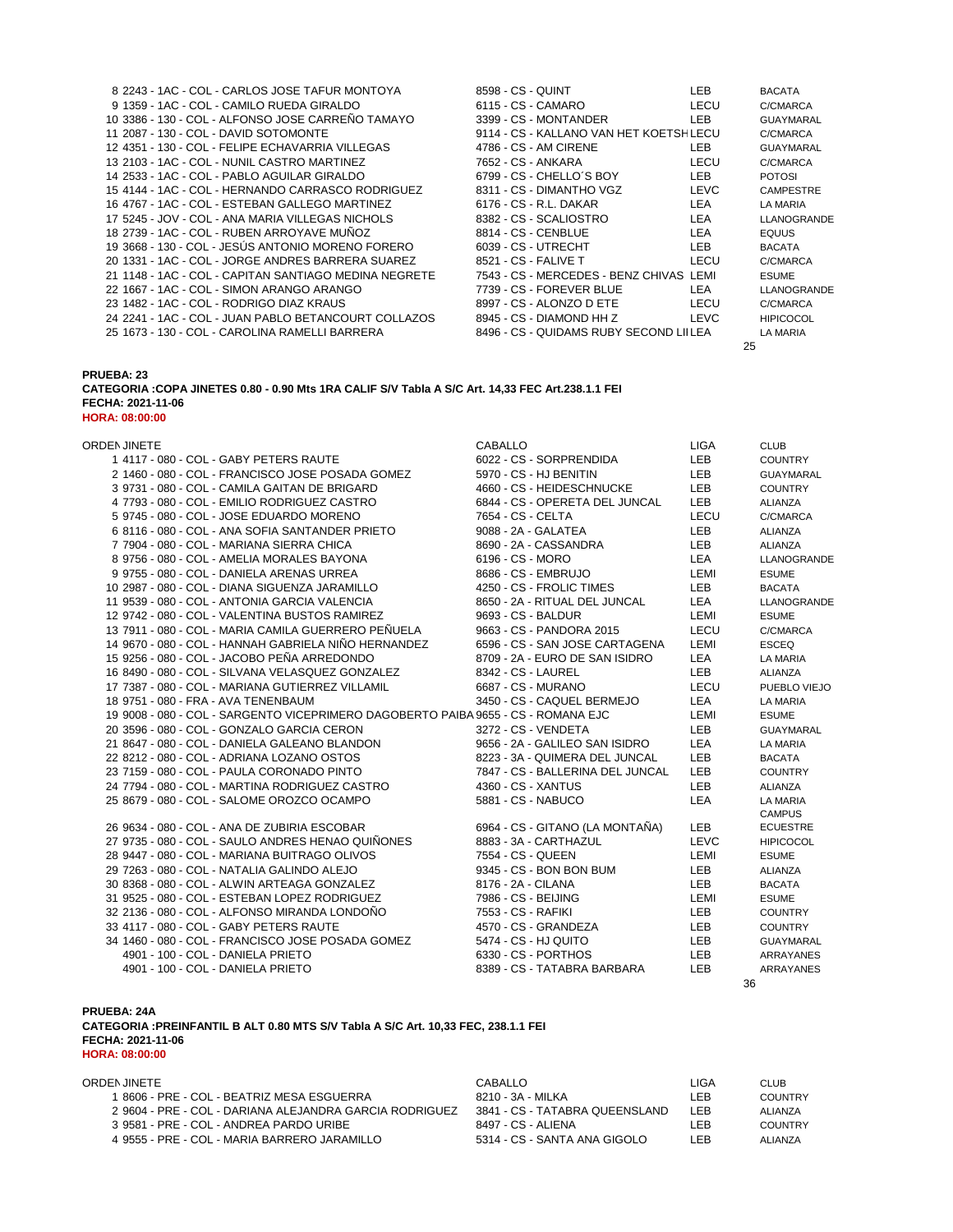| 5 9319 - PRE - COL - ALEJANDRO GUZMAN MARTINEZ  | 8333 - 3A - DULCINEA                  | LEMI | <b>ESUME</b>     |
|-------------------------------------------------|---------------------------------------|------|------------------|
| 6 9026 - PRE - COL - ISABELLA CERON GONZALEZ    | 8317 - CS - QUARETINA DEL JUNCAL      | LEVC | <b>CAMPESTRE</b> |
| 7 9582 - PRE - COL - ILANA PARDO URIBE          | 9339 - CS - TITAN                     | LEB  | <b>COUNTRY</b>   |
| 8 9688 - PRE - COL - ISABELLA CUESTA ALVAREZ    | 9486 - 2A - TAMARA                    | LECU | C/CMARCA         |
| 9 9719 - PRE - COL - SANTIAGO RESTREPO ROJAS    | 6444 - CS - OPORTHO DEL JUNCAL        | LEB  | <b>POTOSI</b>    |
| 10 9752 - PRE - COL - MONSERRAT SANIN VELASQUEZ | 8450 - CS - RUSSEL Z                  | LEA  | LLANOGRANDE      |
| 11 9535 - PRE - COL - ANA LUISA PEREZ EDER      | 8278 - 3A - CARTIER                   | LEVC | <b>CAMPESTRE</b> |
| 12 9586 - PRE - COL - NAOMI CYR                 | 9589 - 3A - RAINBOW                   | LEB. | ALIANZA          |
| 13 9666 - PRE - COL - JULIETA GUARIN MEDINA     | 6272 - CS - LADY DI                   | LEA  | LLANOGRANDE      |
| 14 8853 - PRE - LBN - INES KHATCHADOURIAN       | 3574 - CS - MADONNA DE LA TOUCHE LECU |      | C/CMARCA         |
|                                                 |                                       |      | 14               |

**PRUEBA: 24B**

**CATEGORIA :COPA PREINFANTIL A ALT 1.00 MTS / 1RA CALIF S/V Tabla A S/C Art.10,33 FEC, 238.1.1 FEI FECHA: 2021-11-06**

| <b>HORA: 08:00:00</b>                                  |                                  |             |                   |
|--------------------------------------------------------|----------------------------------|-------------|-------------------|
| ORDEN JINETE                                           | <b>CABALLO</b>                   | <b>LIGA</b> | <b>CLUB</b>       |
| 19287 - PRE - COL - FEDERICO PIEDRAHITA RODRIGUEZ      | 8224 - 3A - CORAL SPRING         | LEB         | <b>BACATA</b>     |
| 2 9311 - PRE - COL - ANTONIA SERRANO SUAREZ            | 8330 - 3A - SANTIAGO             | LECU        | <b>SAN ANDRES</b> |
| 3 9326 - PRE - COL - MARIA DEL MAR GONZALEZ HERNANDEZ  | 2892 - CS - BARAL JIBARO         | LECU        | PUEBLO VIEJO      |
| 4 9320 - PRE - COL - ANTONIA SANCHEZ OLMOS             | 6778 - CS - YUCATAN              | LECU        | PUEBLO VIEJO      |
| 5 9303 - PRE - COL - SAMIR JALLER FLOREZ               | 8731 - 3A - AGRIDULCE            | LEA         | LLANOGRANDE       |
| 6 9330 - PRE - COL - MATILDE SANIN SANCHEZ             | 7104 - CS - CHESA PEAK           | LEA         | LA MARIA          |
| 7 7801 - PRE - COL - ALEJANDRO GUTIERREZ ALCOCER       | 6979 - CS - AFRIKA SB            | <b>LEB</b>  | <b>BACATA</b>     |
| 8 7884 - PRE - COL - ISABELLA OCAMPO CAMARGO           | 6227 - CS - DANTE (PV)           | <b>LEB</b>  | <b>ALIANZA</b>    |
| 9 9510 - PRE - COL - LUCIANA ROJAS VELEZ               | 7294 - 3A - TIRO AL BLANCO       | LEA         | LLANOGRANDE       |
| 10 8415 - PRE - COL - VIOLETA NARANJO GELVEZ           | 6807 - CS - ZIOVANA              | <b>LEB</b>  | ALIANZA           |
| 11 8606 - PRE - COL - BEATRIZ MESA ESGUERRA            | 8210 - 3A - MILKA                | <b>LEB</b>  | <b>COUNTRY</b>    |
| 12 9026 - PRE - COL - ISABELLA CERON GONZALEZ          | 8317 - CS - QUARETINA DEL JUNCAL | <b>LEVC</b> | <b>CAMPESTRE</b>  |
| 13 9511 - PRE - COL - LUCIANA GUARIN MEDINA            | 8449 - CS - CHICHARRA Z          | LEA         | LLANOGRANDE       |
| 14 9583 - PRE - COL - NICOLAS MONROY SAMPER            | 6320 - CS - AURORA               | <b>LEB</b>  | ALIANZA           |
| 15 8418 - PRE - COL - MARIA JOSE NARANJO GELVEZ        | 6805 - CS - LIDAME               | <b>LEB</b>  | ALIANZA           |
| 16 7220 - PRE - COL - VALERIA GAMBOA SOEHLKE           | 9282 - CS - LUCAS                | LECU        | LA LOMITA         |
| 17 9555 - PRE - COL - MARIA BARRERO JARAMILLO          | 5314 - CS - SANTA ANA GIGOLO     | <b>LEB</b>  | ALIANZA           |
| 18 8987 - PRE - COL - EMILIANA LONDOÑO VILLEGAS        | 7579 - CS - SOPHIE MYLORD GP     | LECU        | <b>HACIENDA</b>   |
| 19 8646 - PRE - COL - PEDRO SANIN SANCHEZ              | 5036 - CS - GESSNER D'ELLE       | LEA         | LA MARIA          |
| 20 9719 - PRE - COL - SANTIAGO RESTREPO ROJAS          | 6444 - CS - OPORTHO DEL JUNCAL   | <b>LEB</b>  | <b>POTOSI</b>     |
| 21 9752 - PRE - COL - MONSERRAT SANIN VELASQUEZ        | 8450 - CS - RUSSEL Z             | LEA         | LLANOGRANDE       |
| 22 9096 - PRE - COL - ALEJANDRO PARRA COLORADO         | 7654 - CS - CELTA                | LECU        | C/CMARCA          |
| 23 9274 - PRE - COL - MARIANA RODRIGUEZ MERCHAN        | 9288 - CS - ORION                | LECU        | C/CMARCA          |
| 24 9319 - PRE - COL - ALEJANDRO GUZMAN MARTINEZ        | 7569 - CS - MORGAN               | LEMI        | <b>ESUME</b>      |
| 25 9287 - PRE - COL - FEDERICO PIEDRAHITA RODRIGUEZ    | 8098 - CS - BRAVE                | LEB         | <b>BACATA</b>     |
| 26 9311 - PRE - COL - ANTONIA SERRANO SUAREZ           | 6755 - CS - KALA                 | LECU        | <b>SAN ANDRES</b> |
| 27 9326 - PRE - COL - MARIA DEL MAR GONZALEZ HERNANDEZ | 3029 - CS - PILOU                | LECU        | PUEBLO VIEJO      |
|                                                        |                                  |             | 27                |

# **PRUEBA: 25**

**CATEGORIA :COPA JINETES 1.00 Mts. FINAL Dos Fases, 2da Fase C/C Art. 15,33 FEC Art.274.2.5 FEI FECHA: 2021-11-06 HORA: 11:10:00**

| ORDEN JINETE                                             | <b>CABALLO</b>                          | <b>LIGA</b> | <b>CLUB</b>      |
|----------------------------------------------------------|-----------------------------------------|-------------|------------------|
| 1 9248 - 080 - COL - SEBASTIAN GIRALDO ARANGO            | 8336 - 3A - DING DONG DE SAN ISIDRO LEA |             | LA MARIA         |
| 2 7681 - 080 - COL - MONICA DEL PILAR AMAYA RODRIGUEZ    | 7290 - CS - KAOLI                       | LECU        | C/CMARCA         |
| 3 9365 - 100 - COL - MARIANNE CALDERON BELTRAN           | 9285 - 2A - QUAIRA POP                  | LECU        | PUEBLO VIEJO     |
| 4 5979 - 080 - COL - ANDRES FELIPE BARRERO VALENZUELA    | 5376 - CS - BRENDA                      | LEMI        | <b>ESUME</b>     |
| 5 7263 - 080 - COL - NATALIA GALINDO ALEJO               | 9345 - CS - BON BON BUM                 | LEB.        | <b>ALIANZA</b>   |
| 6 9270 - 080 - COL - LUIS FELIPE PEREZ DAVILA            | 9273 - CS - ROCKY                       | LEMI        | <b>ESUME</b>     |
| 7 9415 - 080 - COL - SARA SOFÍA FLÓREZ GUERRERO          | 6657 - CS - LEGENDARIO                  | LEB         | <b>BACATA</b>    |
| 8 6322 - 100 - COL - LAURA DANIELA COLMENARES FORERO     | 6496 - CS - PILATOS (LA MONTAÑA)        | LECU        | C/CMARCA         |
| 9 7539 - 100 - COL - SOFIA ARTEAGA VILLEGAS              | 8099 - CS - RIGOLETTA                   | LEB         | <b>BACATA</b>    |
| 10 7207 - 100 - COL - JULIANA ANDREA LOZANO SANTAMARIA   | 9220 - 2A - CAYETANA                    | LECU        | C/CMARCA         |
| 11 1505 - 100 - COL - RAFAEL MORENO DE LOS RIOS          | 7548 - 3A - LA ELECTRA D'IVE HC         | LECU        | C/CMARCA         |
| 12 8397 - 080 - COL - MARIANA PARIS ULLOA                | 7994 - CS - CAPRICHO                    | <b>LEB</b>  | <b>POTOSI</b>    |
| 13 6446 - 100 - COL - CATALINA ZAMORA GOMEZ              | 5124 - CS - SF HARRY POTTER             | LEMI        | <b>ESUME</b>     |
| 14 9593 - 080 - COL - HERNANDO PIÑEROS                   | 5942 - CS - MARQUISE DIAMANT            | LECU        | PUEBLO VIEJO     |
| 15 8494 - 080 - COL - LUIS FERNANDO RESTREPO NAVIA       | 5880 - CS - BALU                        | LECU        | C/CMARCA         |
| 16 4527 - 080 - COL - JUAN ALFONSO PEÑA VIEIRA           | 7668 - CS - BADANCE                     | <b>LEB</b>  | <b>COUNTRY</b>   |
| 17 7957 - 080 - COL - NATALY ALEXANDRA MORALES HERNANDEZ | 4482 - CS - FAQUIR                      | LEMI        | <b>ESCEQ</b>     |
| 18 8564 - 080 - COL - MARIA FERNANDA TORRENTE HERNANDEZ  | 6651 - CS - SAN LUCAS GREGOR            | LEMI        | <b>ESCEQ</b>     |
| 19 8679 - 080 - COL - SALOME OROZCO OCAMPO               | 5881 - CS - NABUCO                      | <b>LEA</b>  | <b>LA MARIA</b>  |
| 20 8448 - 080 - USA - ANNAH SOPHIA COCKER BELTRAN        | 7312 - CS - ACORDE                      | LEB.        | <b>GUAYMARAL</b> |
| 21 9289 - 100 - COL - MANUELA ANDREA MORENO RAMIREZ      | 4884 - CS - SIGNY DU MELCENEY           | LECU        | C/CMARCA         |

| ABALLO:                                | LIGA. | <b>CLUB</b>      |
|----------------------------------------|-------|------------------|
| 336 - 3A - DING DONG DE SAN ISIDRO LEA |       | LA MARIA         |
| '290 - CS - KAOLI                      | LECU  | C/CMARCA         |
| 285 - 2A - QUAIRA POP                  | LECU  | PUEBLO VIEJO     |
| 376 - CS - BRENDA                      | LEMI  | <b>ESUME</b>     |
| 345 - CS - BON BON BUM                 | LEB   | ALIANZA          |
| 273 - CS - ROCKY                       | LEMI  | <b>ESUME</b>     |
| 657 - CS - LEGENDARIO                  | LEB   | <b>BACATA</b>    |
| i496 - CS - PILATOS (LA MONTAÑA)       | LECU  | C/CMARCA         |
| 099 - CS - RIGOLETTA                   | LEB.  | <b>BACATA</b>    |
| 220 - 2A - CAYETANA                    | LECU  | C/CMARCA         |
| '548 - 3A - LA ELECTRA D'IVE HC        | LECU  | C/CMARCA         |
| '994 - CS - CAPRICHO                   | LEB.  | <b>POTOSI</b>    |
| 124 - CS - SF HARRY POTTER             | LEMI  | <b>ESUME</b>     |
| 942 - CS - MARQUISE DIAMANT            | LECU  | PUEBLO VIEJO     |
| 880 - CS - BALU                        | LECU  | C/CMARCA         |
| '668 - CS - BADANCE                    | LEB.  | <b>COUNTRY</b>   |
| 482 - CS - FAQUIR                      | LEMI  | <b>ESCEQ</b>     |
| 651 - CS - SAN LUCAS GREGOR            | LEMI  | <b>ESCEQ</b>     |
| 881 - CS - NABUCO                      | LEA   | LA MARIA         |
| '312 - CS - ACORDE                     | LEB   | <b>GUAYMARAL</b> |
|                                        |       |                  |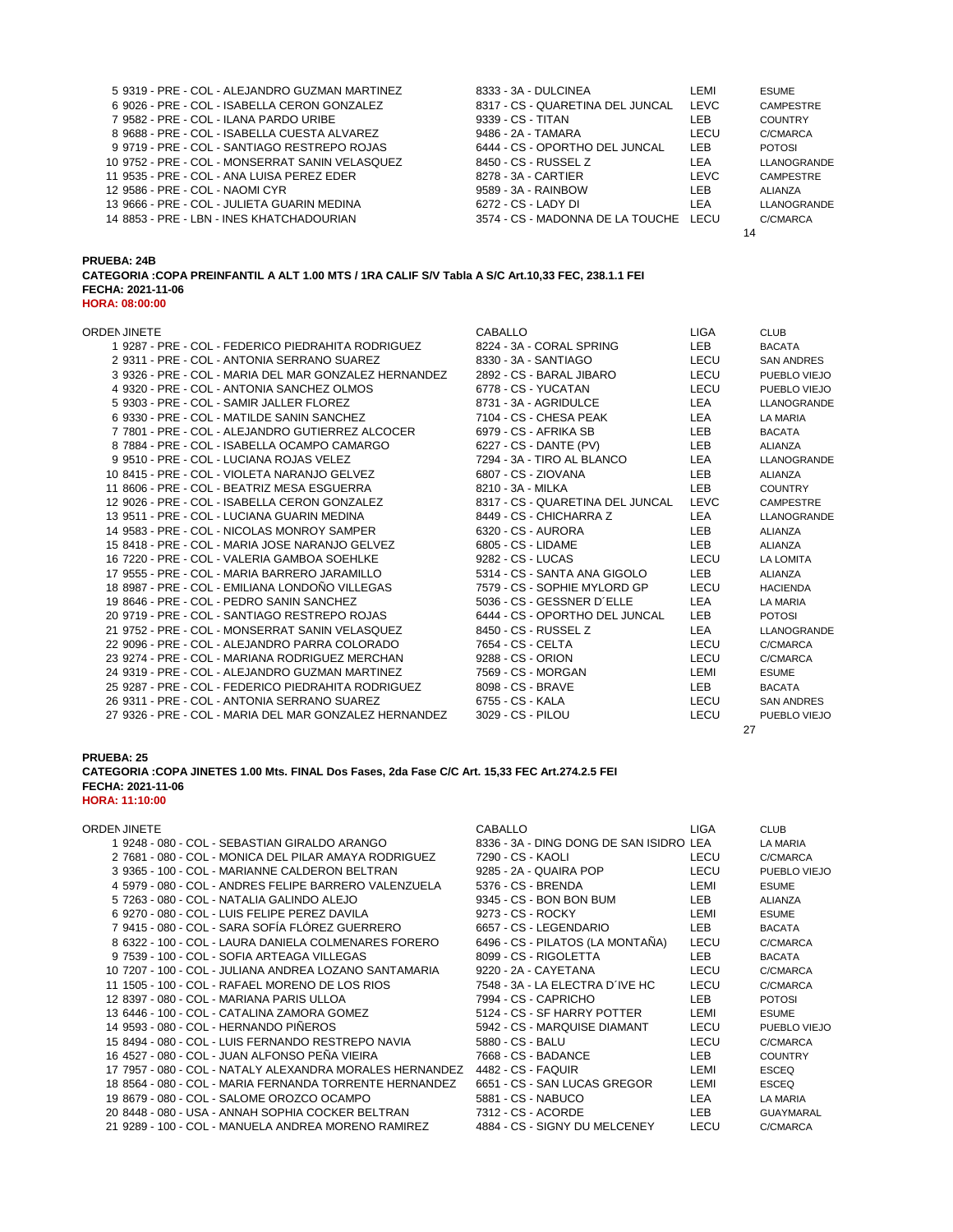| 22 7617 - 100 - COL - MONTSERRAT CAMARGO MAYOL                                        |  | 6302 - CS - AMARANTO                    | LEB.       | ARRAYANES         |
|---------------------------------------------------------------------------------------|--|-----------------------------------------|------------|-------------------|
| 23 1925 - 100 - COL - GERMAN PINZON ORDOÑEZ                                           |  | 5497 - CS - DUTCHMAN                    | <b>LEB</b> | RANCHO            |
| 24 2136 - 080 - COL - ALFONSO MIRANDA LONDONO                                         |  | 7553 - CS - RAFIKI                      | LEB        | <b>COUNTRY</b>    |
| 25 8714 - 100 - COL - NIKOL MIRANDA SALCEDO                                           |  | 8186 - 2A - BARAL TANIA                 | LEB        | ALIANZA           |
| 26 7597 - 080 - COL - MICHELLE ALARCON RAMOS                                          |  | 8538 - 3A - TAIPEI                      | LEB        | <b>BACATA</b>     |
| 27 8566 - 080 - COL - SUBTENIENTE OSCAR IVAN RIAÑO TORRES                             |  | 8394 - 3A - MAJESTUOSO                  | LEMI       | <b>ESUME</b>      |
| 28 7148 - 080 - COL - SUBTENIENTE CARLOS FELIPE MAHECHA MOF 6955 - CS - DINAMARCA EJC |  |                                         | LEMI       | <b>ESUME</b>      |
| 29 9447 - 080 - COL - MARIANA BUITRAGO OLIVOS                                         |  | 7554 - CS - QUEEN                       | LEMI       | <b>ESUME</b>      |
| 30 9029 - 080 - COL - TENIENTE SANTIAGO NIÑO RODRIGUEZ                                |  | 7173 - CS - RELICARIO                   | LEMI       | <b>ESUME</b>      |
| 31 8962 - 080 - COL - JUANA FERRERIRA SOTOMONTE                                       |  | 5882 - CS - VAN GOGH DE SAN ISIDRO LECU |            | C/CMARCA          |
| 32 8836 - 080 - COL - EMILIO MARTINEZ DURAN                                           |  | 6967 - CS - MOISES                      | LECU       | C/CMARCA          |
| 33 7231 - 080 - COL - MARIA LOPERA FORERO                                             |  | 2927 - CS - USHMALL                     | LECU       | <b>SAN ANDRES</b> |
| 34 9206 - 100 - COL - GABRIELA GUTIERREZ GNECCO                                       |  | 9405 - 2A - EPSILON                     | LEB        | <b>POTOSI</b>     |
| 35 7778 - 080 - COL - CAROLINA BERNAL OJEDA                                           |  | 4924 - CS - FLORIANA                    | LEB        | <b>BACATA</b>     |
| 36 8657 - 080 - COL - TENIENTE MARIA NATALIA CACUA MORENO                             |  | 5780 - CS - MATEO                       | LEMI       | <b>ESUME</b>      |
| 37 8465 - 080 - COL - CABO PRIMERO FREDDY BERTEL LEON                                 |  | 8909 - CS - CRYSTAL EJC                 | LEMI       | <b>ESUME</b>      |
| 38 8862 - 080 - COL - JORGE LUIS VALLEJO SANCHEZ                                      |  | 3024 - CS - ZINCONCORD                  | LECU       | C/CMARCA          |
| 39 3938 - 100 - COL - CORONEL EDGAR ORLANDO CORREDOR MUÑ 1626 - CS - TRIUNFANTE       |  |                                         | LEMI       | <b>ESUME</b>      |
| 3614 - 110 - COL - MARIA ANDREA DE LOS ANGELES OSPINA                                 |  | 2757 - CS - PIXIE                       | LEB        | <b>BACATA</b>     |
| 5654 - 110 - COL - ALICIA ECHEVERRIA RODRIGUEZ                                        |  | 4605 - CS - AVATAR                      | LEB.       | ALIANZA           |
| 1536 - 130 - COL - ANNE CHARLOTTE BRIEKE                                              |  | 9501 - 1A - FARUK                       | LEB        | <b>BACATA</b>     |
| 8574 - INF - COL - ISABELLA YAMIN TURBAY                                              |  | 8420 - 3A - HARMONY                     | LEB.       | <b>COUNTRY</b>    |
| 6732 - JUV - COL - SIMON OTERO MONTOYA                                                |  | 7372 - CS - RAHAMNANNSHOF'S CARU! LEVC  |            | <b>HIPICOCOL</b>  |
| 2502 - 130 - COL - AURA CRISTINA HOYOS                                                |  | 7656 - CS - KENZO                       | LEVC       | <b>HIPICOCOL</b>  |
| 9484 - 110 - COL - TENIENTE CORONEL JAVIER RICARDO PANTO, 6459 - CS - LIONEL          |  |                                         | LEMI       | <b>ESCEQ</b>      |
| 8529 - INF - COL - LUCIANA LOPERA FRANCO                                              |  | 7304 - CS - BRASIL DE SAN ISIDRO        | LEA        | LA MARIA          |
| 9617 - INF - COL - NICOLAS RODRIGUEZ POSADA                                           |  | 9557 - CS - AQUILES                     | <b>LEA</b> | <b>EQUINOX</b>    |
|                                                                                       |  |                                         | 48         |                   |

**PRUEBA: 26A**

**CATEGORIA :INFANTIL B ALT. 1:10 MTS Dos Fases 2da A C/C Art. 11 FEC, 274.2.5 FEI FECHA: 2021-11-06 HORA: 13:35:00**

| ORDEN JINETE                                      | CABALLO                          | LIGA | <b>CLUB</b>       |
|---------------------------------------------------|----------------------------------|------|-------------------|
| 1 8993 - PRE - COL - LORENZO MULLER MARTINEZ      | 5061 - CS - SIBYLLE ROUGE Z      | LECU | C/CMARCA          |
| 2 7801 - PRE - COL - ALEJANDRO GUTIERREZ ALCOCER  | 3403 - CS - CHARLIE FAMOS        | LEB. | BACATA            |
| 3 9245 - INF - COL - SARA GOMEZ LALINDE           | 8840 - 3A - COPENHAGEN           | LEA  | LLANOGRANDE       |
| 4 8646 - PRE - COL - PEDRO SANIN SANCHEZ          | 5036 - CS - GESSNER D'ELLE       | LEA  | LA MARIA          |
| 5 8574 - INF - COL - ISABELLA YAMIN TURBAY        | 8420 - 3A - HARMONY              | LEB. | <b>COUNTRY</b>    |
| 6 9311 - PRE - COL - ANTONIA SERRANO SUAREZ       | 6755 - CS - KALA                 | LECU | <b>SAN ANDRES</b> |
| 7 8529 - INF - COL - LUCIANA LOPERA FRANCO        | 7304 - CS - BRASIL DE SAN ISIDRO | LEA  | LA MARIA          |
| 8 9020 - INF - COL - ALEJANDRO MARULANDA VARGAS   | 6924 - CS - MILONGUERA           | LEB  | <b>POTOSI</b>     |
| 9 8101 - INF - COL - SALIM JALLER FLOREZ          | 9189 - 2A - COLDPLAY             | LEA  | LLANOGRANDE       |
| 10 8993 - PRE - COL - LORENZO MULLER MARTINEZ     | 8002 - CS - G Y C BLUE           | LECU | C/CMARCA          |
| 11 7801 - PRE - COL - ALEJANDRO GUTIERREZ ALCOCER | 6867 - CS - CUNNINGHAM           | LEB  | <b>BACATA</b>     |
|                                                   |                                  |      |                   |

**PRUEBA: 26B CATEGORIA :COPA INFANTIL A ALT. 1:20 mts. / 1RA CALIF Dos Fases 2da Fase C/C Art.11 FEC Art. 274.2.5 FEI FECHA: 2021-11-06 HORA: 13:35:00**

| ORDEN JINETE                                        | CABALLO                                  | LIGA       | <b>CLUB</b>     |
|-----------------------------------------------------|------------------------------------------|------------|-----------------|
| 1 7826 - INF - COL - ISABELLA PARDO GIRALDO         | 4294 - CS - HEART LOVER                  | LECU       | PUEBLO VIEJO    |
| 2 8528 - INF - COL - JORGE EDUARDO LO PRETE BOTERO  | 9658 - CS - HAPPY DANCER SM              | <b>LEA</b> | <b>LA MARIA</b> |
| 3 8142 - INF - COL - ALICIA HERRERA FLOREZ          | 8107 - CS - BARDENTA                     | LECU       | PUEBLO VIEJO    |
| 4 7825 - INF - COL - JUAN FERNANDO CORAL            | 6901 - CS - ASTELO                       | LECU       | PUEBLO VIEJO    |
| 5 9570 - INF - COL - ISABELLA RESTREPO ROJAS        | 5751 - CS - PHILIPOO 24Z (REY DE COR LEB |            | <b>POTOSI</b>   |
| 6 9020 - INF - COL - ALEJANDRO MARULANDA VARGAS     | 5756 - CS - SAN LUCAS RUDOLF             | <b>LEB</b> | <b>POTOSI</b>   |
| 7 7070 - INF - COL - MARIANA TORRES GAVIRIA         | 7627 - CS - ZASCHIR                      | LEA        | LLANOGRANDE     |
| 8 8800 - INF - COL - HELENA HURTADO RAMIREZ         | 8792 - CS - BRUME D' ARMA                | LEB        | <b>POTOSI</b>   |
| 9 7808 - INF - COL - SARA CASTILLO MUÑOZ            | 8027 - CS - GAMA RIHANNA                 | LEB.       | ARRAYANES       |
| 10 8896 - INF - COL - VALENTINA VEGA RESTREPO       | 9092 - 3A - DUBAI                        | LECU       | PUEBLO VIEJO    |
| 11 7826 - INF - COL - ISABELLA PARDO GIRALDO        | 8701 - 3A - KANTRO GP                    | LECU       | PUEBLO VIEJO    |
| 12 8528 - INF - COL - JORGE EDUARDO LO PRETE BOTERO | 6595 - CS - WONKA DE SAN ISIDRO          | LEA        | <b>LA MARIA</b> |
|                                                     |                                          |            | 12              |

**PRUEBA: 27 CATEGORIA :FINAL CHALLENGE ABIERTA Alt. 1.40 Mts. S/V Tabla A C/C Desempate Posterior Tabla A C/C Art.27 FEC 238.2.2 FEI FECHA: 2021-11-06 HORA: 15:15:00**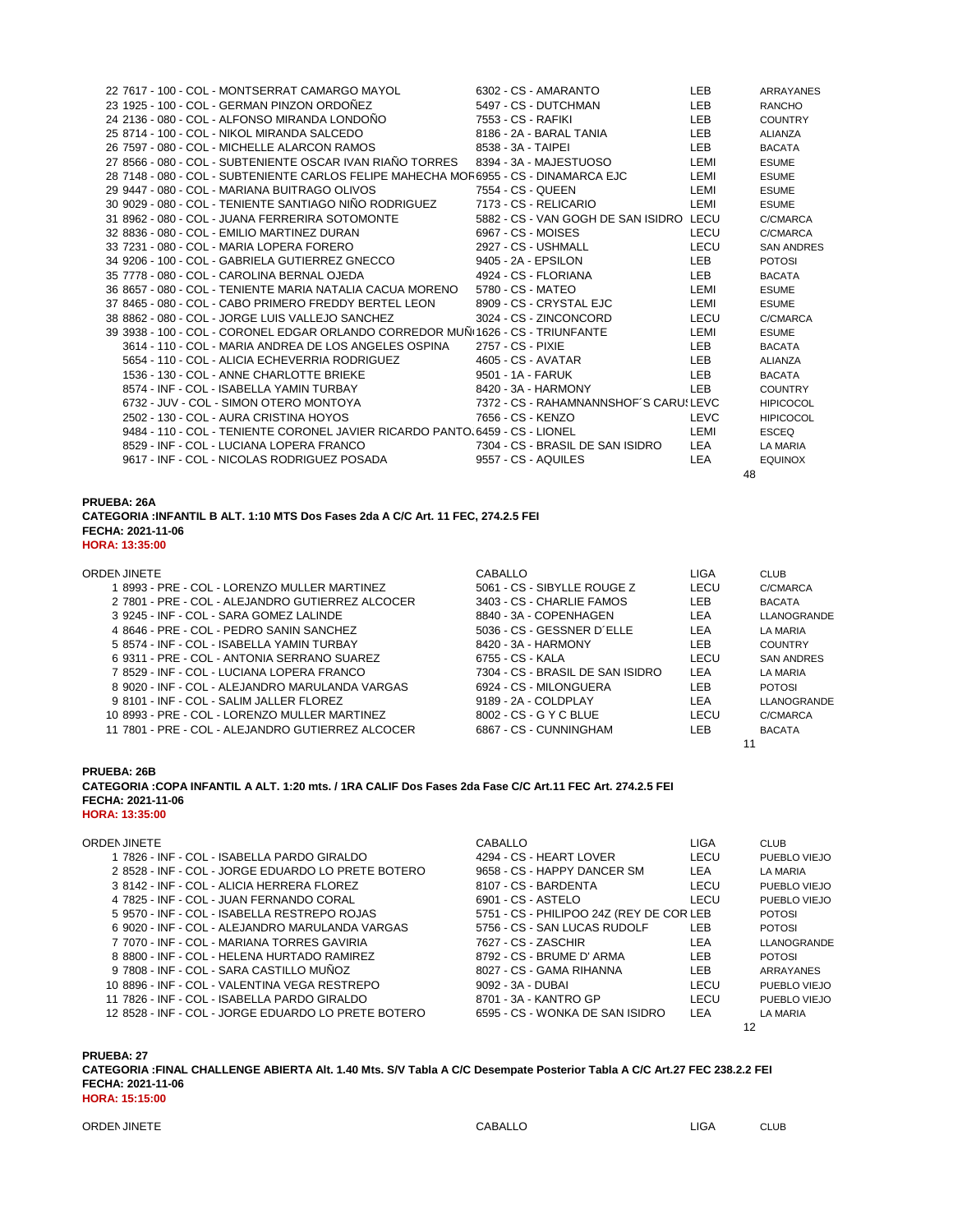| 1 2241 - 1AC - COL - JUAN PABLO BETANCOURT COLLAZOS   | 8946 - CS - TANGO VH EXELHOF Z          | <b>LEVC</b> | <b>HIPICOCOL</b>  |
|-------------------------------------------------------|-----------------------------------------|-------------|-------------------|
| 2 2776 - 1AC - COL - NICOLAS FLOREZ IZQUIERDO         | 8817 - CS - NORDWIND FLORESTINA         | LECU        | C/CMARCA          |
| 3 1883 - 1AC - COL - ANDRES MULLER                    | 9002 - CS - DONATO Z                    | LECU        | C/CMARCA          |
| 4 1482 - 1AC - COL - RODRIGO DIAZ KRAUS               | 8492 - CS - GLOBAL CHAMP DE VY          | LECU        | C/CMARCA          |
| 5 4561 - 130 - COL - SEBASTIAN FAJARDO PEÑA           | 8622 - CS - GERONIMO                    | LEB.        | <b>POTOSI</b>     |
| 6 2461 - 1AC - COL - ROBERTO CARLOS GONZALEZ TORRES   | 8623 - CS - ATHENA DE LA LOVE           | LECU        | <b>SAN ANDRES</b> |
| 7 2243 - 1AC - COL - CARLOS JOSE TAFUR MONTOYA        | 7514 - CS - ANITA                       | <b>LEB</b>  | <b>BACATA</b>     |
| 8 2098 - 130 - COL - LINA MARCELA ROJAS SERRANO       | 8602 - CS - SOLAGUAYRE BERLINI          | LECU        | C/CMARCA          |
| 9 1148 - 1AC - COL - CAPITAN SANTIAGO MEDINA NEGRETE  | 8275 - CS - MERCEDES - BENZ STARSK LEMI |             | <b>ESUME</b>      |
| 10 3551 - 130 - COL - ISABELLA ROMERO RIVERA          | 6432 - CS - BOLERO DLP                  | LECU        | <b>SAN ANDRES</b> |
| 11 2739 - 1AC - COL - RUBEN ARROYAVE MUÑOZ            | 8267 - CS - QUENA                       | LEA         | <b>EQUUS</b>      |
| 12 1882 - 1AC - COL - CARLOS HERNANDO RAMIREZ BORRERO | 8346 - CS - DONUA                       | LECU        | C/CMARCA          |
| 13 2241 - 1AC - COL - JUAN PABLO BETANCOURT COLLAZOS  | 9094 - CS - COMBELLA                    | LEVC        | <b>HIPICOCOL</b>  |
| 14 1670 - 130 - COL - JOSEPH BLUMAN DONSKOY           | 9023 - CS - D. ALBA R 15                | LEA         | LLANOGRANDE       |
| 15 6733 - JUV - COL - SANTIAGO OTERO MONTOYA          | 6068 - CS - ARGUMENTO                   | <b>LEVC</b> | <b>HIPICOCOL</b>  |
| 16 1536 - 130 - COL - ANNE CHARLOTTE BRIEKE           | 7515 - CS - QUINTRALA                   | <b>LEB</b>  | <b>BACATA</b>     |
| 17 2692 - 130 - COL - ESTEBAN MENDOZA DE LA PAVA      | 6601 - CS - CHAMP Z                     | LEB.        | <b>GUAYMARAL</b>  |
| 18 3002 - 130 - COL - NICOLAS CHAUSTRE SARMIENTO      | 6327 - CS - JOLLY JUMPER                | LEMI        | <b>ESUME</b>      |
| 19 2533 - 1AC - COL - PABLO AGUILAR GIRALDO           | 6360 - CS - COUNT DOWN                  | <b>LEB</b>  | <b>POTOSI</b>     |
| 20 1331 - 1AC - COL - JORGE ANDRES BARRERA SUAREZ     | 8795 - CS - FIGHTER D'EF                | LECU        | C/CMARCA          |
| 21 2097 - 130 - COL - MAURICIO RESTREPO PINTO         | 8828 - CS - DESPERA D'O                 | LEB.        | <b>BACATA</b>     |
| 22 2664 - 1AC - COL - ALEJANDRA VALENCIA              | 9077 - CS - ENRICO BLUE                 | LEA         | LLANOGRANDE       |
| 23 2095 - 1AC - COL - NICOLAS MURGAS BARRERA          | 5495 - CS - NAPOLES                     | <b>LEB</b>  | <b>ALIANZA</b>    |
| 24 2776 - 1AC - COL - NICOLAS FLOREZ IZQUIERDO        | 9196 - CS - NORDWIND ZANDOKHAN HE LECU  |             | C/CMARCA          |
| 25 1883 - 1AC - COL - ANDRES MULLER                   | 9003 - CS - DOUCHKO DU LYS              | LECU        | C/CMARCA          |
| 26 2241 - 1AC - COL - JUAN PABLO BETANCOURT COLLAZOS  | 9019 - CS - DIAMANTINO                  | <b>LEVC</b> | <b>HIPICOCOL</b>  |
|                                                       |                                         |             | 26                |

**PRUEBA: 28 CATEGORIA :COPA JINETES 1.30 FINAL Dos Fases 2da C/C Art. 18 FEC Art. 274.2.5.FEI FECHA: 2021-11-06 HORA: 17:05:00**

| ORDEN JINETE                                        | <b>CABALLO</b>                             | <b>LIGA</b> | <b>CLUB</b>      |
|-----------------------------------------------------|--------------------------------------------|-------------|------------------|
| 1 2337 - 130 - COL - JUAN DIEGO PINZON SARMIENTO    | 6831 - CS - MERLIN                         | LEB         | <b>BACATA</b>    |
| 2 5767 - 120 - COL - MATEO CASAS MEJIA              | 4142 - CS - CAPANO Z                       | LECU        | C/CMARCA         |
| 3 2537 - 130 - COL - JUANITA MEJIA OROZCO           | 9432 - CS - FERRERO                        | LEA         | LLANOGRANDE      |
| 4 2502 - 130 - COL - AURA CRISTINA HOYOS            | 5583 - CS - BUNGALOW                       | <b>LEVC</b> | <b>HIPICOCOL</b> |
| 5 4008 - 130 - COL - GABRIELA PATIÑO ALHACH         | 8182 - CS - FLAGRANT VAN DIJKHOF           | LECU        | C/CMARCA         |
| 6 1543 - 130 - COL - CARLOS ANGULO                  | 8066 - CS - TATABRA THUNDER                | <b>LEB</b>  | <b>COUNTRY</b>   |
| 7 1332 - 120 - COL - ALEJANDRO BARRERO GARCIA       | 5039 - CS - IT'S AMAZING PEDROVAL          | <b>LEB</b>  | ALIANZA          |
| 8 1563 - 120 - COL - JUAN CARLOS SALAZAR TORRENTE   | 6875 - CS - MANHATTAN                      | LEB         | ALIANZA          |
| 9 6772 - 110 - COL - HERNANDO FORERO LUGO           | 7545 - CS - EL 22                          | LEB         | <b>COUNTRY</b>   |
| 10 3036 - 130 - COL - DANIELA ESCOBAR GOMEZ         | 7271 - CS - CATALUNIA D´IVE Z              | LEA         | LA MARIA         |
|                                                     |                                            |             | DTR SHOW         |
| 11 5409 - 130 - COL - PEDRO VELEZ RESTREPO          | 6898 - CS - JUSTINO                        | LEA         | <b>JUMPING</b>   |
| 12 1487 - 120 - COL - MAURICIO GARCIA MURILLO       | 7744 - CS - REFUGIO THYLA                  | LEB         | <b>COUNTRY</b>   |
| 13 5023 - 120 - COL - ALEJANDRO BARRAGAN PEDRAZA    | 6804 - CS - ZENTTO D'ILUSIONES             | LEB         | ARRAYANES        |
| 14 2102 - 130 - COL - CARLOS LEONARDO RIVERA OCAMPO | 5312 - CS - SHAITAN DU HAUT                | LEB         | ALIANZA          |
| 15 6206 - 110 - COL - MARIA CAMILA RINCON AGUDELO   | 6897 - CS - MIMOSA                         | LEMI        | <b>ESUME</b>     |
| 16 4980 - 130 - COL - ESTEBAN BERMUDEZ BARGUIL      | 6612 - CS - AMY D'                         | LECU        | C/CMARCA         |
| 17 2595 - 120 - COL - JUAN SEBASTIAN MATEUS LOPEZ   | 7560 - CS - HEART BREAKER III (HACIEI LECU |             | PUEBLO VIEJO     |
| 18 4788 - 130 - COL - ALEJANDRO CASTILLA GALAN      | 6104 - CS - CALGARY                        | LEB         | <b>BACATA</b>    |
| 19 4351 - 130 - COL - FELIPE ECHAVARRIA VILLEGAS    | 8751 - 3A - MAGNETO                        | LEB         | <b>GUAYMARAL</b> |
| 20 2097 - 130 - COL - MAURICIO RESTREPO PINTO       | 8683 - 3A - NEW EDITION                    | LEB         | <b>BACATA</b>    |
| 21 6710 - 120 - COL - MARIA JOSE RAMOS BRAVO        | 7549 - 3A - AKAMAI                         | LEB         | <b>BACATA</b>    |
| 22 2087 - 130 - COL - DAVID SOTOMONTE               | 9660 - CS - HIDALGO                        | LECU        | C/CMARCA         |
| 23 1902 - 130 - COL - PAOLA SANABRIA VALDEZ         | 6365 - CS - CALETTA                        | LEB         | <b>RANCHO</b>    |
| 24 6075 - 120 - COL - ANA SOFIA CASTILLO MUÑOZ      | 8741 - 3A - GAMA CHIEF                     | LEB         | <b>ARRAYANES</b> |
| 25 2528 - 130 - COL - SAMUEL CUARTAS JARAMILLO      | 4765 - CS - R.L. MR. CAPITOL               | LEA         | LA MARIA         |
| 26 2534 - 130 - COL - ELISA ARCILA PEREZ            | 7527 - CS - CROWLY                         | LEA         | LLANOGRANDE      |
| 27 4561 - 130 - COL - SEBASTIAN FAJARDO PENA        | 3696 - CS - RECO A VIDA                    | LEB.        | <b>POTOSI</b>    |
|                                                     |                                            | 77          |                  |

### **PRUEBA: 29 CATEGORIA : FINAL COPA PREJUVENIL 1.30 Dos Fases 2da C/C Art. 12A FEC Art. 274.2.5 FEI FECHA: 2021-11-06 HORA: 17:05:00**

| ORDEN JINETE.                                        | CABALLO                          | LIGA | <b>CLUB</b>         |
|------------------------------------------------------|----------------------------------|------|---------------------|
| 1 7377 - P.IV - COL - JOSE ALEJANDRO BRAVO RESTREPO  | 8065 - CS - FERNHILL NIGHTSHIFT  | .FB  | GUAYMARAL           |
| 2 8021 - PJV - COL - PAULINA MORENO GOMEZ            | 6020 - CS - CHACCO BROWN         | - FA | <b>II ANOGRANDE</b> |
| 3 7865 - PJV - COL - CARLOS FELIPE GUTIERREZ ALCOCER | 9489 - CS - EASY DU FRIOU (R.O.) | ∟EB. | <b>BACATA</b>       |
| 4 6746 - PJV - COL - MARÍA JOSÉ ROJAS MOSQUERA       | 8832 - CS - HARTENDAME           | - FA | I A MARIA           |
| 5 7377 - PJV - COL - JOSE ALEJANDRO BRAVO RESTREPO   | 7175 - CS - GINEBRA (BREAKOLLY)  | .FB  | GUAYMARAL           |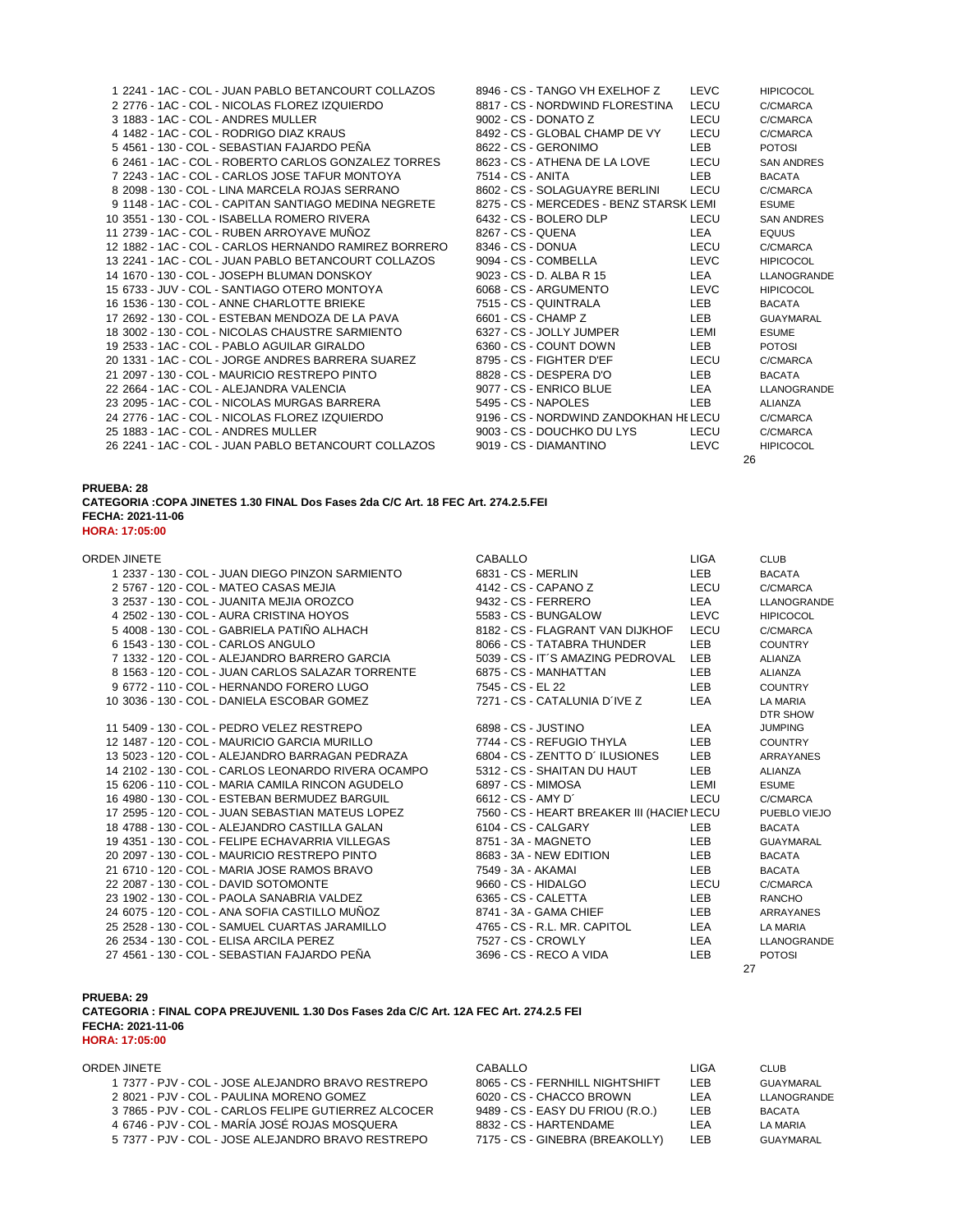### **PRUEBA: 30 CATEGORIA : FINAL COPA JUVENIL 1.40 Dos Fases 2da C/C Art. 12 FEC Art. 274.2.5 FEI FECHA: 2021-11-06 HORA: 17:05:00**

| ORDEN JINETE                                         | CABALLO                          | LIGA | <b>CLUB</b>      |
|------------------------------------------------------|----------------------------------|------|------------------|
| 1 6567 - JUV - COL - NICOLAS CERON GONZALEZ          | 6730 - CS - MERCURIO             | LEVC | <b>CAMPESTRE</b> |
| 2 6303 - JUV - COL - GABRIEL ATEHORTUA SPOOR         | 5037 - CS - PALIN                | LEA  | <b>EQUINOX</b>   |
| 3 5946 - JUV - COL - ANA HOLGUIN ESPINOSA            | 6905 - CS - DAYRO Z              | I FB | ALIANZA          |
| 4 7865 - PJV - COL - CARLOS FELIPE GUTIERREZ ALCOCER | 9489 - CS - EASY DU FRIOU (R.O.) | LEB  | <b>BACATA</b>    |
| 5 7378 - JUV - COL - MARTIN CAVANZO LEBBOS           | 8570 - CS - ELMY                 | LEB  | <b>BACATA</b>    |
| 6 6567 - JUV - COL - NICOLAS CERON GONZALEZ          | 8434 - 3A - NIAGARA DEL JUNCAL   | LEVC | <b>CAMPESTRE</b> |
| 7 6303 - JUV - COL - GABRIEL ATEHORTUA SPOOR         | 8208 - CS - WARABEL KZ           | LEA  | <b>EQUINOX</b>   |
|                                                      |                                  |      |                  |

**PRUEBA: 31**

**CATEGORIA : FINAL COPA JINETES 1.20 Mts. JINETES 1:20 mts S/v Tabla A C/C Art. 17 FEC, 238.2.1 FEI FECHA: 2021-11-06**

**HORA: 19:15:00**

| ORDEN JINETE                                                                         | <b>CABALLO</b>                         | <b>LIGA</b> | <b>CLUB</b>      |
|--------------------------------------------------------------------------------------|----------------------------------------|-------------|------------------|
| 1 9087 - 120 - USA - JOAQUINA BARRIOS                                                | 7518 - CS - MALKA                      | <b>LEB</b>  | ALIANZA          |
| 2 7122 - 120 - COL - MARIANA BUENO LOSADA                                            | 8444 - CS - NERINA                     | <b>LEVC</b> | <b>CAMPESTRE</b> |
| 3 2092 - 120 - COL - ALEJANDRA MARTINEZ CASTRO                                       | 5586 - CS - BERLIN DU FAURIEU Z        | LEB         | <b>RANCHO</b>    |
| 4 2309 - 120 - COL - MARIA PAULA RAMIREZ GUTIERREZ                                   | 7631 - CS - SANDALO                    | LEVC        | CAMPESTRE        |
| 5 3496 - 120 - COL - DANIELA JARAMILLO GOMEZ                                         | 9089 - 3A - DIAPASON DE BLOYE          | <b>LEVC</b> | <b>CAMPESTRE</b> |
| 6 2109 - 110 - COL - JUANITA POSADA MOTTA                                            | 8542 - CS - CINCINNATTI                | <b>LEB</b>  | <b>GUAYMARAL</b> |
| 7 8245 - 110 - COL - CAPITAN DANIEL FELIPE VARON RODRIGUEZ 5929 - CS - HANNADIVE EJC |                                        | LEMI        | <b>ESUME</b>     |
| 8 4127 - 110 - COL - MARIA ALEJANDRA CORTES ACOSTA                                   | 7672 - CS - QUILINUS                   | <b>LEB</b>  | <b>RANCHO</b>    |
| 9 4500 - 120 - COL - CORONEL WILSON CARDOSO ULLOA                                    | 8498 - CS - ABSINTHEC                  | LEMI        | <b>ESUME</b>     |
| 10 3694 - 120 - COL - CORONEL FERNANDO JOSE PANTOJA CUELLA 4355 - CS - MIO CID       |                                        | LEMI        | <b>ESCEQ</b>     |
| 11 3428 - 110 - COL - CRISTINA MELENDEZ AVELLA                                       | 9093 - CS - ABRIL HICARO Z             | LECU        | C/CMARCA         |
| 12 1487 - 120 - COL - MAURICIO GARCIA MURILLO                                        | 8381 - CS - BENJAMIN                   | <b>LEB</b>  | <b>COUNTRY</b>   |
| 13 9157 - 100 - HUN - JOSEPH VAINSTEIN BENTOLILA                                     | 8000 - CS - VIRTUOSA                   | <b>LEB</b>  | <b>BACATA</b>    |
| 14 7454 - 110 - COL - FELICIA BURGER AFANADOR                                        | 6367 - CS - BALTAZAR                   | LEMI        | <b>ESUME</b>     |
| 15 6403 - 120 - COL - MARIA ANTONIA DEL CASTILLO BELTRAN                             | 6834 - CS - CHANTILLY                  | <b>LEB</b>  | <b>POTOSI</b>    |
| 16 4648 - 120 - COL - CAPITAN HAROLD ANDRES FORERO LOPEZ                             | 6480 - CS - TOIFER                     | LEMI        | <b>ESUME</b>     |
| 17 1479 - 110 - COL - MARIANA CARRASQUILLA CASTILLA                                  | 5834 - CS - ARIEL DLP                  | <b>LEB</b>  | <b>COUNTRY</b>   |
| 18 1337 - 120 - COL - FELIPE ANDRES CARDENAS PERDOMO                                 | 7613 - CS - MYLO                       | LEB         | ARRAYANES        |
| 19 1141 - 110 - COL - TENIENTE CORONEL CARLOS FERNANDO RUIZ 6674 - CS - ELBA         |                                        | LEMI        | <b>ESUME</b>     |
| 20 4741 - 100 - COL - ANTONIO ORDOÑEZ RESTREPO                                       | 5488 - CS - TAURUS                     | <b>LEB</b>  | <b>BACATA</b>    |
| 21 1502 - 120 - COL - JOSE HERNANDO MORALES GOMEZ                                    | 5940 - CS - EASTWOOD                   | LEB         | <b>RANCHO</b>    |
| 22 5886 - 120 - COL - MARIA ADELAIDA OSPINA VELEZ                                    | 6624 - CS - ROSALIA                    | LEA         | <b>POTRERITO</b> |
| 23 1360 - 120 - COL - MARIANA RUEDA GIRALDO                                          | 7310 - CS - CALCUTA                    | LECU        | C/CMARCA         |
| 24 1568 - 120 - COL - ANA MARIA MOLANO VILLAMIL                                      | 7002 - CS - CORLEONE DE ROYALTY        | LECU        | C/CMARCA         |
| 25 1617 - 120 - COL - MARIO ANDRES GAMBOA CANALE-MAYET                               | 7517 - CS - MOONSHINE                  | <b>LEB</b>  | <b>ALIANZA</b>   |
| 26 3598 - 110 - COL - ANGELICA JELKH MONTEALEGRE                                     | 8818 - CS - NORDWIND COBA              | LECU        | C/CMARCA         |
| 27 1289 - 120 - COL - ALEJANDRO JELKH SANDINO                                        | 5317 - CS - CHACCOFINA                 | LEB         | <b>RANCHO</b>    |
| 28 8230 - 100 - COL - DANIELA CATALINA GARCIA AVELLA                                 | 5667 - CS - SAN LUCAS ARISTOTELES LECU |             | C/CMARCA         |
| 29 8121 - 100 - COL - CATALINA MESA RAMOS                                            | 2204 - CS - ONIX VALLE                 | LEB.        | <b>ALIANZA</b>   |
| 30 1218 - 120 - COL - MONICA ALEXANDRA CESPEDES SALCEDO                              | 5652 - CS - MAGNUS HUETEL              | LECU        | <b>CMG</b>       |
| 31 6300 - 110 - COL - CAPITAN ALEXANDER FUQUENE SUAREZ                               | 4514 - CS - ROTTERDAM EJC              | LEMI        | <b>ESUME</b>     |
| 32 9087 - 120 - USA - JOAQUINA BARRIOS                                               | 8998 - CS - LE VIO                     | LEB         | ALIANZA          |
| 33 7122 - 120 - COL - MARIANA BUENO LOSADA                                           | 6362 - CS - FG COSTELLO                | <b>LEVC</b> | <b>CAMPESTRE</b> |
| 34 2092 - 120 - COL - ALEJANDRA MARTINEZ CASTRO                                      | 9545 - 3A - OKI DOKI                   | <b>LEB</b>  | <b>RANCHO</b>    |
| 35 2309 - 120 - COL - MARIA PAULA RAMIREZ GUTIERREZ                                  | 6683 - CS - POUSADA                    | LEVC        | <b>CAMPESTRE</b> |
| 36 3496 - 120 - COL - DANIELA JARAMILLO GOMEZ                                        | 8541 - CS - VOODOO SEMILLY             | <b>LEVC</b> | CAMPESTRE        |
| 4576 - 130 - VEN - CAROLINA CASTILLO                                                 | 7650 - CS - CHARITY LOVE MC            | <b>LEB</b>  | <b>BACATA</b>    |
| 6784 - PJV - COL - MANUELA ROSERO                                                    | 5640 - CS - CHILCO                     | LEB         | <b>ARRAYANES</b> |
| 2580 - 130 - COL - GUILLERMO ANDRES PARDO HERNANDEZ                                  | 9063 - CS - BRAVE HEART                | LECU        | PUEBLO VIEJO     |
|                                                                                      |                                        | 39          |                  |

**PRUEBA: 32 CATEGORIA :FINAL COPA JINETES 0.80 - 0.90 Mts Dos Fases, 2da Fase A C/C Art. 14 FEC Art.274.2.5 FEI FECHA: 2021-11-07 HORA: 08:30:00**

| ORDEN JINETE.                                    | CABALLO                 | LIGA  | <b>CLUB</b>  |
|--------------------------------------------------|-------------------------|-------|--------------|
| 1 4117 - 080 - COL - GABY PETERS RAUTE           | 6022 - CS - SORPRENDIDA | LEB   | COUNTRY      |
| 2 1460 - 080 - COL - FRANCISCO JOSE POSADA GOMEZ | 5474 - CS - HJ QUITO    | LEB   | GUAYMARAL    |
| 3 9735 - 080 - COL - SAULO ANDRES HENAO OUIÑONES | 8883 - 3A - CARTHAZUL   | I EVC | HIPICOCOL    |
| 4 9447 - 080 - COL - MARIANA BUITRAGO OLIVOS     | 7554 - CS - QUEEN       | I EMI | <b>ESUME</b> |
|                                                  |                         |       |              |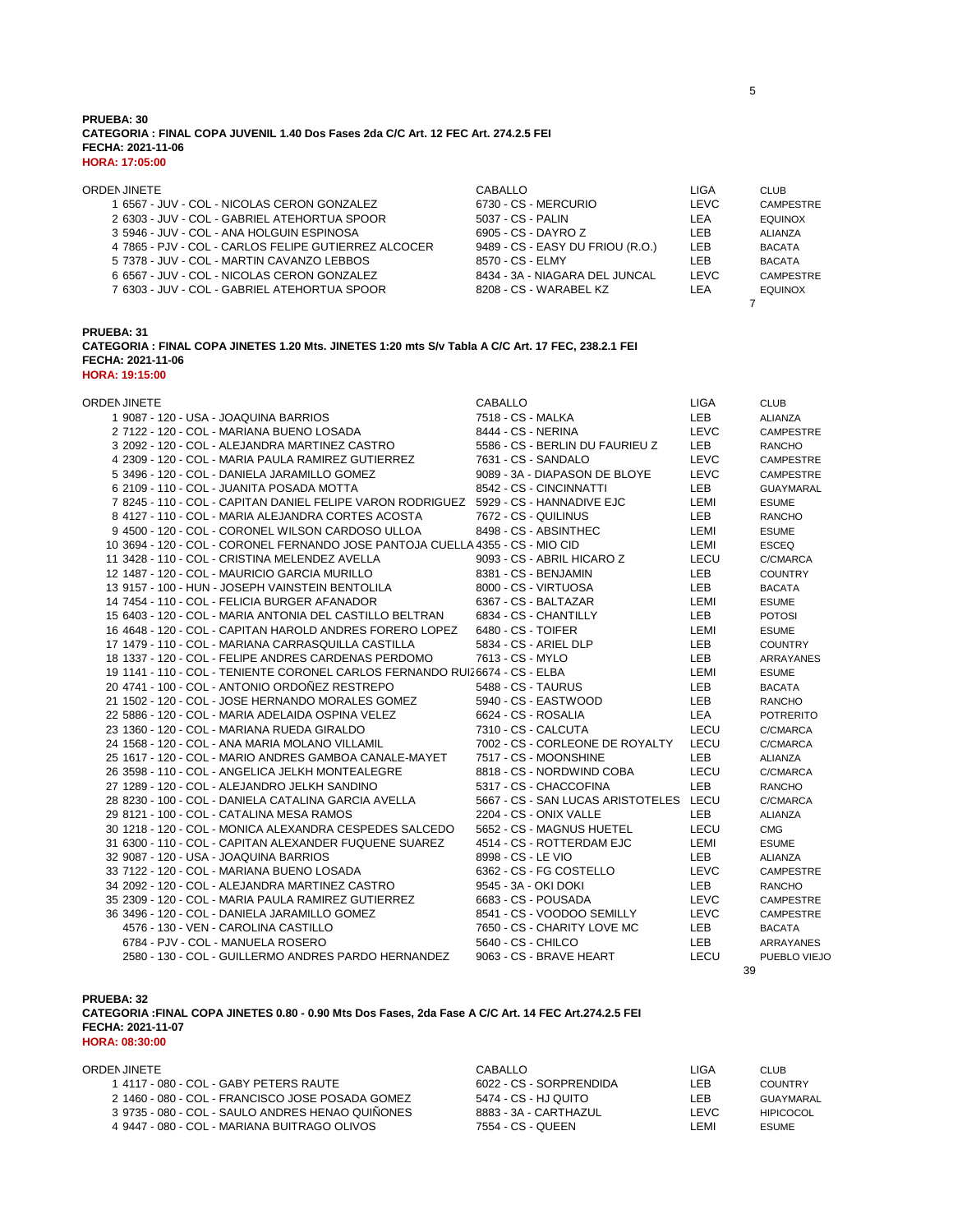|  | 5 9539 - 080 - COL - ANTONIA GARCIA VALENCIA                                      |                     | 8650 - 2A - RITUAL DEL JUNCAL    | <b>LEA</b> | LLANOGRANDE      |
|--|-----------------------------------------------------------------------------------|---------------------|----------------------------------|------------|------------------|
|  | 6 9731 - 080 - COL - CAMILA GAITAN DE BRIGARD                                     |                     | 4660 - CS - HEIDESCHNUCKE        | <b>LEB</b> | <b>COUNTRY</b>   |
|  | 7 8212 - 080 - COL - ADRIANA LOZANO OSTOS                                         |                     | 8223 - 3A - QUIMERA DEL JUNCAL   | <b>LEB</b> | <b>BACATA</b>    |
|  | 8 7911 - 080 - COL - MARIA CAMILA GUERRERO PEÑUELA                                |                     | 9663 - CS - PANDORA 2015         | LECU       | C/CMARCA         |
|  | 9 7794 - 080 - COL - MARTINA RODRIGUEZ CASTRO                                     | 4360 - CS - XANTUS  |                                  | <b>LEB</b> | <b>ALIANZA</b>   |
|  | 10 7159 - 080 - COL - PAULA CORONADO PINTO                                        |                     | 7847 - CS - BALLERINA DEL JUNCAL | <b>LEB</b> | <b>COUNTRY</b>   |
|  | 11 8490 - 080 - COL - SILVANA VELASQUEZ GONZALEZ                                  | 8342 - CS - LAUREL  |                                  | <b>LEB</b> | ALIANZA          |
|  | 12 9525 - 080 - COL - ESTEBAN LOPEZ RODRIGUEZ                                     | 7986 - CS - BEIJING |                                  | LEMI       | <b>ESUME</b>     |
|  | 13 8647 - 080 - COL - DANIELA GALEANO BLANDON                                     |                     | 9656 - 2A - GALILEO SAN ISIDRO   | <b>LEA</b> | LA MARIA         |
|  | 14 7793 - 080 - COL - EMILIO RODRIGUEZ CASTRO                                     |                     | 6844 - CS - OPERETA DEL JUNCAL   | LEB.       | <b>ALIANZA</b>   |
|  | 15 9008 - 080 - COL - SARGENTO VICEPRIMERO DAGOBERTO PAIBA 9655 - CS - ROMANA EJC |                     |                                  | LEMI       | <b>ESUME</b>     |
|  | 16 1604 - 080 - COL - JAVIER GUERRERO                                             |                     | 6798 - CS - GS PINOT             | LECU       | C/CMARCA         |
|  | 17 9751 - 080 - FRA - AVA TENENBAUM                                               |                     | 3450 - CS - CAQUEL BERMEJO       | LEA        | <b>LA MARIA</b>  |
|  | 18 9256 - 080 - COL - JACOBO PEÑA ARREDONDO                                       |                     | 8709 - 2A - EURO DE SAN ISIDRO   | LEA        | LA MARIA         |
|  | 19 9755 - 080 - COL - DANIELA ARENAS URREA                                        |                     | 8686 - CS - EMBRUJO              | LEMI       | <b>ESUME</b>     |
|  |                                                                                   |                     |                                  |            | <b>LLANOGRAN</b> |
|  | 20 9756 - 080 - COL - AMELIA MORALES BAYONA                                       | 6196 - CS - MORO    |                                  | LEA        | DE.              |
|  | 21 8522 - 080 - COL - JUAN DAVID JIMENEZ ROBAYO                                   |                     | 6887 - CS - SAXOFON              | <b>LEB</b> | <b>BACATA</b>    |
|  | 22 9745 - 080 - COL - JOSE EDUARDO MORENO                                         | 7654 - CS - CELTA   |                                  | LECU       | C/CMARCA         |
|  | 23 9567 - 080 - COL - JOSE DAVID RESTREPO BARRIOS                                 |                     | 9575 - CS - BENEDETTO            | LECU       | C/CMARCA         |
|  | 24 2987 - 080 - COL - DIANA SIGUENZA JARAMILLO                                    |                     | 4250 - CS - FROLIC TIMES         | <b>LEB</b> | <b>BACATA</b>    |
|  | 25 7263 - 080 - COL - NATALIA GALINDO ALEJO                                       |                     | 9345 - CS - BON BON BUM          | LEB.       | ALIANZA          |
|  | 26 3596 - 080 - COL - GONZALO GARCIA CERON                                        |                     | 3272 - CS - VENDETA              | <b>LEB</b> | <b>GUAYMARAL</b> |
|  | 27 8368 - 080 - COL - ALWIN ARTEAGA GONZALEZ                                      | 8176 - 2A - CILANA  |                                  | <b>LEB</b> | <b>BACATA</b>    |
|  | 28 9742 - 080 - COL - VALENTINA BUSTOS RAMIREZ                                    | 9693 - CS - BALDUR  |                                  | LEMI       | <b>ESUME</b>     |
|  | 29 4117 - 080 - COL - GABY PETERS RAUTE                                           |                     | 4570 - CS - GRANDEZA             | LEB        | <b>COUNTRY</b>   |
|  | 30 1460 - 080 - COL - FRANCISCO JOSE POSADA GOMEZ                                 |                     | 5970 - CS - HJ BENITIN           | <b>LEB</b> | <b>GUAYMARAL</b> |
|  | 4901 - 100 - COL - DANIELA PRIETO                                                 |                     | 8389 - CS - TATABRA BARBARA      | <b>LEB</b> | <b>ARRAYANES</b> |
|  |                                                                                   |                     |                                  | 31         |                  |

**PRUEBA: 33A**

| CATEGORIA: PREINFANTIL B ALT 0.80 MTS Dos Fases, 2da Fase C/C Art. 10,33 FEC Art.274.2.5 FEI |  |
|----------------------------------------------------------------------------------------------|--|
| FECHA: 2021-11-07                                                                            |  |
| <b>HORA: 08:30:00</b>                                                                        |  |

| CABALLO                                        | LIGA        | <b>CLUB</b>        |
|------------------------------------------------|-------------|--------------------|
| 8333 - 3A - DULCINEA                           | LEMI        | <b>ESUME</b>       |
| 8450 - CS - RUSSEL Z                           | LEA         | LLANOGRANDE        |
| 9486 - 2A - TAMARA                             | LECU        | C/CMARCA           |
| 8210 - 3A - MILKA                              | LEB.        | <b>COUNTRY</b>     |
| 9339 - CS - TITAN                              | LEB.        | <b>COUNTRY</b>     |
| 8497 - CS - ALIENA                             | LEB.        | <b>COUNTRY</b>     |
| 3574 - CS - MADONNA DE LA TOUCHE               | LECU        | C/CMARCA           |
| 9589 - 3A - RAINBOW                            | LEB.        | ALIANZA            |
| 6272 - CS - LADY DI                            | LEA         | <b>LLANOGRANDE</b> |
| 8278 - 3A - CARTIER                            | <b>LEVC</b> | <b>CAMPESTRE</b>   |
| 3841 - CS - TATABRA QUEENSLAND                 | LEB.        | ALIANZA            |
| 5314 - CS - SANTA ANA GIGOLO                   | <b>LEB</b>  | <b>ALIANZA</b>     |
|                                                |             | 12                 |
| 2 9752 - PRE - COL - MONSERRAT SANIN VELASQUEZ |             |                    |

**PRUEBA: 33B**

**CATEGORIA :FINAL COPA PREINFANTIL A ALT 1.05 MTS Dos Fases, 2da Fase C/C Art. 10,33 FEC Art.274.2.5 FEI FECHA: 2021-11-07 HORA: 08:30:00**

| <b>ORDEN JINETE</b>                                   | CABALLO                          | LIGA | <b>CLUB</b>        |
|-------------------------------------------------------|----------------------------------|------|--------------------|
| 1 9326 - PRE - COL - MARIA DEL MAR GONZALEZ HERNANDEZ | 3029 - CS - PILOU                | LECU | PUEBLO VIEJO       |
| 2 9287 - PRE - COL - FEDERICO PIEDRAHITA RODRIGUEZ    | 8098 - CS - BRAVE                | LEB  | <b>BACATA</b>      |
| 3 9311 - PRE - COL - ANTONIA SERRANO SUAREZ           | 8330 - 3A - SANTIAGO             | LECU | <b>SAN ANDRES</b>  |
| 4 8987 - PRE - COL - EMILIANA LONDOÑO VILLEGAS        | 7579 - CS - SOPHIE MYLORD GP     | LECU | <b>HACIENDA</b>    |
| 5 9319 - PRE - COL - ALEJANDRO GUZMAN MARTINEZ        | 7569 - CS - MORGAN               | LEMI | <b>ESUME</b>       |
| 6 8606 - PRE - COL - BEATRIZ MESA ESGUERRA            | 8210 - 3A - MILKA                | LEB  | <b>COUNTRY</b>     |
| 7 9274 - PRE - COL - MARIANA RODRIGUEZ MERCHAN        | 9288 - CS - ORION                | LECU | C/CMARCA           |
| 8 7220 - PRE - COL - VALERIA GAMBOA SOEHLKE           | 9282 - CS - LUCAS                | LECU | LA LOMITA          |
| 9 9026 - PRE - COL - ISABELLA CERON GONZALEZ          | 8317 - CS - QUARETINA DEL JUNCAL | LEVC | <b>CAMPESTRE</b>   |
| 10 9303 - PRE - COL - SAMIR JALLER FLOREZ             | 8731 - 3A - AGRIDULCE            | LEA  | <b>LLANOGRANDE</b> |
| 11 9511 - PRE - COL - LUCIANA GUARIN MEDINA           | 8449 - CS - CHICHARRA Z          | LEA  | <b>LLANOGRANDE</b> |
| 12 9096 - PRE - COL - ALEJANDRO PARRA COLORADO        | 7654 - CS - CELTA                | LECU | C/CMARCA           |
| 13 8418 - PRE - COL - MARIA JOSE NARANJO GELVEZ       | 6805 - CS - LIDAME               | LEB  | <b>ALIANZA</b>     |
| 14 7884 - PRE - COL - ISABELLA OCAMPO CAMARGO         | 6227 - CS - DANTE (PV)           | LEB  | <b>ALIANZA</b>     |
| 15 8415 - PRE - COL - VIOLETA NARANJO GELVEZ          | 6807 - CS - ZIOVANA              | LEB  | <b>ALIANZA</b>     |
| 16 7801 - PRE - COL - ALEJANDRO GUTIERREZ ALCOCER     | 6979 - CS - AFRIKA SB            | LEB  | <b>BACATA</b>      |
| 17 9510 - PRE - COL - LUCIANA ROJAS VELEZ             | 7294 - 3A - TIRO AL BLANCO       | LEA  | <b>LLANOGRANDE</b> |
| 18 9583 - PRE - COL - NICOLAS MONROY SAMPER           | 6320 - CS - AURORA               | LEB  | <b>ALIANZA</b>     |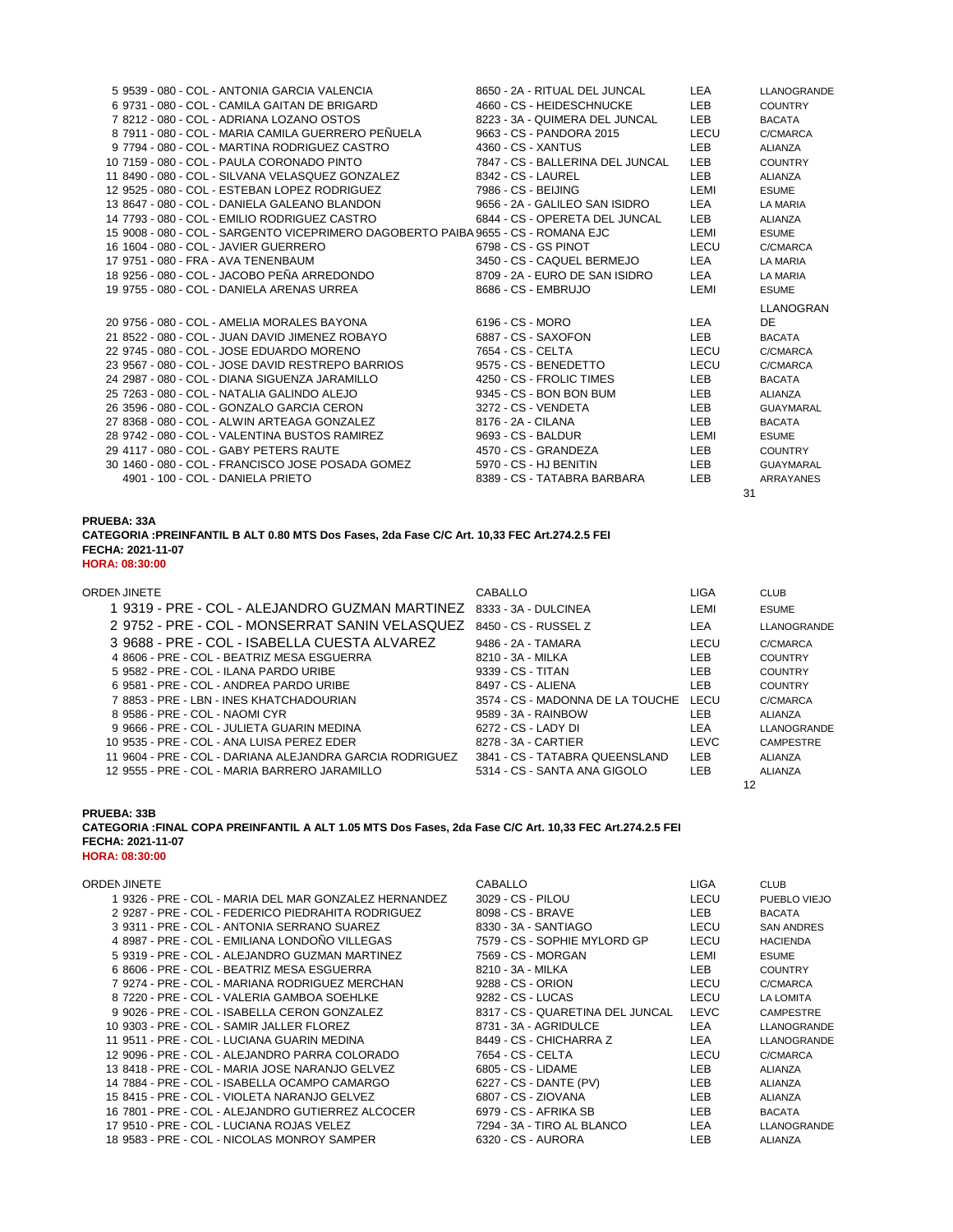|                                                        |                                |      | 25                  |
|--------------------------------------------------------|--------------------------------|------|---------------------|
| 25 9311 - PRE - COL - ANTONIA SERRANO SUAREZ           | 6755 - CS - KALA               | LECU | <b>SAN ANDRES</b>   |
| 24 9287 - PRE - COL - FEDERICO PIEDRAHITA RODRIGUEZ    | 8224 - 3A - CORAL SPRING       | LEB. | BACATA              |
| 23 9326 - PRE - COL - MARIA DEL MAR GONZALEZ HERNANDEZ | 2892 - CS - BARAL JIBARO       | LECU | <b>PUEBLO VIEJO</b> |
| 22 9320 - PRE - COL - ANTONIA SANCHEZ OLMOS            | 6778 - CS - YUCATAN            | LECU | <b>PUEBLO VIEJO</b> |
| 21 8646 - PRE - COL - PEDRO SANIN SANCHEZ              | 5036 - CS - GESSNER D'ELLE     | LEA  | LA MARIA            |
| 20 9719 - PRE - COL - SANTIAGO RESTREPO ROJAS          | 6444 - CS - OPORTHO DEL JUNCAL | LEB. | <b>POTOSI</b>       |
| 19 9330 - PRE - COL - MATILDE SANIN SANCHEZ            | 7104 - CS - CHESA PEAK         | LEA. | LA MARIA            |

**CATEGORIA :FINAL COPA JINETES 1.10 Mts. S/V Tabla A C/C Art. 16 FEC, 238.2.1 FEI FECHA: 2021-11-07 HORA: 11:55:00**

| <b>ORDEN JINETE</b>                                                                              | <b>CABALLO</b>                          | <b>LIGA</b> | <b>CLUB</b>    |
|--------------------------------------------------------------------------------------------------|-----------------------------------------|-------------|----------------|
| 1 6827 - 110 - VEN - LUIS ENRIQUE VEGAS ENRIQUEZ                                                 | 8452 - CS - ANTARTICA Z                 | <b>LEB</b>  | ALIANZA        |
| 2 1479 - 110 - COL - MARIANA CARRASQUILLA CASTILLA                                               | 5310 - CS - QUOVADIA DE KERANDEN LEB    |             | <b>COUNTRY</b> |
| 3 8981 - 100 - COL - ANDRES CAMARGO ARDILA                                                       | 7528 - CS - VIVARO SAINT BENOIT         | LEB         | ARRAYANES      |
| 4 8978 - 080 - COL - TENIENTE IVAN DAVID VILLAR SUAREZ                                           | 9682 - CS - MANCILLA RHONA              | LEMI        | <b>ESUME</b>   |
| 5 6212 - 100 - COL - CAPITAN PEDRO FABIAN COLMENARES LEON 9209 - CS - BARAL NAPOLEON BARTOP LEMI |                                         |             | <b>ESUME</b>   |
| 6 6390 - 100 - COL - CAMILA MENENDEZ BESADA LOMBANA                                              | 7566 - CS - CANDELARIA                  | LEB         | <b>BACATA</b>  |
| 7 3428 - 110 - COL - CRISTINA MELENDEZ AVELLA                                                    | 7607 - CS - RUFINO                      | LECU        | C/CMARCA       |
| 8 6782 - 080 - COL - MARIA GABRIELA DE LEON                                                      | 7687 - CS - CANDELARIA                  | LECU        | PUEBLO VIEJO   |
| 9 3719 - 110 - COL - VICTORIA DE LA ESPRIELLA PULIDO                                             | 7563 - 3A - ON SHORE                    | LEB         | <b>ALIANZA</b> |
| 10 5026 - 110 - COL - LAURA OSPINA                                                               | 6307 - CS - ARMANI                      | LEB         | <b>POTOSI</b>  |
| 11 9689 - 100 - COL - MARIA CAMILA CASTRO ARIAS                                                  | 9676 - CS - CASTILLE DU HAUT BOIS       | LECU        | C/CMARCA       |
| 12 3482 - 110 - COL - CAPITAN JUAN ESTEBAN ARANGO GARCIA                                         | 9522 - CS - ESTAMBUL DE REVEL SB        | LEMI        | <b>ESUME</b>   |
| 13 7539 - 100 - COL - SOFIA ARTEAGA VILLEGAS                                                     | 8099 - CS - RIGOLETTA                   | LEB         | <b>BACATA</b>  |
| 14 8933 - 080 - COL - JUAN JOSE RAMIREZ PEÑARANDA                                                | 6434 - CS - KINGSTON D'IVE Z            | LECU        | C/CMARCA       |
| 15 4279 - 110 - COL - ERNESTO FAJARDO                                                            | 6309 - CS - GENTINA DE LAUBRY           | LEB         | <b>POTOSI</b>  |
| 16 6476 - 110 - COL - MARCO RIVADENEIRA MORESCHINI                                               | 7262 - CS - GINGER                      | LECU        | C/CMARCA       |
| 17 7207 - 100 - COL - JULIANA ANDREA LOZANO SANTAMARIA                                           | 8432 - 3A - BALTAZAR                    | LECU        | C/CMARCA       |
| 18 4558 - 110 - COL - GABRIELA MONCADA SIGUENZA                                                  | 3955 - CS - GM-SOHO                     | LEB         | <b>BACATA</b>  |
| 19 6699 - 110 - COL - CAROLINA BAÑOS MEDRANO                                                     | 6520 - CS - MB WINDSOR                  | LEB         | <b>RANCHO</b>  |
| 20 7796 - 110 - COL - JUANITA MONTAÑO SANCHEZ                                                    | 5651 - CS - MB UCRANIA                  | LEB         | ALIANZA        |
| 21 7647 - 110 - COL - MARIA GABRIELA TAMAYO QUITIAN                                              | 8649 - CS - HENRIETTA                   | <b>LEB</b>  | ALIANZA        |
| 22 3850 - 110 - COL - JORGE ANDRES SUAREZ SARMIENTO                                              | 8678 - CS - ROMANCERA EJC               | LEMI        | <b>ESUME</b>   |
| 23 6827 - 110 - VEN - LUIS ENRIQUE VEGAS ENRIQUEZ                                                | 8184 - CS - CAVELLIC Z                  | LEB         | ALIANZA        |
| 24 6375 - 110 - COL - NICOLE SABOGAL B                                                           | 9222 - 3A - BLACK PANTHER               | LECU        | C/CMARCA       |
| 25 8245 - 110 - COL - CAPITAN DANIEL FELIPE VARON RODRIGUEZ 9271 - 2A - CASINO EJC               |                                         | LEMI        | <b>ESUME</b>   |
| 26 3762 - 080 - COL - LUIS FERNANDO GARCIA CERON                                                 | 5003 - CS - ZIGO                        | LEB         | <b>BACATA</b>  |
| 27 6384 - 100 - COL - ALICIA VICTORIA MANJARRES BEJARANO                                         | 8768 - 3A - CONSTELLATION               | LEB         | <b>BACATA</b>  |
| 28 2266 - 100 - COL - SERGIO ALBERTO MOJICA NAVAS                                                | 8386 - 3A - CASSADOR                    | LECU        | C/CMARCA       |
| 29 7389 - 100 - COL - SOFIA GIRALDO BENITO                                                       | 7578 - 3A - NADAL (GP)                  | LECU        | PUEBLO VIEJO   |
| 30 7832 - 100 - COL - STEPHANIE LUNA RAMIREZ                                                     | 8766 - 3A - CARBONERO                   | LECU        | PUEBLO VIEJO   |
| 31 5320 - 100 - COL - ANDRES MARULANDA                                                           | 5916 - CS - JUMPER                      | LEB         | <b>POTOSI</b>  |
| 32 7153 - 100 - COL - PABLO QUIJANO FERNANDEZ                                                    | 8928 - CS - LUCA                        | LEB         |                |
| 33 8755 - 110 - COL - ANA MARIA NIÑO PRADA                                                       |                                         |             | <b>COUNTRY</b> |
|                                                                                                  | 8395 - 3A - GODIVA                      | LEB         | ALIANZA        |
| 34 8059 - 100 - COL - CATALINA PELAEZ SALDARRIAGA                                                | 9295 - 2A - O' VIVE DB                  | LEA         | LA MARIA       |
| 35 8369 - 100 - COL - ALEJANDRO MONTES GOMEZ                                                     | 6353 - CS - GUADALAJARA                 | LECU        | C/CMARCA       |
| 36 4288 - 110 - COL - DANIELA CARRILLO FLOREZ                                                    | 4982 - CS - RE MENDOCINO                | LEB         | ALIANZA        |
| 37 8908 - 100 - COL - PHILIPP ANTONIO ULE VON BILA                                               | 6908 - CS - TIJUANA                     | LEB         | <b>BACATA</b>  |
| 38 1524 - 100 - COL - SOFIA SANZ DE SANTAMARIA RUEDA                                             | 8221 - 3A - MIMOSA                      | <b>LEB</b>  | <b>COUNTRY</b> |
| 39 7395 - 080 - COL - NATALIA CANO MORA                                                          | 7653 - CS - CAPELA                      | LECU        | PUEBLO VIEJO   |
| 40 9310 - 110 - COL - JAVIER QUINTERO CRISTANCHO                                                 | 5115 - CS - SANTANA ADELANTE            | <b>LEB</b>  | <b>BACATA</b>  |
| 41 6142 - 100 - COL - LAURA NIETO HURTADO                                                        | 4372 - CS - R.L. CAMELOT                | LEA         | LA MARIA       |
| 42 1479 - 110 - COL - MARIANA CARRASQUILLA CASTILLA                                              | 6866 - CS - CARDELIA DLP                | LEB         | <b>COUNTRY</b> |
| 43 8981 - 100 - COL - ANDRES CAMARGO ARDILA                                                      | 5728 - CS - HAPPY PROBLEM               | LEB         | ARRAYANES      |
| 44 8978 - 080 - COL - TENIENTE IVAN DAVID VILLAR SUAREZ                                          | 9681 - CS - MANCILLA QHAPAG             | LEMI        | <b>ESUME</b>   |
| 45 6212 - 100 - COL - CAPITAN PEDRO FABIAN COLMENARES LEON 5078 - CS - HADULFO                   |                                         | LEMI        | <b>ESUME</b>   |
| 46 6827 - 110 - VEN - LUIS ENRIQUE VEGAS ENRIQUEZ                                                | 6658 - CS - CONQUISTADOR                | LEB         | ALIANZA        |
| 2147 - 130 - COL - VALERIA HERNANDEZ MIRANDA                                                     | 7605 - CS - CANCUN                      | <b>LECU</b> | C/CMARCA       |
| 2147 - 130 - COL - VALERIA HERNANDEZ MIRANDA                                                     | 8411 - 3A - CORDELA                     | LECU        | C/CMARCA       |
| 5554 - 120 - COL - MARIAJOSE GRANADOS GONZALEZ                                                   | 6980 - CS - MERCEDES - BENZ BALOUC LEMI |             | <b>ESUME</b>   |
| 8416 - PJV - COL - JERONIMO LOPEZ SAENZ                                                          | 5008 - CS - DINEA VDL PEDROVAL          | LEMI        | <b>ESUME</b>   |
| 4442 - 120 - COL - TATIANA BEDOYA VASCO                                                          | 8831 - CS - BUGATTI TM                  | LEA         | LA MARIA       |
| 6062 - PJV - COL - GABRIELA SALAZAR MARTINEZ                                                     | 5884 - CS - GRIET TER LINDEN            | LEA         | LA MARIA       |
|                                                                                                  |                                         | 52          |                |

**PRUEBA: 35A CATEGORIA :INFANTIL B ALT. 1:10 MTS S/V Tabla A C/C Art. 11 FEC, 238.2.1 FEI FECHA: 2021-11-07 HORA: 11:55:00**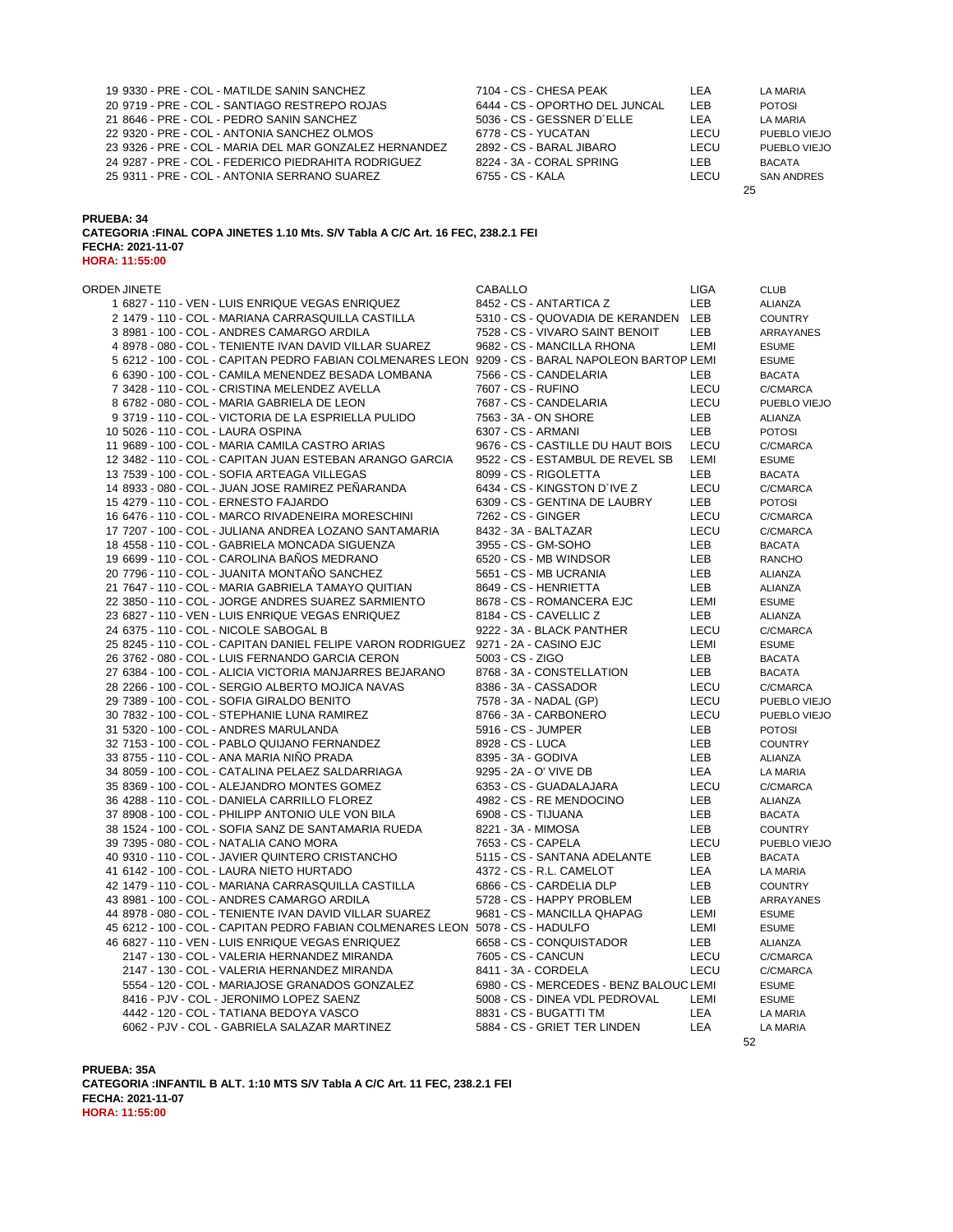| <b>ORDEN JINETE</b>                                | CABALLO                          | LIGA       | <b>CLUB</b>       |
|----------------------------------------------------|----------------------------------|------------|-------------------|
| 1 8993 - PRE - COL - LORENZO MULLER MARTINEZ       | 8002 - CS - G Y C BLUE           | LECU       | C/CMARCA          |
| 2 7801 - PRE - COL - ALEJANDRO GUTIERREZ ALCOCER   | 6867 - CS - CUNNINGHAM           | LEB.       | <b>BACATA</b>     |
| 3 9311 - PRE - COL - ANTONIA SERRANO SUAREZ        | 6755 - CS - KALA                 | LECU       | <b>SAN ANDRES</b> |
| 4 8800 - INF - COL - HELENA HURTADO RAMIREZ        | 8792 - CS - BRUME D' ARMA        | LEB.       | <b>POTOSI</b>     |
| 5 8528 - INF - COL - JORGE EDUARDO LO PRETE BOTERO | 9658 - CS - HAPPY DANCER SM      | LEA        | LA MARIA          |
| 6 8101 - INF - COL - SALIM JALLER FLOREZ           | 9189 - 2A - COLDPLAY             | LEA        | LLANOGRANDE       |
| 7 9020 - INF - COL - ALEJANDRO MARULANDA VARGAS    | 6924 - CS - MILONGUERA           | LEB.       | <b>POTOSI</b>     |
| 8 8574 - INF - COL - ISABELLA YAMIN TURBAY         | 8420 - 3A - HARMONY              | <b>LEB</b> | <b>COUNTRY</b>    |
| 9 8529 - INF - COL - LUCIANA LOPERA FRANCO         | 7304 - CS - BRASIL DE SAN ISIDRO | <b>LEA</b> | LA MARIA          |
| 10 9245 - INF - COL - SARA GOMEZ LALINDE           | 8840 - 3A - COPENHAGEN           | <b>LEA</b> | LLANOGRANDE       |
| 11 8993 - PRE - COL - LORENZO MULLER MARTINEZ      | 5061 - CS - SIBYLLE ROUGE Z      | LECU       | C/CMARCA          |
| 12 7801 - PRE - COL - ALEJANDRO GUTIERREZ ALCOCER  | 3403 - CS - CHARLIE FAMOS        | LEB.       | <b>BACATA</b>     |
|                                                    |                                  |            | 12                |

**PRUEBA: 35B**

**CATEGORIA :FINAL COPA INFANTIL A ALT. 1:20 mts. S/V Tabla A C/C Art.11 FEC Art. 238.2.1 FEI FECHA: 2021-11-07 HORA: 11:55:00**

| ORDEN JINETE |  |  |  |
|--------------|--|--|--|
|              |  |  |  |

| ORDEN JINETE                                       | CABALLO                                  | LIGA       | <b>CLUB</b>   |
|----------------------------------------------------|------------------------------------------|------------|---------------|
| 1 7826 - INF - COL - ISABELLA PARDO GIRALDO        | 8701 - 3A - KANTRO GP                    | LECU       | PUEBLO VIEJO  |
| 2 7825 - INF - COL - JUAN FERNANDO CORAL           | 6901 - CS - ASTELO                       | LECU       | PUEBLO VIEJO  |
| 3 8142 - INF - COL - ALICIA HERRERA FLOREZ         | 8107 - CS - BARDENTA                     | LECU       | PUEBLO VIEJO  |
| 4 8896 - INF - COL - VALENTINA VEGA RESTREPO       | 9092 - 3A - DUBAI                        | LECU       | PUEBLO VIEJO  |
| 5 7808 - INF - COL - SARA CASTILLO MUÑOZ           | 8027 - CS - GAMA RIHANNA                 | LEB        | ARRAYANES     |
| 6 9570 - INF - COL - ISABELLA RESTREPO ROJAS       | 5751 - CS - PHILIPOO 24Z (REY DE COR LEB |            | <b>POTOSI</b> |
| 7 7070 - INF - COL - MARIANA TORRES GAVIRIA        | 7627 - CS - ZASCHIR                      | LEA        | LLANOGRANDE   |
| 8 9020 - INF - COL - ALEJANDRO MARULANDA VARGAS    | 5756 - CS - SAN LUCAS RUDOLF             | <b>LEB</b> | <b>POTOSI</b> |
| 9 8528 - INF - COL - JORGE EDUARDO LO PRETE BOTERO | 6595 - CS - WONKA DE SAN ISIDRO          | LEA        | LA MARIA      |
| 10 7826 - INF - COL - ISABELLA PARDO GIRALDO       | 4294 - CS - HEART LOVER                  | LECU       | PUEBLO VIEJO  |
|                                                    |                                          |            | 10            |

### **PRUEBA: 36**

**FECHA: 2021-11-07 HORA: 15:15:00 CATEGORIA :CAMPEONATO COLOMBIANO 3RA CALIFICATIVA Dos Rondas Diferentes Art. 273.3.3.2 FEI. Art. 37.11 FEC 1ra Ronda 1.50 mts HORA 15:15 2da Ronda 1.60 mts HORA: 16:30**

| ORDEN JINETE                                          | <b>CABALLO</b>                          | <b>LIGA</b> | <b>CLUB</b>        |
|-------------------------------------------------------|-----------------------------------------|-------------|--------------------|
| 1 2241 - 1AC - COL - JUAN PABLO BETANCOURT COLLAZOS   | 8945 - CS - DIAMOND HH Z                | LEVC        | <b>HIPICOCOL</b>   |
| 2 1673 - 130 - COL - CAROLINA RAMELLI BARRERA         | 8496 - CS - QUIDAMS RUBY SECOND LIILEA  |             | <b>LA MARIA</b>    |
| 3 1667 - 1AC - COL - SIMON ARANGO ARANGO              | 7739 - CS - FOREVER BLUE                | LEA         | <b>LLANOGRANDE</b> |
| 4 1482 - 1AC - COL - RODRIGO DIAZ KRAUS               | 8997 - CS - ALONZO D ETE                | LECU        | C/CMARCA           |
| 5 1148 - 1AC - COL - CAPITAN SANTIAGO MEDINA NEGRETE  | 7543 - CS - MERCEDES - BENZ CHIVAS LEMI |             | <b>ESUME</b>       |
| 6 1882 - 1AC - COL - CARLOS HERNANDO RAMIREZ BORRERO  | 5823 - CS - DIRK                        | LECU        | C/CMARCA           |
| 7 4767 - 1AC - COL - ESTEBAN GALLEGO MARTINEZ         | 6176 - CS - R.L. DAKAR                  | LEA         | LA MARIA           |
| 8 2739 - 1AC - COL - RUBEN ARROYAVE MUÑOZ             | 8814 - CS - CENBLUE                     | LEA         | <b>EQUUS</b>       |
| 9 2087 - 130 - COL - DAVID SOTOMONTE                  | 9114 - CS - KALLANO VAN HET KOETSH LECU |             | C/CMARCA           |
| 10 1331 - 1AC - COL - JORGE ANDRES BARRERA SUAREZ     | 8521 - CS - FALIVE T                    | LECU        | C/CMARCA           |
| 11 5245 - JOV - COL - ANA MARIA VILLEGAS NICHOLS      | 8382 - CS - SCALIOSTRO                  | LEA         | LLANOGRANDE        |
| 12 3668 - 130 - COL - JESÚS ANTONIO MORENO FORERO     | 6039 - CS - UTRECHT                     | <b>LEB</b>  | <b>BACATA</b>      |
| 13 4351 - 130 - COL - FELIPE ECHAVARRIA VILLEGAS      | 4786 - CS - AM CIRENE                   | LEB         | <b>GUAYMARAL</b>   |
| 14 4144 - 1AC - COL - HERNANDO CARRASCO RODRIGUEZ     | 8311 - CS - DIMANTHO VGZ                | LEVC        | <b>CAMPESTRE</b>   |
| 15 2103 - 1AC - COL - NUNIL CASTRO MARTINEZ           | 7652 - CS - ANKARA                      | LECU        | C/CMARCA           |
| 16 2243 - 1AC - COL - CARLOS JOSE TAFUR MONTOYA       | 8598 - CS - QUINT                       | LEB         | <b>BACATA</b>      |
| 17 1964 - 1AC - COL - ENRIQUE GOEZ BECERRA            | 8320 - CS - BRIENNE DEL JUNCAL          | <b>LEB</b>  | <b>ALIANZA</b>     |
| 18 3386 - 130 - COL - ALFONSO JOSE CARREÑO TAMAYO     | 3399 - CS - MONTANDER                   | <b>LEB</b>  | <b>GUAYMARAL</b>   |
| 19 2533 - 1AC - COL - PABLO AGUILAR GIRALDO           | 6799 - CS - CHELLO'S BOY                | LEB         | <b>POTOSI</b>      |
| 20 1359 - 1AC - COL - CAMILO RUEDA GIRALDO            | 6115 - CS - CAMARO                      | LECU        | C/CMARCA           |
| 21 2241 - 1AC - COL - JUAN PABLO BETANCOURT COLLAZOS  | 9101 - CS - CARESSILOUBETA              | <b>LEVC</b> | <b>HIPICOCOL</b>   |
| 22 1673 - 130 - COL - CAROLINA RAMELLI BARRERA        | 9294 - CS - BROOK MOESHOF               | LEA         | LA MARIA           |
| 23 1667 - 1AC - COL - SIMON ARANGO ARANGO             | 8384 - CS - HITMAN TCS                  | LEA         | LLANOGRANDE        |
| 24 1482 - 1AC - COL - RODRIGO DIAZ KRAUS              | 7536 - CS - CORAMO Z                    | LECU        | C/CMARCA           |
| 25 1148 - 1AC - COL - CAPITAN SANTIAGO MEDINA NEGRETE | 6451 - CS - ZIOVAN PEDROVAL             | LEMI        | <b>ESUME</b>       |
|                                                       |                                         | 25          |                    |

TOTAL 971